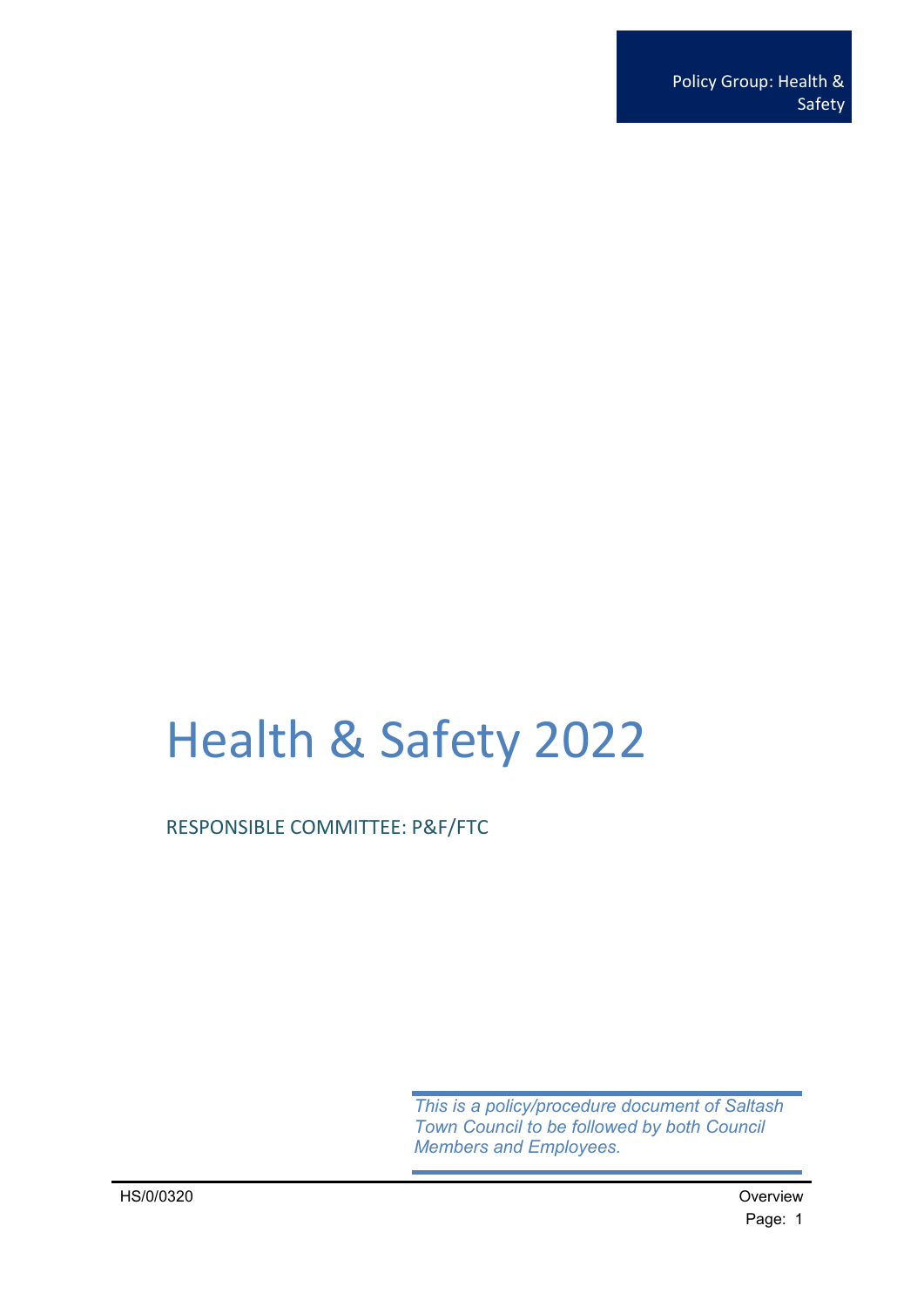| <b>Current Document Status</b>       |                       |                    |               |
|--------------------------------------|-----------------------|--------------------|---------------|
| <b>Version</b>                       | 1/2022                | <b>Approved by</b> | <b>ATM</b>    |
| <b>Date</b>                          | <b>March 2020</b>     | <b>Date</b>        | 05.05.2022    |
| <b>Responsible</b><br><b>Officer</b> | <b>AJT</b>            | Minute no.         | 54/228/23b(x) |
| <b>Next review date</b>              | Annual or as required |                    |               |

| <b>Version History</b> |                |                      |                                                               |  |
|------------------------|----------------|----------------------|---------------------------------------------------------------|--|
| <b>Date</b>            | <b>Version</b> | <b>Author/Editor</b> | <b>Notes</b>                                                  |  |
| March<br>2020          |                | Moorepay             | <b>New</b>                                                    |  |
| May 2021               | 1/2021         | <b>AJT</b>           | For reapproval – new council<br>No changes - current document |  |
| May 2022               | 1/2022         | <b>AJT</b>           | Readopted                                                     |  |

### **Document Retention Period** Until superseded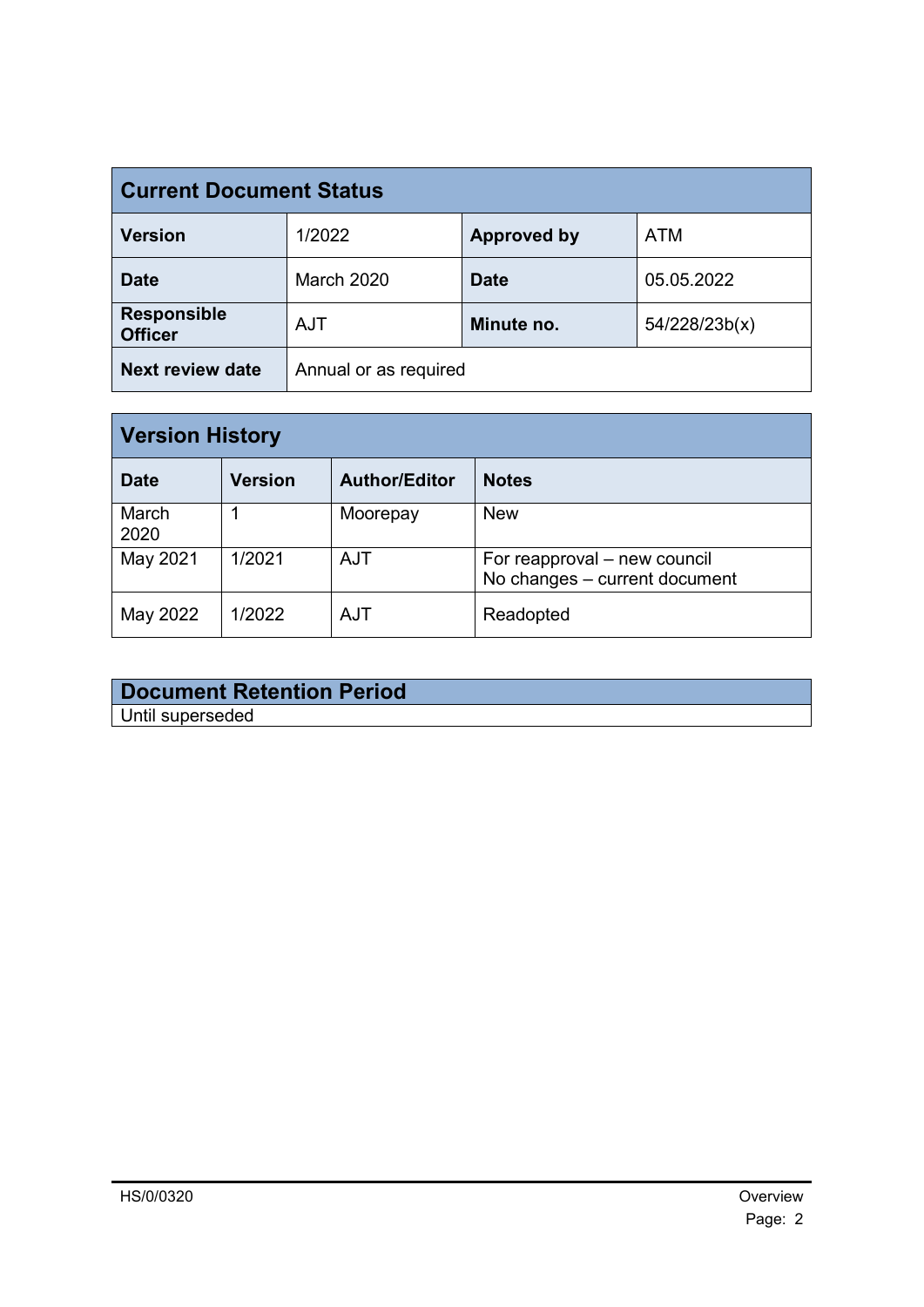# **HEALTH AND SAFETY GENERAL POLICY 2022 OFFICE AND OTHER LOW RISK AREAS**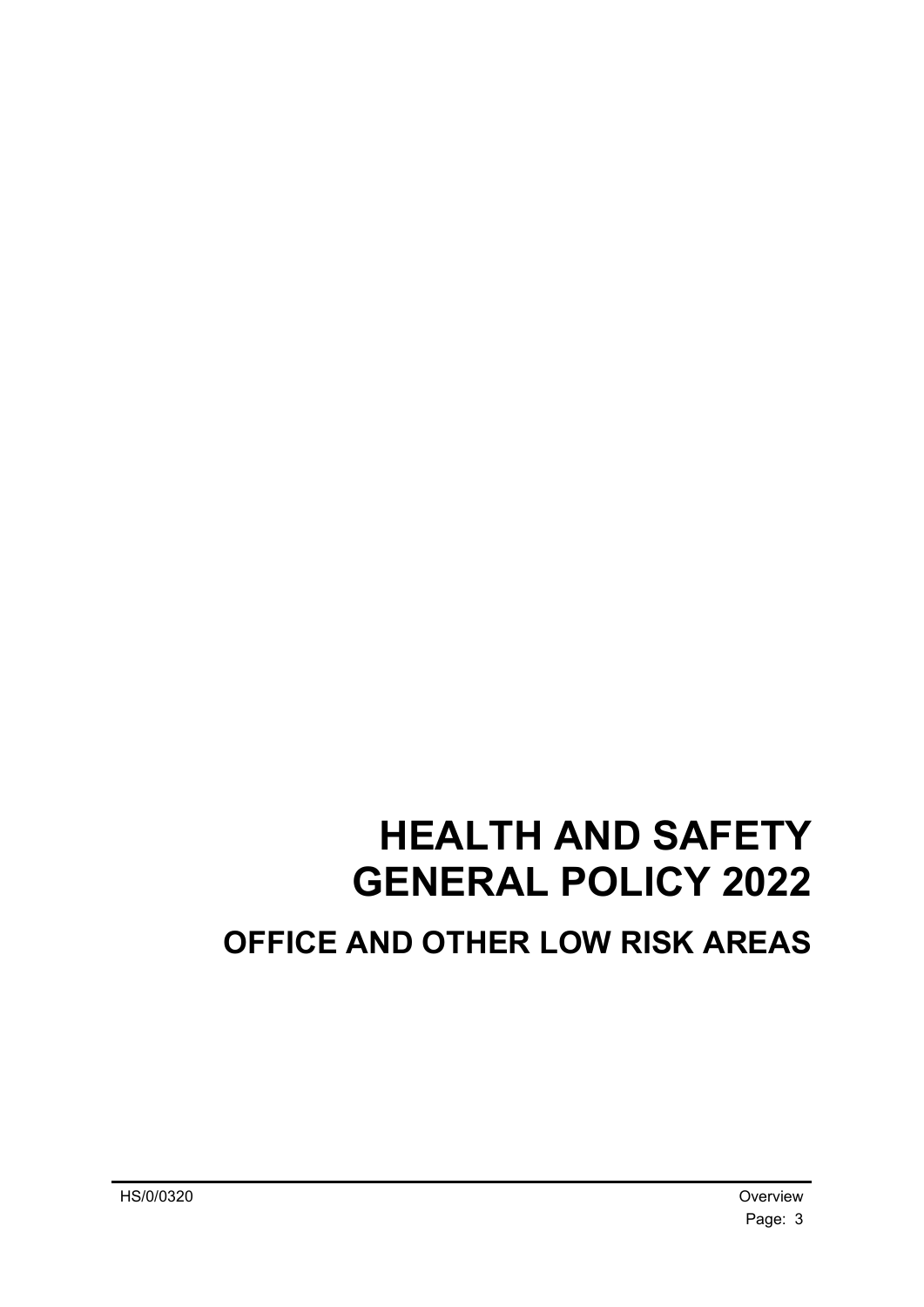### <span id="page-3-0"></span>**OVERVIEW**

Our health and safety general policy provides us with the means to manage health and safety in an efficient and effective way and includes:

### **General Policy and Implementation of Policy**

In this section we state our objectives for, and commitment to, managing health, safety and welfare. We also describe how the policy will be implemented.

#### **Organisation and Responsibilities**

To ensure that we are all aware all our responsibilities this section outlines our organisational structure for managing health and safety. Responsibilities are assigned to all levels of management and the individual responsibilities of all employees are described therein.

#### **Procedures**

In this section we outline the procedures that we will use to implement statutory requirements and to achieve the objectives of our policies.

#### **Monitoring, Checking and Recording**

Checklists for monitoring and carrying out workplace inspections are located in Section E of our policy.

Other records and forms are located in Sections G and H. These forms once completed are our proof that we have been diligent in carrying out our policy and procedures further ensuring compliance with current health and safety legislation good practice.

#### **Document Control**

The issue status of pages in our documents is identified in the bottom left hand corner of each page. When updates or changes are required, only the pages requiring amendment will be changed. Each change is recorded in the Amendment Record found at the front of our Health and Safety General Policy.

The date on the Policy Statement reflects the date the policy was last reviewed.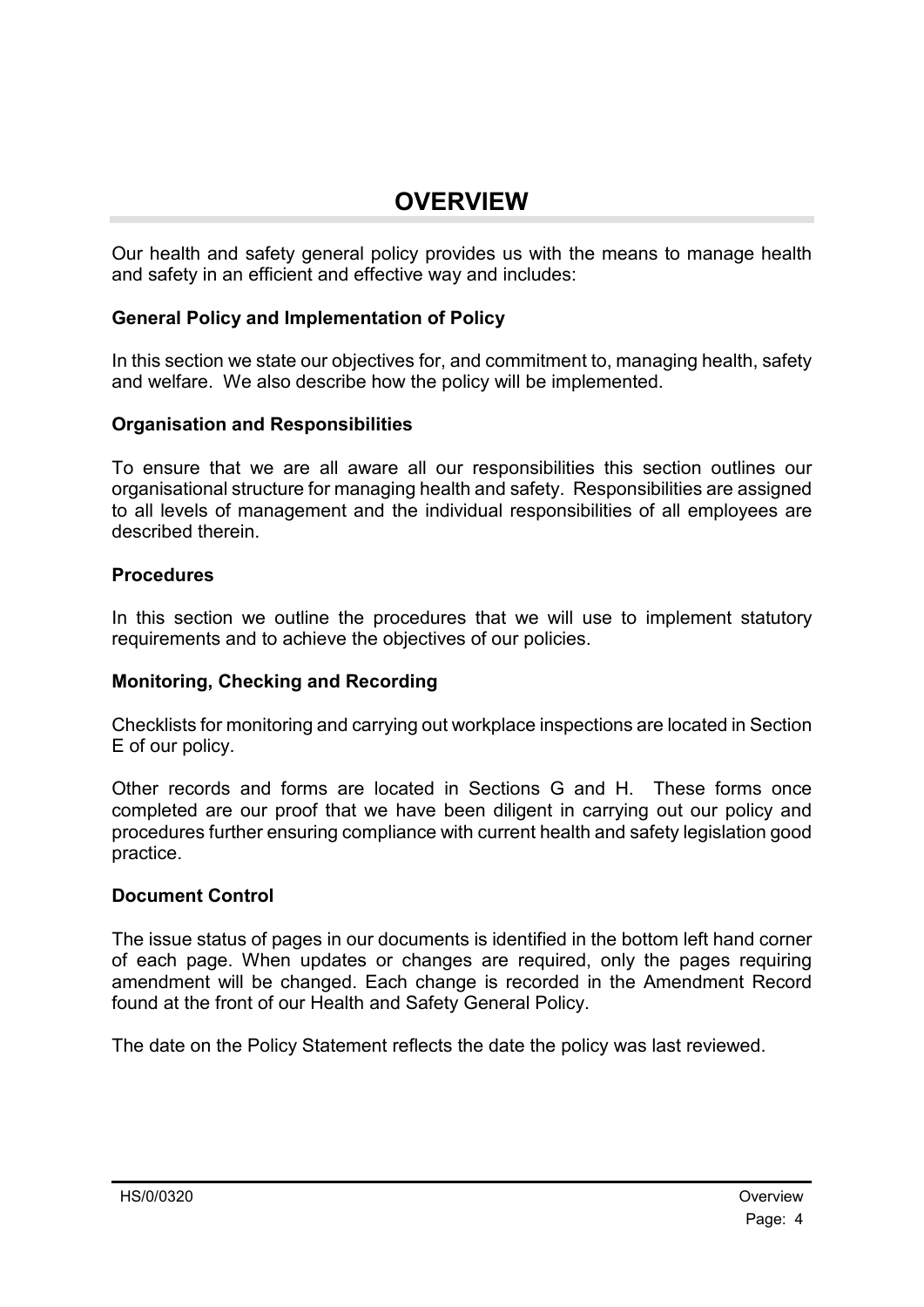### **HEALTH AND SAFETY GENERAL POLICY**

| <b>OVERVIEW</b>                                                          | 4              |
|--------------------------------------------------------------------------|----------------|
| <b>AMENDMENT RECORD</b>                                                  | $\overline{7}$ |
| <b>GENERAL POLICY AND IMPLEMENTATION</b><br><b>SECTION A:</b>            | 9              |
| <b>GENERAL POLICY STATEMENT</b>                                          | 10             |
| <b>ENVIRONMENTAL POLICY STATEMENT</b>                                    | 12             |
| <b>IMPLEMENTATION OF POLICY</b>                                          | 14             |
| <b>ORGANISATION AND RESPONSIBILITIES</b><br><b>SECTION B:</b>            | 18             |
| <b>HEALTH AND SAFETY MANAGEMENT STRUCTURE</b>                            | 19             |
| <b>INDIVIDUAL RESPONSIBILITIES</b>                                       | 20             |
| <b>SPECIFIC RESPONSIBILITIES</b>                                         | 21             |
| <b>SPECIFIC RESPONSIBILITIES</b>                                         | 22             |
| <b>SPECIFIC RESPONSIBILITIES</b>                                         | 23             |
| <b>SUMMARY OF RESPONSIBILITIES</b>                                       | 24             |
| <b>RESPONSIBILITIES OF CONTRACTORS</b><br><b>RULES FOR VISITORS</b>      | 26<br>27       |
|                                                                          |                |
| <b>SECTION C: PROCEDURES</b>                                             | 30             |
| <b>ACCIDENT/INCIDENT REPORTING PROCEDURE</b>                             | 31             |
| <b>ASBESTOS MANAGEMENT</b>                                               | 32             |
| <b>COMMUNICATING HEALTH AND SAFETY TO NON-ENGLISH SPEAKING EMPLOYEES</b> | 33             |
| <b>CONSULTATION WITH EMPLOYEES</b>                                       | 34             |
| <b>DISPLAY SCREEN EQUIPMENT (DSE)</b><br><b>DRIVING COMPANY VEHICLES</b> | 37<br>38       |
| <b>ELECTRICAL SAFETY</b>                                                 | 39             |
| <b>FIRE AND EMERGENCY EVACUATION PROCEDURE</b>                           | 42             |
| <b>FIRE INSPECTION AND MAINTENANCE PROCEDURES</b>                        | 44             |
| <b>FIRST AID</b>                                                         | 47             |
| <b>GAS SAFETY</b>                                                        | 49             |
| <b>HAZARDOUS SUBSTANCES</b>                                              | 50             |
| <b>HEALTH SURVEILLANCE</b>                                               | 52             |
| <b>LIFTING OPERATIONS</b>                                                | 53             |
| <b>LONE WORKING</b>                                                      | 54             |
| <b>MANUAL HANDLING</b>                                                   | 55             |
| PERSONAL PROTECTIVE EQUIPMENT (PPE)                                      | 56             |
| <b>RISK ASSESSMENT</b>                                                   | 57             |
| <b>STRESS</b>                                                            | 58             |
| <b>SUBSTANCE ABUSE</b>                                                   | 59             |
| <b>TRAINING</b>                                                          | 61             |
| <b>WORKING AT HEIGHT</b><br><b>WORK EQUIPMENT</b>                        | 62<br>63       |
| <b>WORK RELATED VIOLENCE</b>                                             | 65             |
|                                                                          |                |
| <b>SECTION D: FURTHER GUIDANCE</b>                                       | 67             |
| <b>GUIDANCE NOTES</b>                                                    | 68             |
| <b>SECTION E:</b><br><b>MONITORING</b>                                   | 69             |
| <b>MONITORING PROCEDURES</b>                                             | 70             |
| <b>MONITORING CHECKLIST</b>                                              | 71             |
| <b>MONITORING CHECKLIST</b>                                              | 73             |
| HS/01/20                                                                 | Contents       |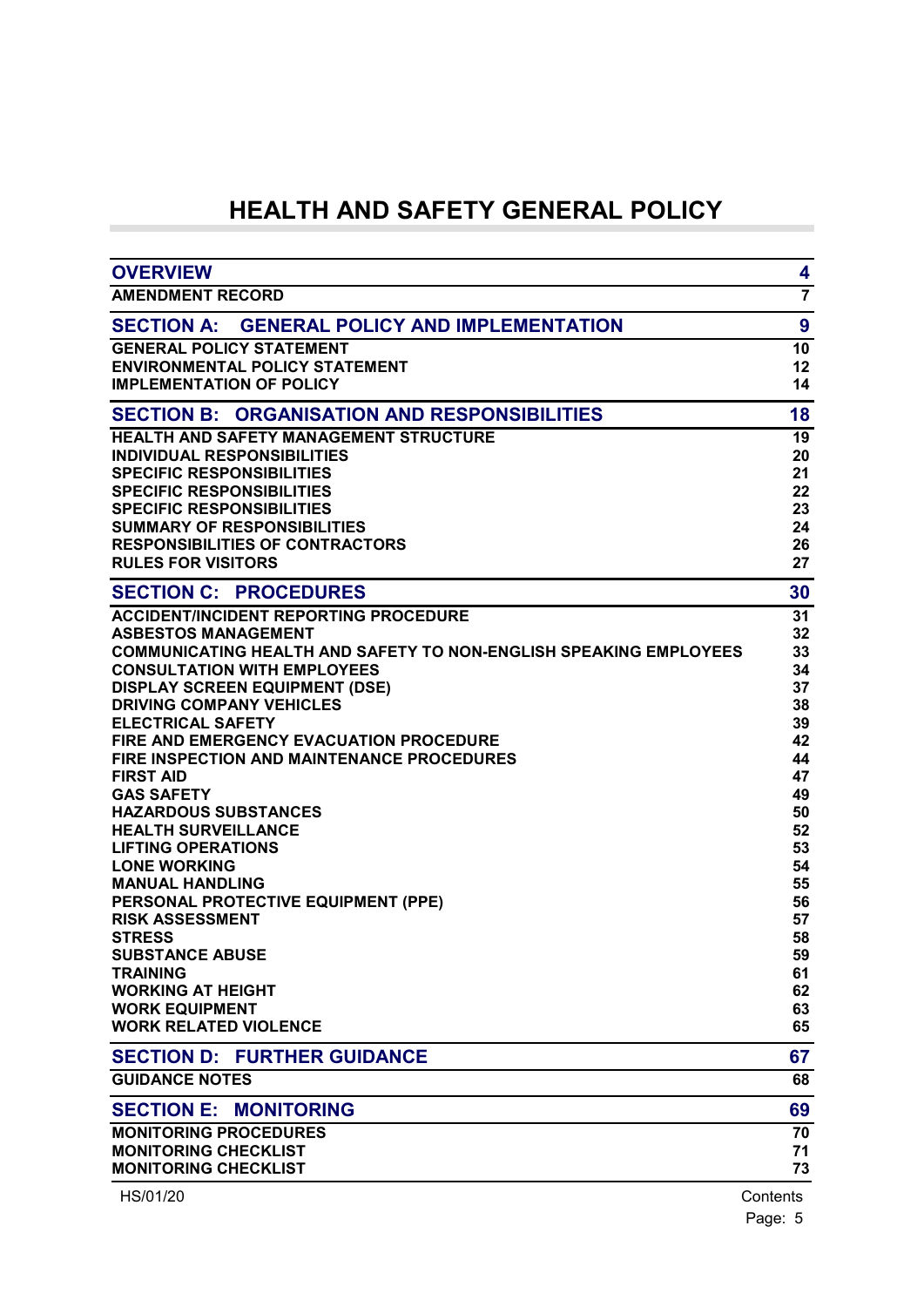| <b>SECTION F: RULES COVERING HEALTH AND SAFETY AT WORK</b>   | 77 |
|--------------------------------------------------------------|----|
| <b>EMPLOYEE RULES</b>                                        | 78 |
| <b>SECTION G: EMPLOYEE RECOGNITION</b>                       | 83 |
| <b>EMPLOYEE RECOGNITION</b>                                  | 84 |
| <b>SECTION H: FORMS</b>                                      | 85 |
| <b>ACCIDENT/INCIDENT REPORT</b>                              | 86 |
| <b>COMPANY VEHICLE CHECKLIST</b>                             | 89 |
| <b>CONTROL OF SUBSTANCES HAZARDOUS TO HEALTH REGULATIONS</b> | 90 |
| <b>EMPLOYEE TRAINING RECORD</b>                              | 91 |
| <b>FIRE LOG</b>                                              | 92 |
| PERSONAL PROTECTIVE EQUIPMENT ISSUE RECORD                   | 93 |
| <b>VIOLENT INCIDENT REPORT FORM</b>                          | 94 |
| <b>VISITORS' RECORDS</b>                                     | 95 |
|                                                              |    |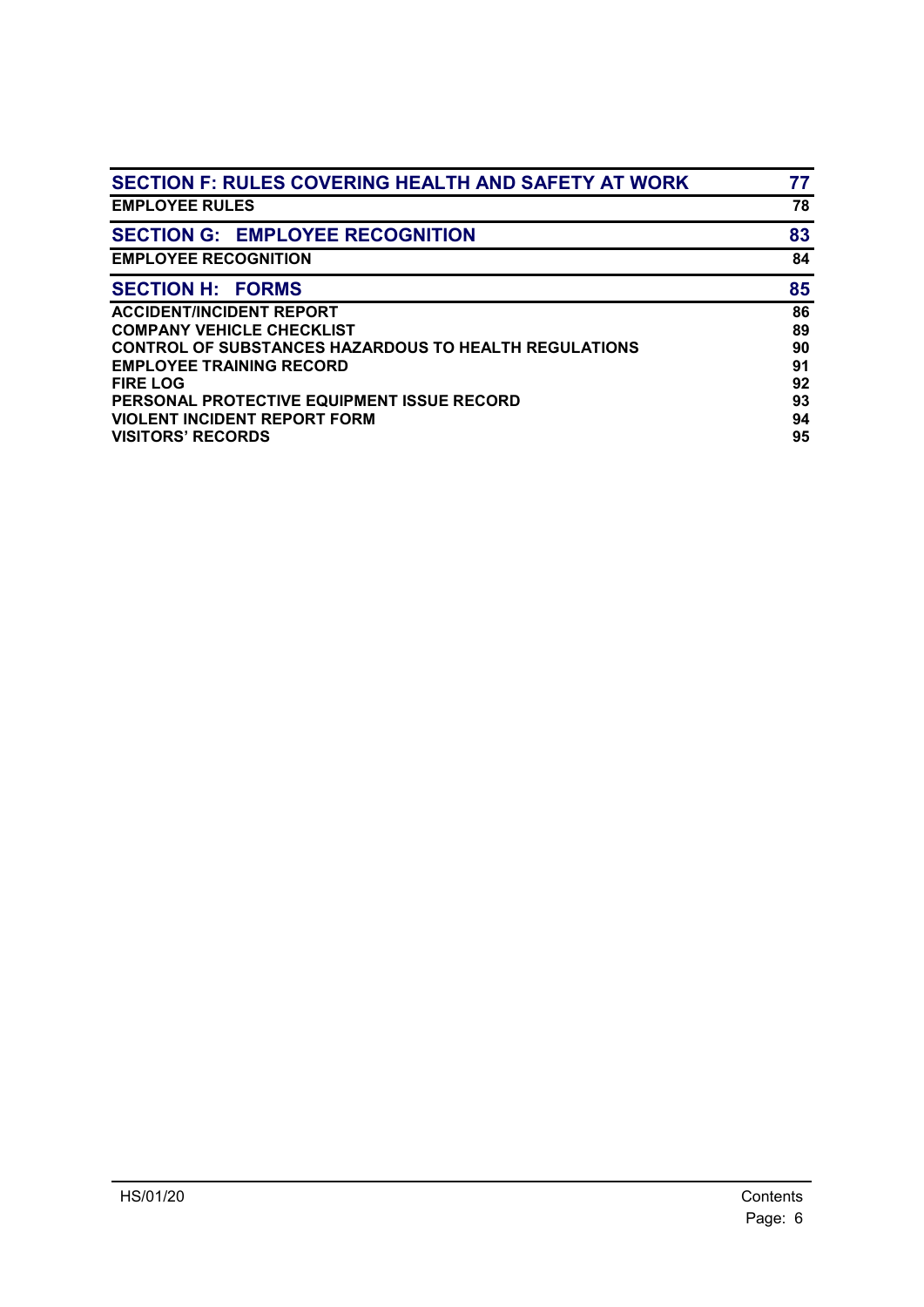## <span id="page-6-0"></span>**AMENDMENT RECORD**

| <b>Amendment</b><br>Reference | <b>Section</b> | Page<br><b>No</b> | <b>Amendment Details</b> | <b>Amendment</b><br><b>Date</b> | Requested<br>By |
|-------------------------------|----------------|-------------------|--------------------------|---------------------------------|-----------------|
|                               |                |                   |                          |                                 |                 |
|                               |                |                   |                          |                                 |                 |
|                               |                |                   |                          |                                 |                 |
|                               |                |                   |                          |                                 |                 |
|                               |                |                   |                          |                                 |                 |
|                               |                |                   |                          |                                 |                 |
|                               |                |                   |                          |                                 |                 |
|                               |                |                   |                          |                                 |                 |
|                               |                |                   |                          |                                 |                 |
|                               |                |                   |                          |                                 |                 |
|                               |                |                   |                          |                                 |                 |

×.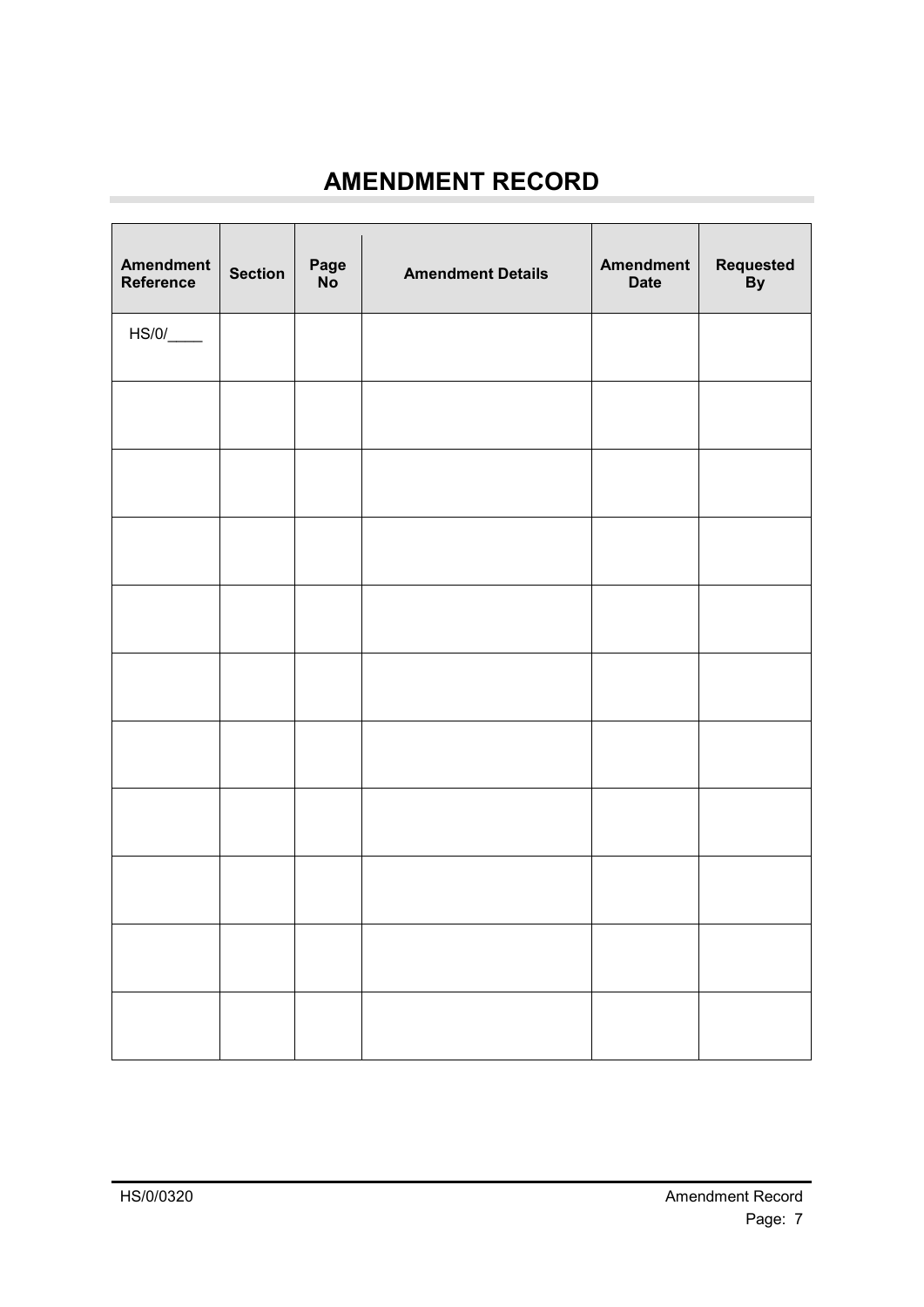## **AMENDMENT RECORD**

| <b>Amendment</b><br>Reference | <b>Section</b> | Page<br>No | <b>Amendment Details</b> | <b>Amendment</b><br><b>Date</b> | Requested<br>By |
|-------------------------------|----------------|------------|--------------------------|---------------------------------|-----------------|
|                               |                |            |                          |                                 |                 |
|                               |                |            |                          |                                 |                 |
|                               |                |            |                          |                                 |                 |
|                               |                |            |                          |                                 |                 |
|                               |                |            |                          |                                 |                 |
|                               |                |            |                          |                                 |                 |
|                               |                |            |                          |                                 |                 |
|                               |                |            |                          |                                 |                 |
|                               |                |            |                          |                                 |                 |
|                               |                |            |                          |                                 |                 |
|                               |                |            |                          |                                 |                 |

×.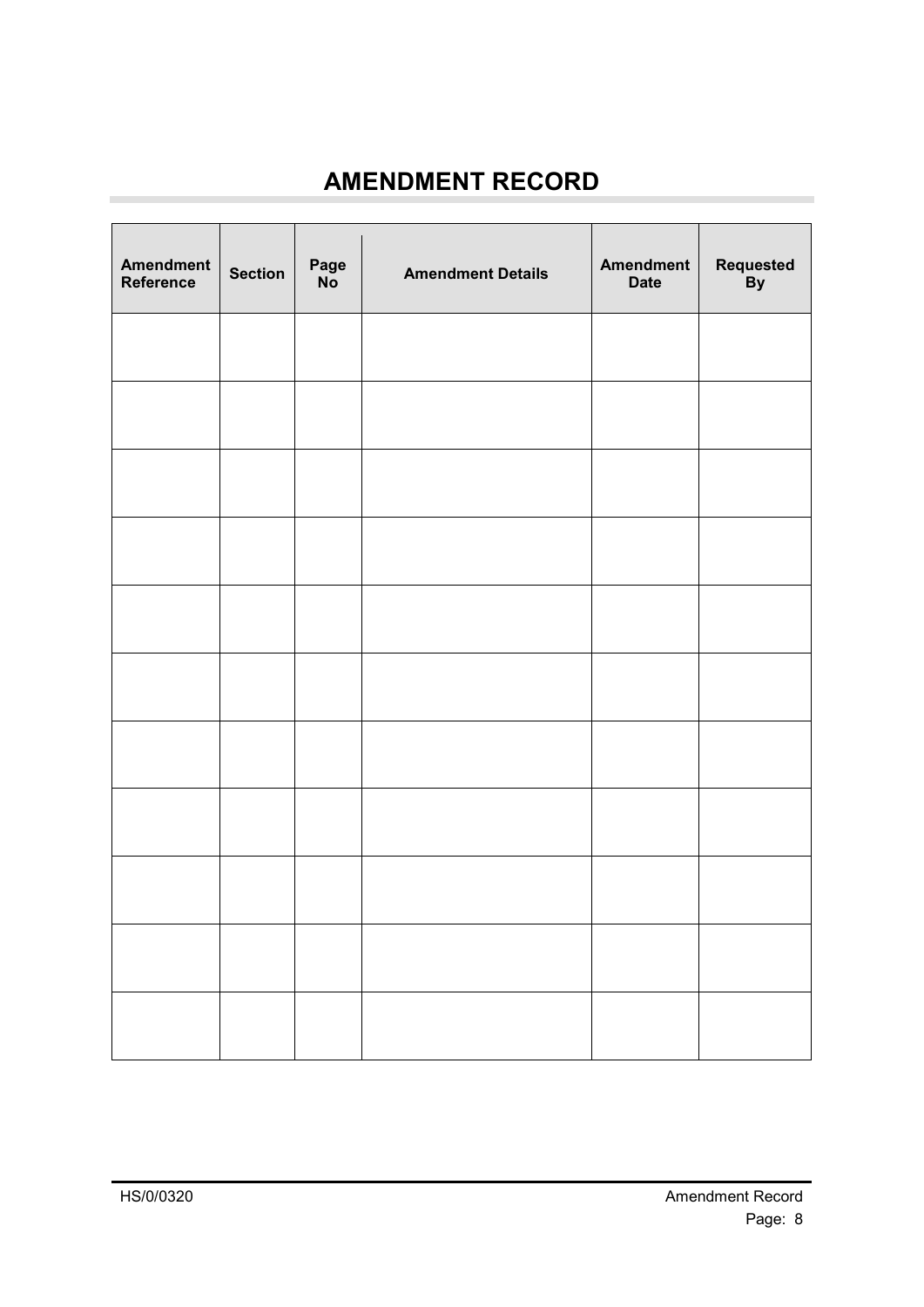## <span id="page-8-0"></span>**SECTION A: GENERAL POLICY AND IMPLEMENTATION**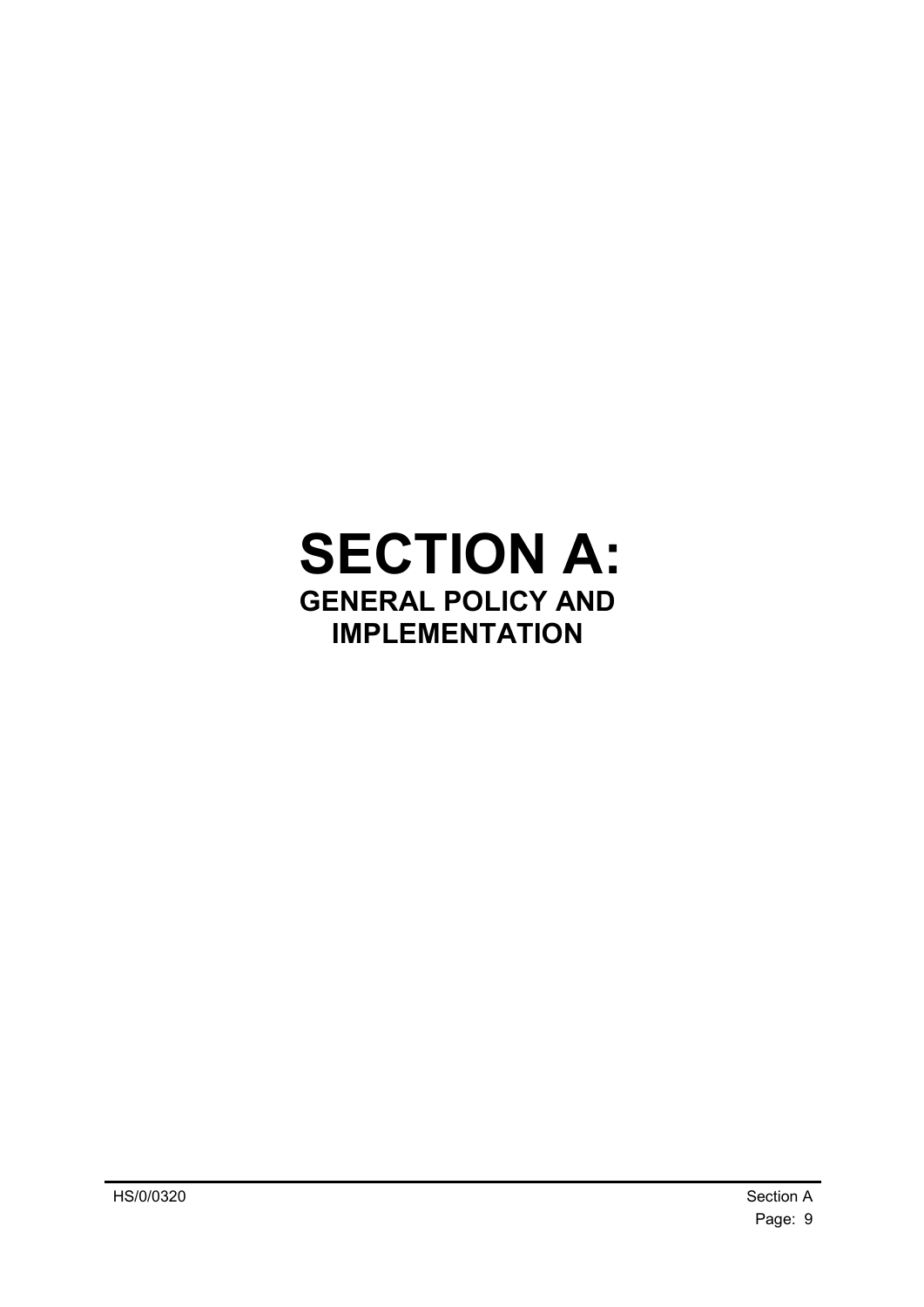<span id="page-9-0"></span>At Saltash Town Council our policy is to ensure, so far as is reasonably practicable, the health and safety of our employees and anyone else who may be affected by our work activities. The minimum standard we will adopt will be compliance with legal requirements and appropriate codes of practice. However, our aim will be to fulfil the spirit of the law and not just comply with technical requirements. We will assess the risks from our work activities and will operate according to the procedures that best promote health and safety at work.

We accept our responsibilities for health and safety and are committed to giving health and safety equal importance with other business matters. We will ensure that the resources necessary to achieve the objectives of this policy are made available. Our employee's cooperation is critical to enable us to fulfil our statutory duties and the objectives of this policy. To promote co-operation, procedures for consulting with employees on matters of health, safety and welfare are part of the general policy of the company.

Work equipment will be provided and maintained to ensure its safe operation. If employees are required to operate any work equipment they will be provided with appropriate training. Where exposure to hazards cannot be prevented by any other means, appropriate personal protective equipment (PPE) will be provided as a last resort and instruction in its use and maintenance given.

All materials and work equipment will be stored in a safe manner. Safe access to and egress from our premises will be maintained, in order to protect employees and others.

Suitable facilities for welfare at work will be provided and maintained, as will arrangements to enable employees and others affected by our undertaking to obtain first aid.

The signatory below has ultimate responsibility for health and safety within Saltash Town Council and will nominate a competent person for health and safety. Other responsibilities for health and safety matters have been assigned as appropriate and are described in the relevant organisation and procedures sections of the policy.

The Policy Holder will oversee an annual review of this policy and associated procedures to ensure their continued effectiveness. Where necessary to ensure legal compliance and promote continuous improvement, the policy and procedures will be amended. Any amendments will be brought to the attention of all employees and other interested parties.

#### **Policy Holder:**

| Signed Name:       | .                |
|--------------------|------------------|
| Signed Title:      |                  |
| Date:              |                  |
| <b>Review Date</b> | <b>July 2021</b> |

HS/0/0320 Section A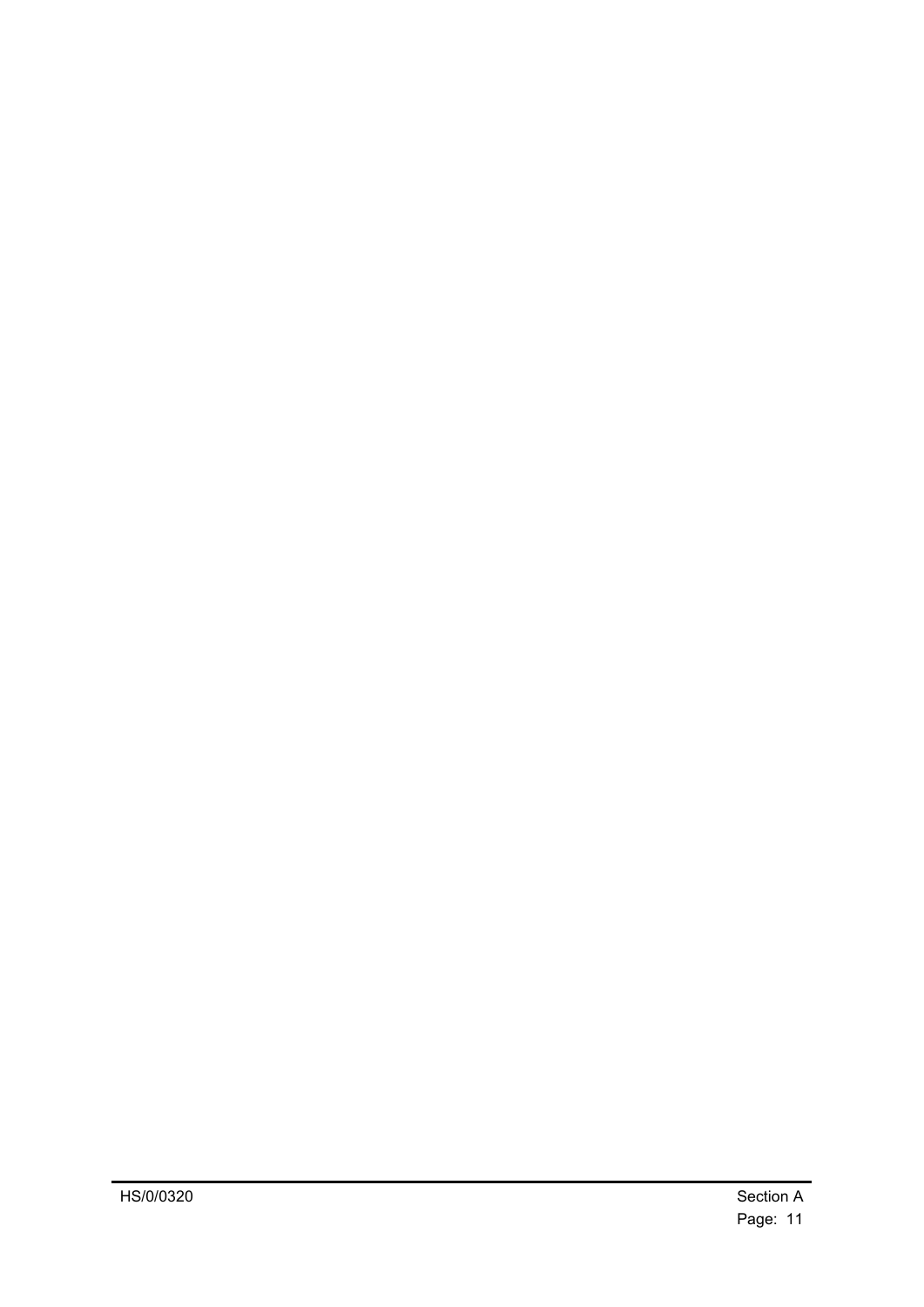## <span id="page-11-0"></span>**ENVIRONMENTAL POLICY STATEMENT**

We believe that we are responsible for achieving good environmental practice and operating in a sustainable manner.

We are therefore committed to reducing our environmental impact and continually improving our environmental performance as an integral and fundamental part of our business strategy and operating methods.

It is our priority to encourage our customers, suppliers and all business associates to do the same. Not only is this sound commercial sense for all; it is also a matter of delivering on our duty of care towards future generations.

Our policy is to: -

- wholly support and comply with the requirements of current environmental legislation;
- minimise our waste and then reuse or recycle as much of it as possible;
- minimise energy and water usage in our premises, vehicles and processes in order to conserve supplies, and minimise our consumption of natural resources, especially where they are non-renewable;
- operate and maintain company vehicles with due regard to environmental issues as far as reasonably practical and encourage the use of alternative means of transport and car sharing as appropriate;
- apply the principles of continuous improvement in respect of air, water, noise and light pollution from our premises and reduce any impacts from our operations on the environment and local community;
- as far as possible purchase products and services that do the least damage to the environment and encourage others to do the same;
- assess the environmental impact of any new processes or products we intend to introduce in advance;
- ensure that employees understand our environmental policy and conform to the standards it requires:
- address complaints about any breach of our Environmental Policy promptly and to the satisfaction of all concerned;
- update our Environmental Policy annually in consultation with employees and other interested parties affected by our undertaking.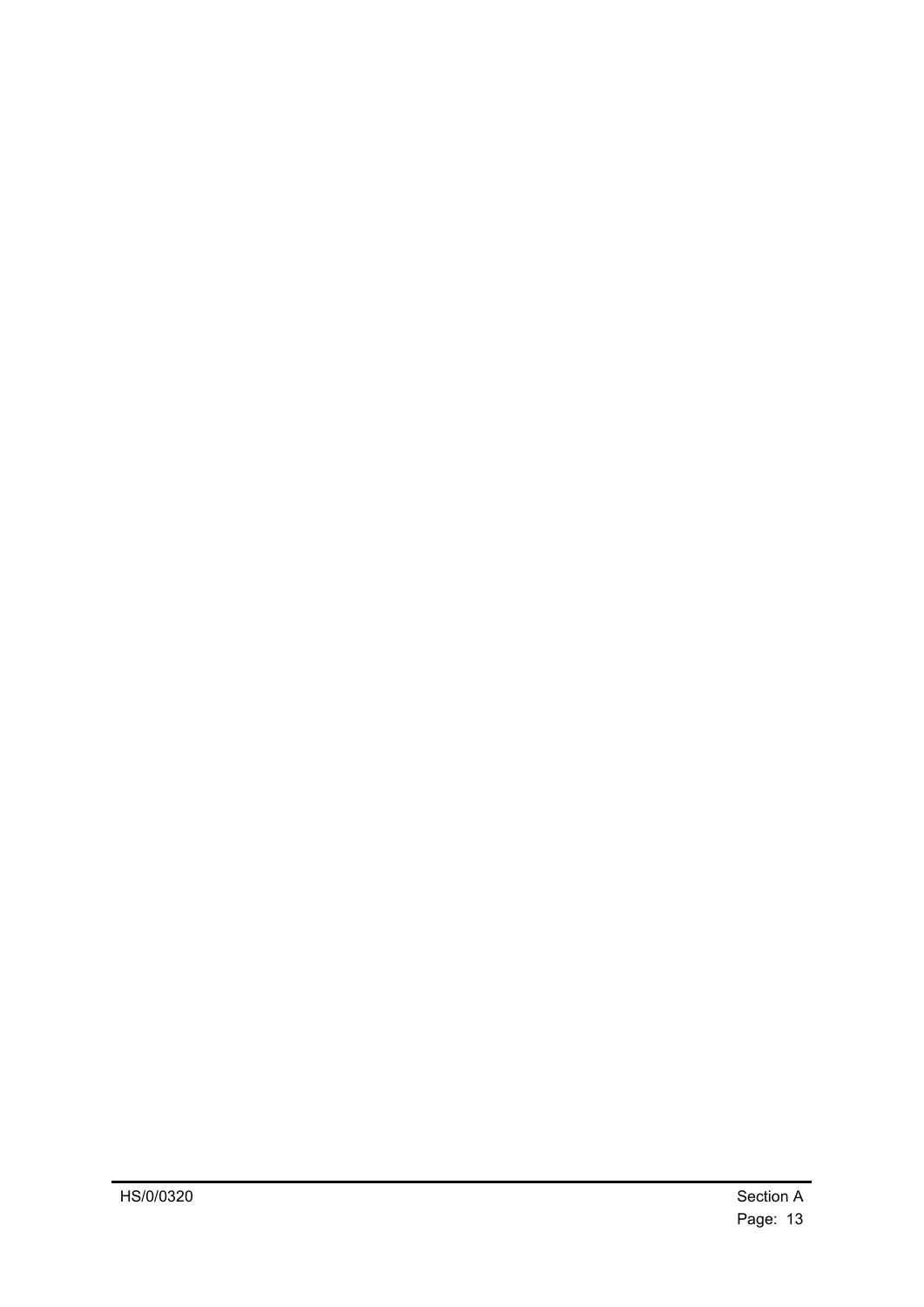### <span id="page-13-0"></span>**IMPLEMENTATION OF POLICY**

Our policies will be implemented by:

- taking health and safety into account when planning all our business activities;
- providing and maintaining work equipment and systems of work that are carefully designed and monitored;
- ensuring that health and safety standards are complied with when using, handling, storing and transporting articles and/or substances;
- ensuring that employees are provided with adequate and sufficient information, instruction, training and, where necessary, supervision to enable them to work safely;
- ensuring that high standards of housekeeping are maintained within the workplace and in other premises or sites where we are working and that a safe means of access and egress are maintained at all times;
- ensuring that, where its use is identified as a last resort by risk assessment, personal protective equipment (PPE) is provided and used;
- ensuring that specific arrangements are entered into when engaging contractors so that our policies and procedures can be adhered by them;
- ensuring that adequate arrangements and facilities for welfare and first aid are provided;
- ensuring that employees and our contractors comply with relevant legislation and co-operate with those responsible for enforcing it;
- maintaining a system for the recording and investigation of all accidents/incidents;
- ensuring that the responsibilities of employees and contractors with regard to health and safety are specified clearly and documented.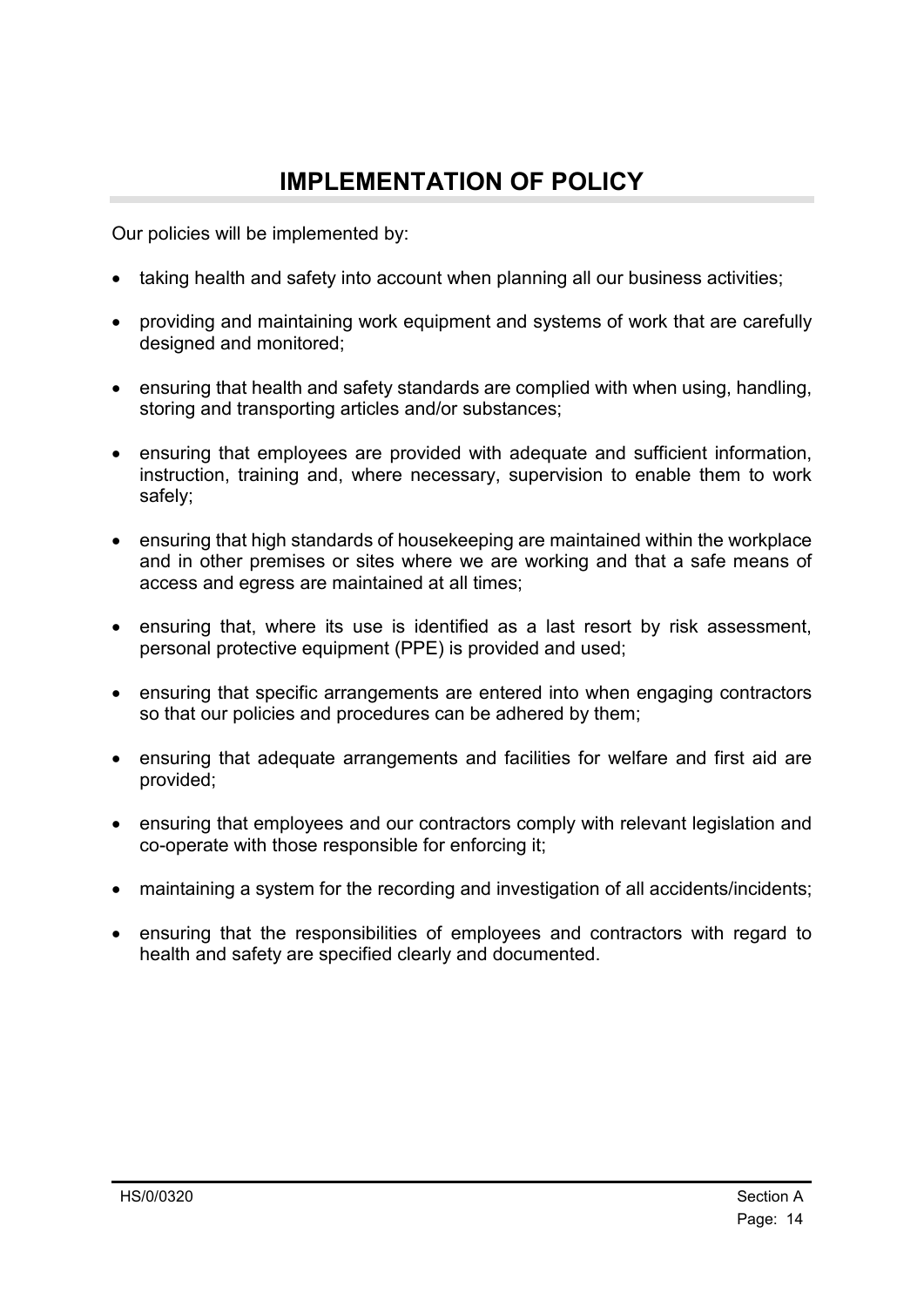Saltash Town Council adopted the principles of the 'Deming four-step management PDCA method' used throughout business for the control and continuous improvement of all our processes and services.

We ensure that every improvement within Saltash Town Council's own internal management system(s) follow the internationally agreed steps of the cycle, namely:

**PLAN –** We establish the objectives and processes necessary to deliver results in accordance with the expected output – be that a deliverable, target or goal.

**DO –** Having planned our objectives, we then implement them and follow the agreed processes and procedures in order to produce a quality product.

**CHECK –** Throughout the planning and finalisation of the product, we carefully analyse the ongoing results (measured and collected in 'DO' above) and compare these against the expected results (targets or goals from the 'PLAN') to see if there are any differences. We look for any deviations and improvements that might have been made during the implementation of the 'PLAN'.

**ACT –** The results of the 'CHECK' stage are then carefully analysed to see if any further steps can be taken to refine and improve the 'PLAN'.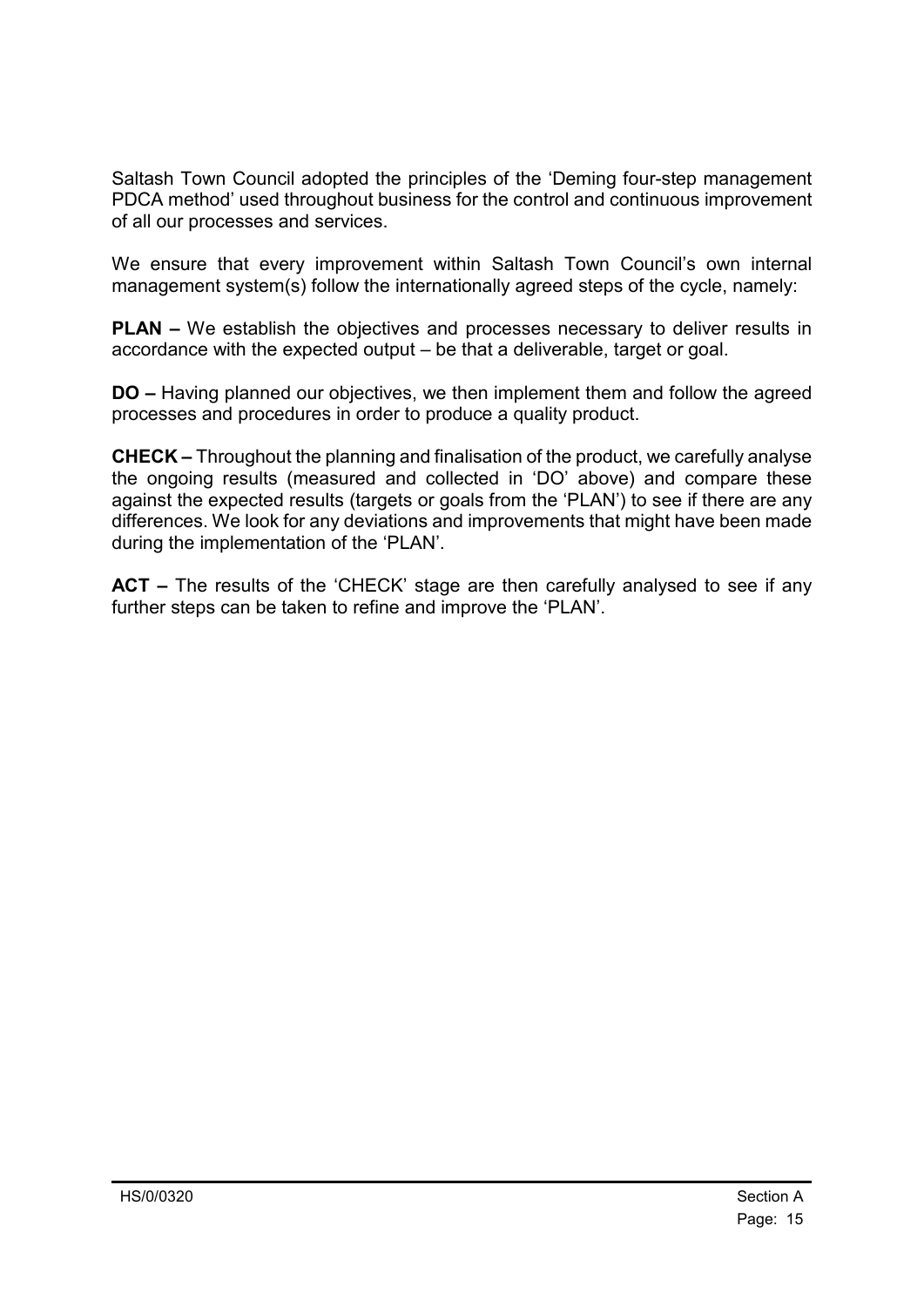We also use the results of this PDCA cycle to further improve future products, processes and deliverables.

Demonstration of the continued success of our Health and Safety Management System is then achieved via regular audits and reviews.



The system adopted by Saltash Town Council to achieve quality in performance with accountability is based on the following four main items or activities:

- 1. **Health and Safety Policy** the Policy (as the primary control document) which defines the policy, processes, responsibilities, procedures etc. that are to be used;
- 2. **Appointed Person**  the appointment of an Individual within a defined organisational structure, who is responsible for operating the system and ensuring that the Health and Safety and its associated documentation is fully and effectively implemented;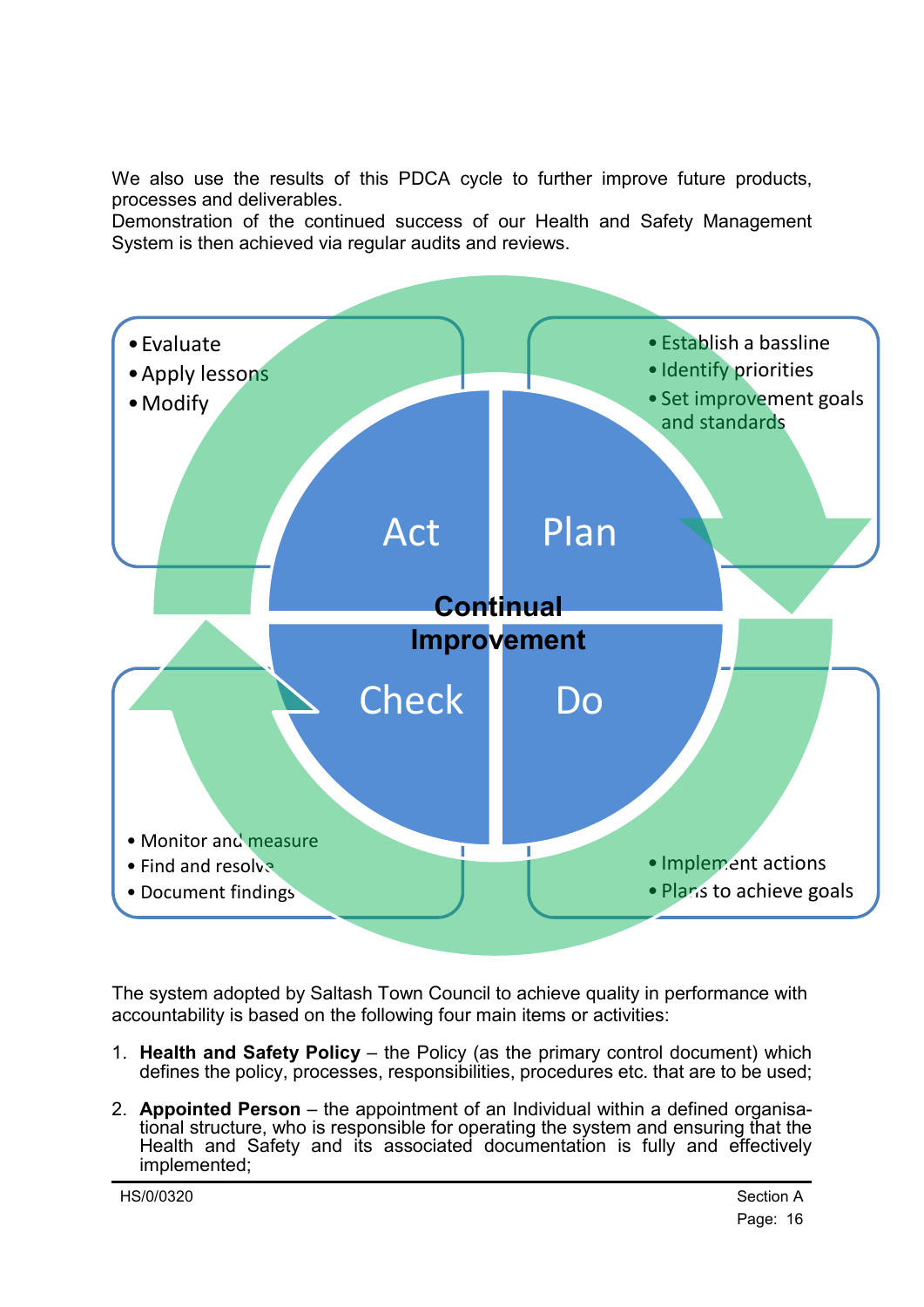- 3. **Documented Processes and Procedures** the use of documented processes and procedures to define all activities which could lead to variability of execution with consequent loss of performance or safety if not rigorously controlled;
- 4. **Management System reviews** regular reviews of the Health and Safety Policy (and its supporting documentation) together with auditing its effective implementation to ensure that the most suitable and effective methods and procedures are still prescribed and used.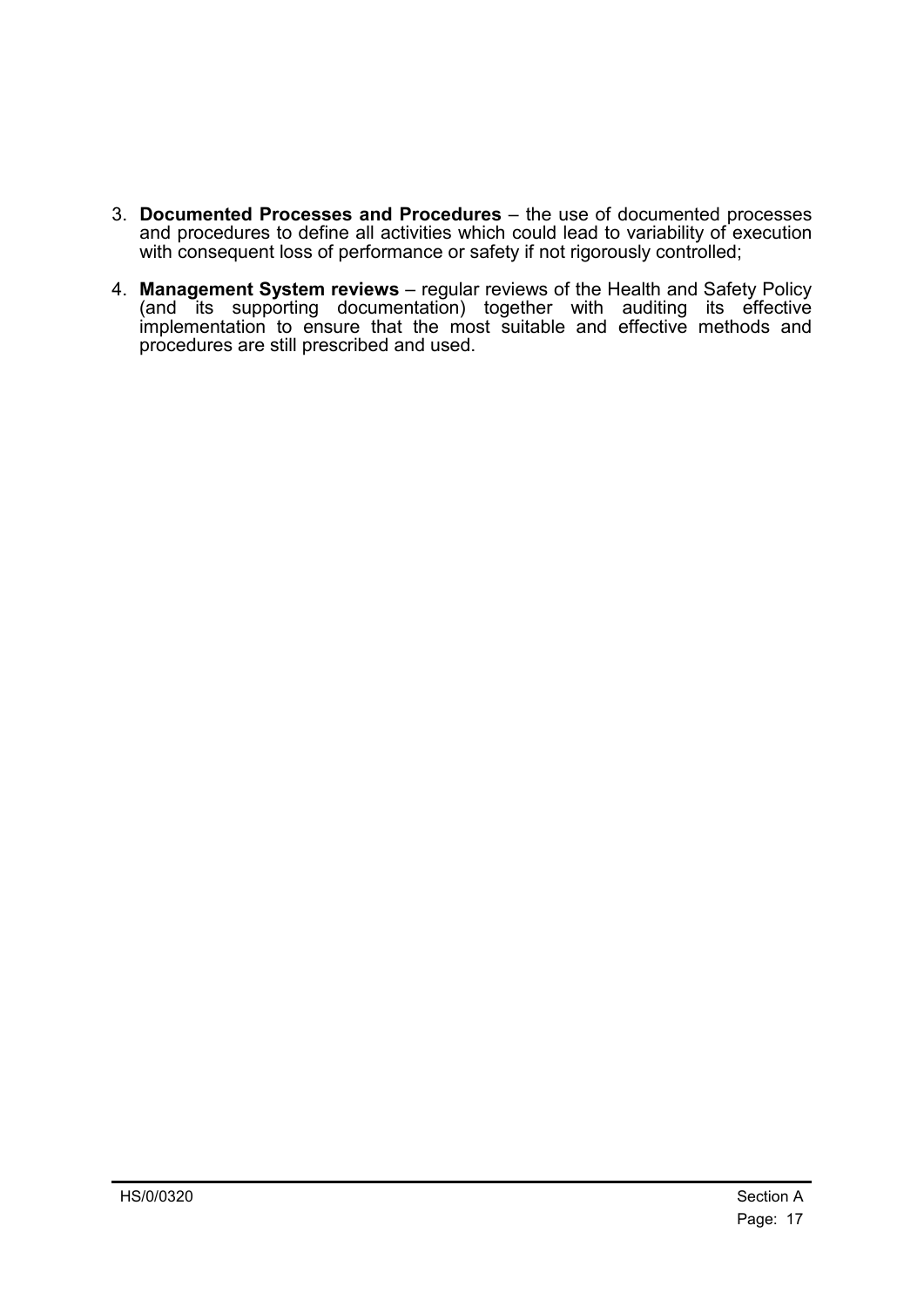# <span id="page-17-0"></span>**SECTION B: ORGANISATION AND RESPONSIBILITIES**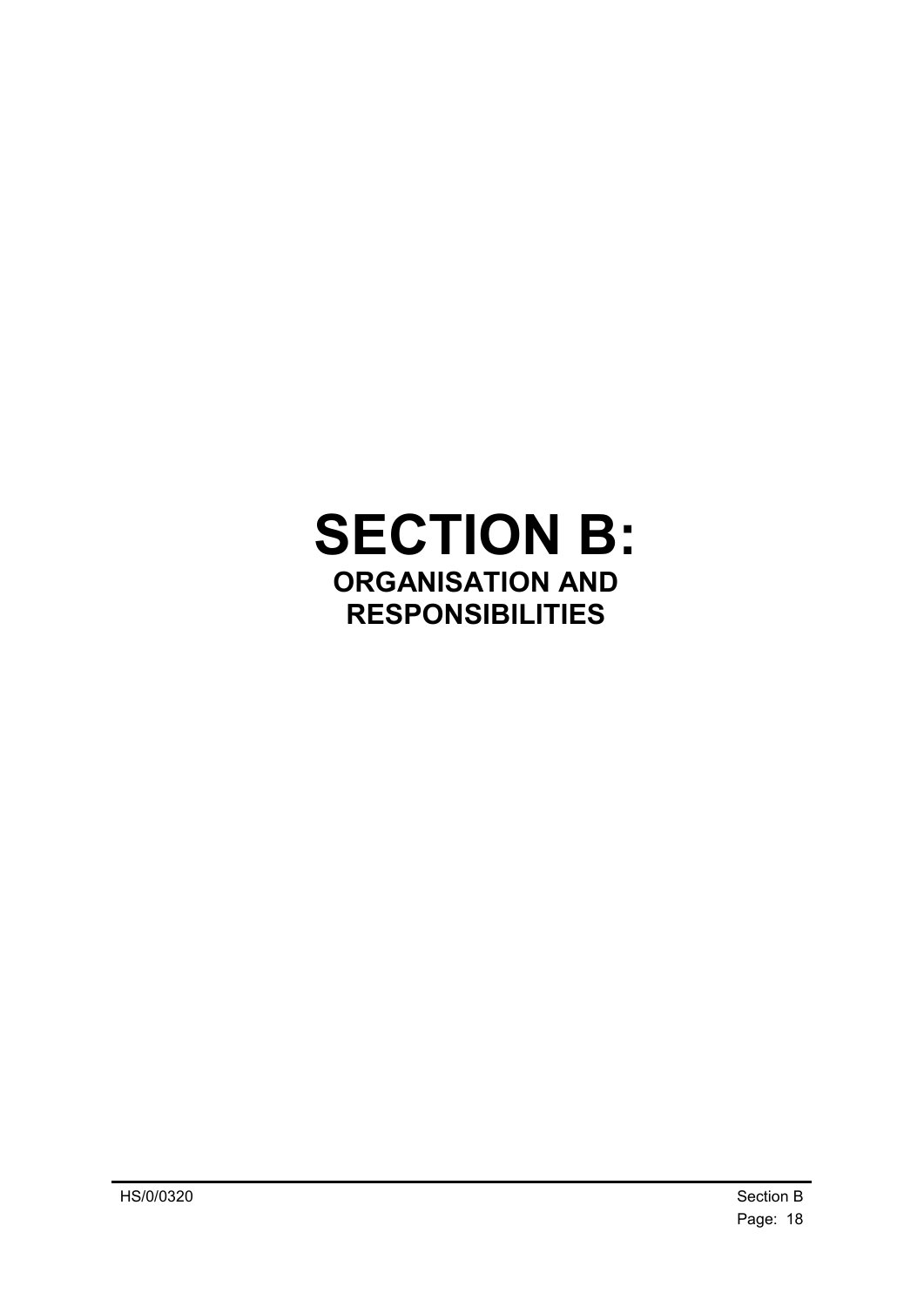## <span id="page-18-0"></span>**HEALTH AND SAFETY MANAGEMENT STRUCTURE**

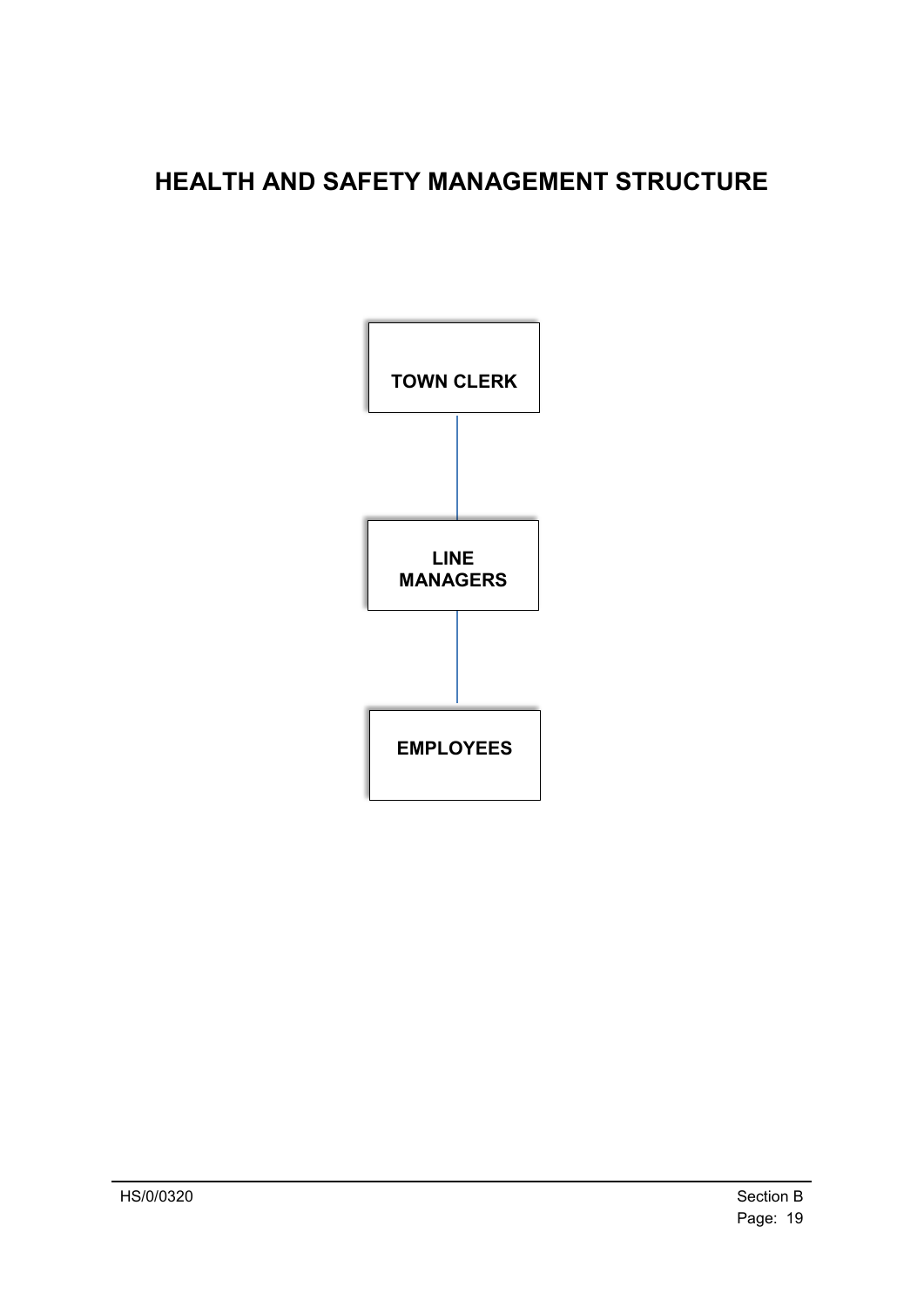### <span id="page-19-0"></span>**INDIVIDUAL RESPONSIBILITIES**

### **GENERAL RESPONSIBILITIES OF ALL EMPLOYEES**

At Saltash Town Council we take seriously your health, safety and welfare and that of any others affected by our undertaking. We have set high standards which are described in our policies, procedures and safe systems of work. We will strive to achieve the standards set by providing the resources necessary to do so. Achieving our safety culture also requires the co-operation of all of our employees.

The Line Manager who authorises work to be carried out will ensure that those that will be carrying out the work are adequately trained, instructed and informed to enable them to do so safely and to avoid risks to their health. Where necessary, we will provide supervision, particularly in the case of young persons and inexperienced employees. Monitoring responsibilities are described in Section E. In addition to any specific responsibilities we will also carry out safety inspections of the working environment under our control in order to maintain our standards.

All employees must follow the arrangements described in our policies, procedures and safe systems of work. You should only operate work equipment that you are trained and authorised to use, ensuring that all guards and safety devices are in place and use any personal protective equipment (PPE) issued to you as a control measure. If you have any concerns about health and safety matters, you should tell us immediately or follow the consultation procedure described in Section C.

We may want you to be involved in our risk assessment process. If so, we would ask you to co-operate with those leading the process.

We would remind you that all employees have duties under Sections 7 and 8 of the Health and Safety at Work Act to: -

- take reasonable care of their own health and safety and that of anyone affected by what they do;
- co-operate with their employer to enable them to comply with their statutory duties;
- refrain from intentionally or recklessly interfering with or misusing anything provided in the interests of health, safety and welfare.

Failure to comply with your legal duties may result in the enforcing authority taking action against you.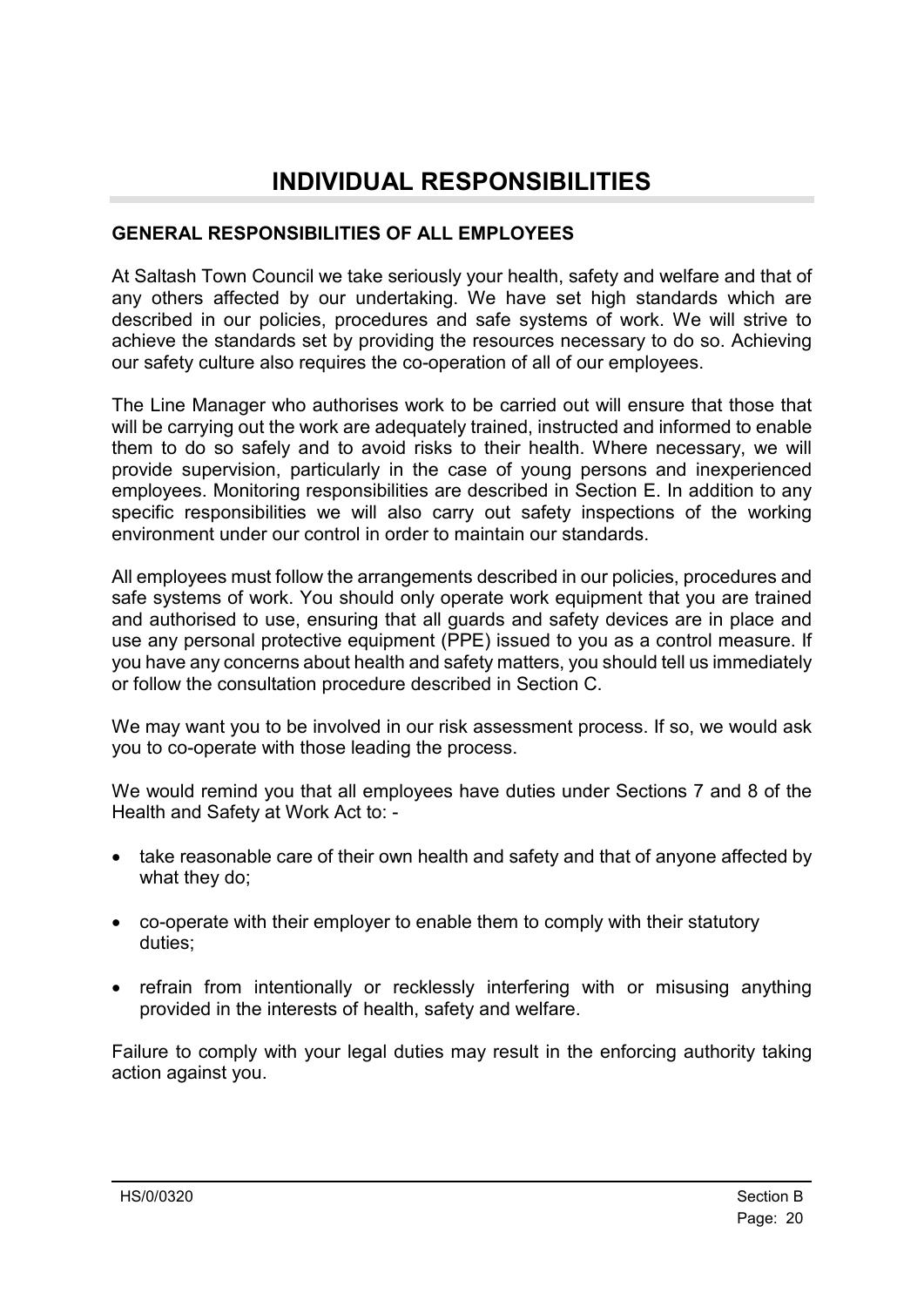### **SPECIFIC RESPONSIBILITIES**

#### <span id="page-20-0"></span>**TOWN CLERK**

Responsibilities include:

- administering the Safety Policy, or appointing a senior member of staff to do so;
- carrying out an annual review of the Policy;
- ensuring that any inspection, testing and certification is carried out to comply with relevant Regulations applicable to our operation;
- carry out risk assessments in areas of specific responsibility;
- bringing to the attention in writing of those concerned, the significant risks identified as a result of any such assessments;
- ensure Line Managers carry out risk assessments within areas of specific responsibility;
- ensuring that risk assessments are reviewed regularly;
- ensuring that risk assessments are undertaken on any new or proposed activities or processes;
- ensuring that employees are adequately trained in proper and safe working methods and are aware of any hazards;
- reprimanding any member of staff failing to discharge satisfactorily, the responsibilities allocated to them;
- instituting appropriate reporting, investigation and costing of injury, damage and loss; promoting action to preclude recurrence and initiate analysis to discover accident trends;
- ensuring that all employees are aware of the fire procedures and first aid facilities;
- setting a personal example.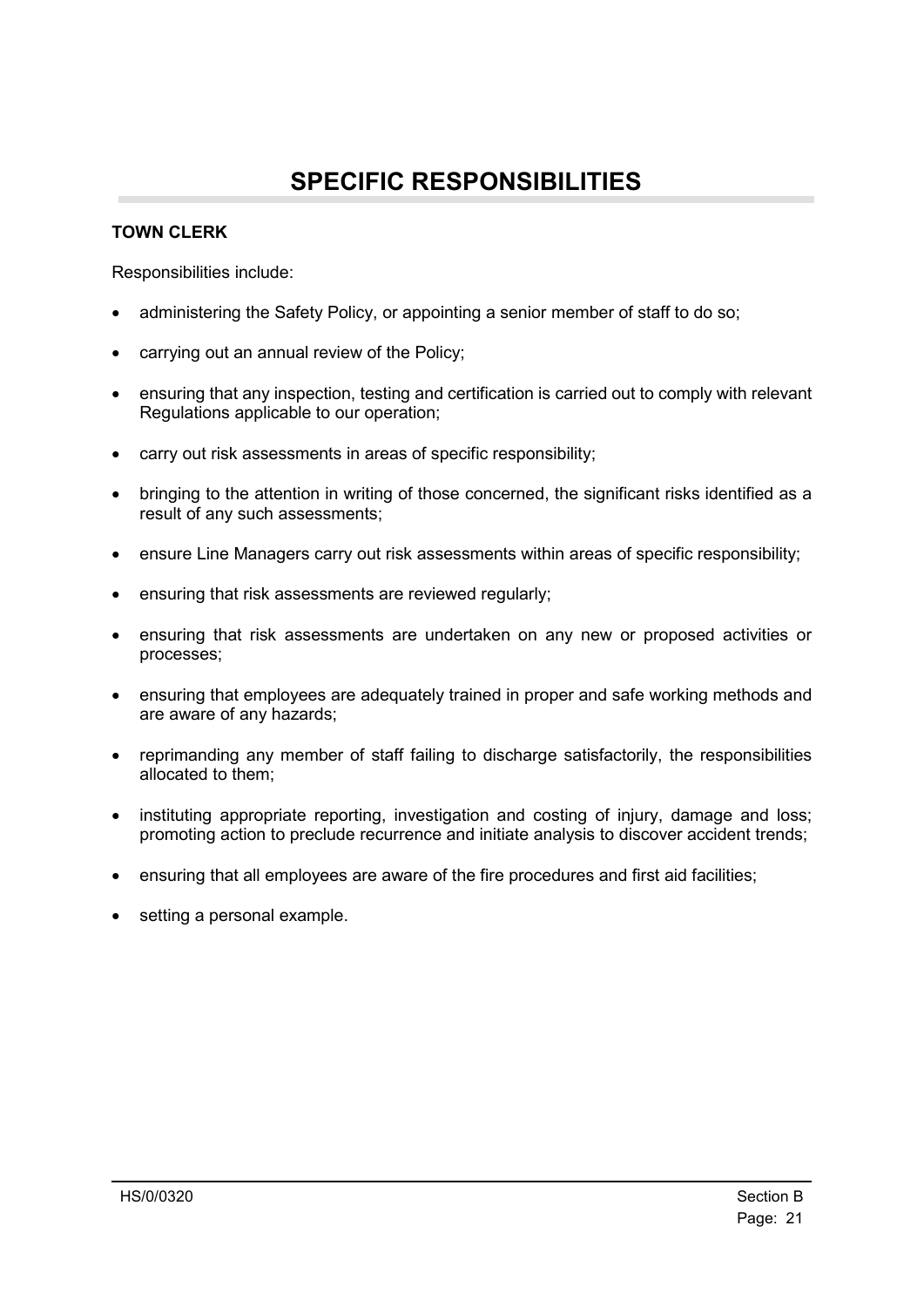### **SPECIFIC RESPONSIBILITIES**

#### <span id="page-21-0"></span>**LINE MANAGERS**

Responsibilities include:

- carry out risk assessments in areas of specific responsibility;
- bringing to the attention in writing of those concerned, the significant risks identified as a result of any such assessments;
- ensuring that risk assessments are reviewed regularly;
- ensuring that risk assessments are undertaken on any new or proposed activities or processes;
- identifying training requirements of individuals;
- ensuring that employees are adequately trained in proper and safe working methods and are aware of any hazards;
- reprimanding any member of staff failing to discharge satisfactorily, the responsibilities allocated to them;
- carrying out safety inspections in those areas under their control;
- ensuring that suitable written records are kept and maintained of such inspections;
- completing accident reports for all accidents involving injury, damage or lost time. Reports to be completed as soon as possible after the incident;
- ensuring that all employees are aware of the fire procedures and first aid facilities;
- setting a personal example.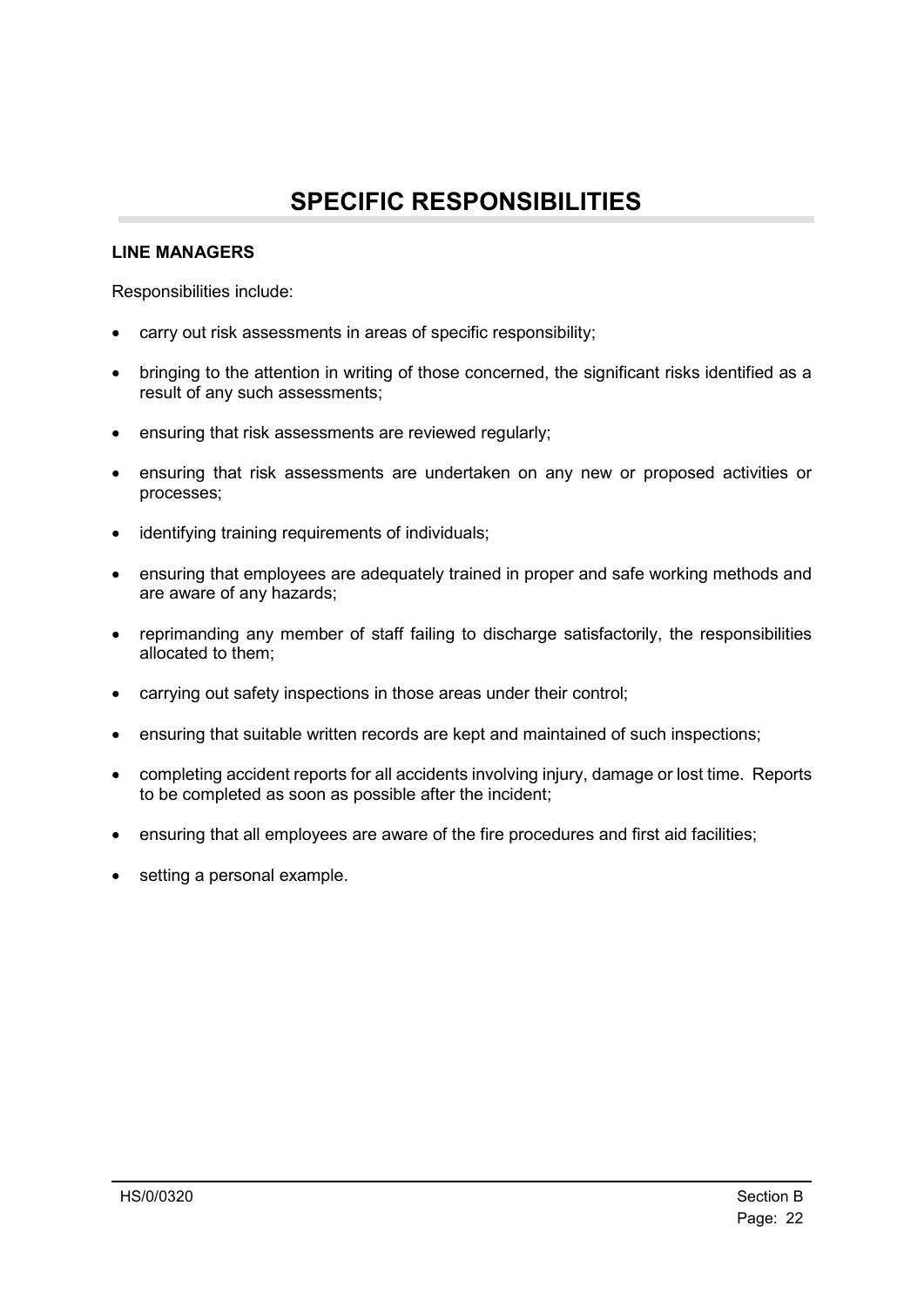## **SPECIFIC RESPONSIBILITIES**

#### <span id="page-22-0"></span>**EMPLOYEES**

Responsibilities include:

- being familiar with the Safety Policy and implementing it at all times;
- complying with any risk assessments which have been undertaken;
- operating only items and equipment for which you have been trained, deemed competent and authorised to use;
- reporting any industrial injury, industrial disease, or any incidents which could result in personal injury or property damage, to the Line Manager;
- using the correct tools and equipment for the job. Using the safety equipment and protective clothing (P.P.E.) which is made available and issued when required;
- developing a concern for safety personally and for others, particularly new employees;
- avoiding improvisation;
- suggesting ways of eliminating hazards;
- co-operating with us in maintaining a safe working environment and making your contribution to reducing accidents;
- taking care of property entrusted to you, refraining from horseplay, the abuse of welfare facilities and the misuse of equipment:
- keeping tools and equipment in good condition;
- reporting to your line manager any defects in equipment. Ensuring that equipment is in a safe and secure state when unattended;
- obeying our safety rules;
- setting a personal example.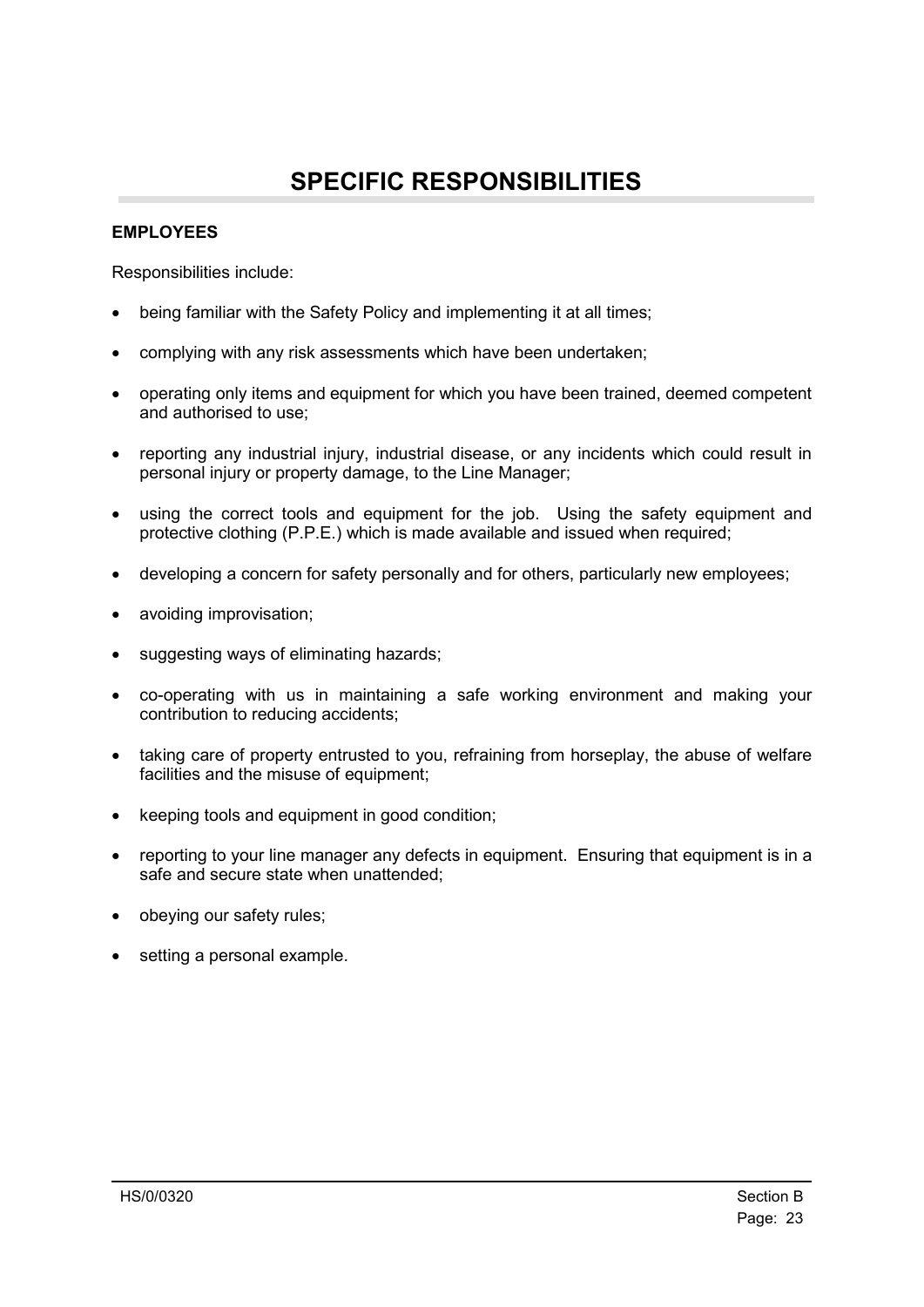#### <span id="page-23-0"></span>**OVERALL RESPONSIBILITY**

The Policy Holder has overall and final responsibility for health and safety within our operations and will ensure we have effective policies for health and safety and will delegate specific responsibilities to ensure that all requirements of current legislation are satisfied.

#### **SPECIFIC RESPONSIBILITIES**

| <b>Responsibility</b>                           | <b>Name</b>                     |
|-------------------------------------------------|---------------------------------|
| <b>Policy Implementation</b>                    |                                 |
| Review:                                         |                                 |
| Health and Safety Budget/Funding:               | <b>Town Clerk</b>               |
| Insurance Provision:                            | <b>Town Clerk</b>               |
| Instruction in Safe Working Practices:          | <b>Town Clerk</b>               |
| Training:                                       | <b>LINE MANAGER</b>             |
| <b>Office Safety Inspections:</b>               | <b>LINE MANAGER</b>             |
| Person responsible for Disciplinary Procedures: | <b>LINE MANAGER</b>             |
| Person responsible for issue of PPE:            | <b>SERVICE DELIVERY MANAGER</b> |
| <b>Equipment Maintenance and Inspection</b>     |                                 |
| <b>Contractors and other Services:</b>          |                                 |
| Lifting Equipment:                              | <b>SERVICE DELIVERY MANAGER</b> |
| <b>First Aid Provision:</b>                     | <b>LINE MANAGERS</b>            |
| Fire                                            |                                 |
| Equipment:                                      | <b>SERVICE DELIVERY MANAGER</b> |
| Evacuations:                                    |                                 |
| <b>Computer Equipment:</b>                      |                                 |
| Housekeeping:                                   | <b>SERVICE DELIVERY MANAGER</b> |
| <b>Accident Recording:</b>                      | <b>ALL EMPLOYEES</b>            |
| Accident Investigation and Reporting:           | <b>SERVICE DELIVERY MANAGER</b> |
| Visitors (Inc. Contractors):                    | <b>SERVICE DELIVERY MANAGER</b> |
| <b>Risk Assessments</b>                         | <b>SERVICE DELIVERY MANAGER</b> |
| General:                                        |                                 |
| Fire:                                           |                                 |
| Hazardous Substances (COSHH):                   | <b>SERVICE DELIVERY MANAGER</b> |
| Manual Handling:                                | <b>SERVICE DELIVERY MANAGER</b> |
| PPE:                                            | <b>SERVICE DELIVERY MANAGER</b> |
| DSE:                                            | <b>SERVICE DELIVERY MANAGER</b> |
| <b>Working at Heights:</b>                      | <b>SERVICE DELIVERY MANAGER</b> |
| Lone Working:                                   | <b>SERVICE DELIVERY MANAGER</b> |
| <b>Pregnant Employees:</b>                      | <b>SERVICE DELIVERY MANAGER</b> |
| Young Persons:                                  | <b>SERVICE DELIVERY MANAGER</b> |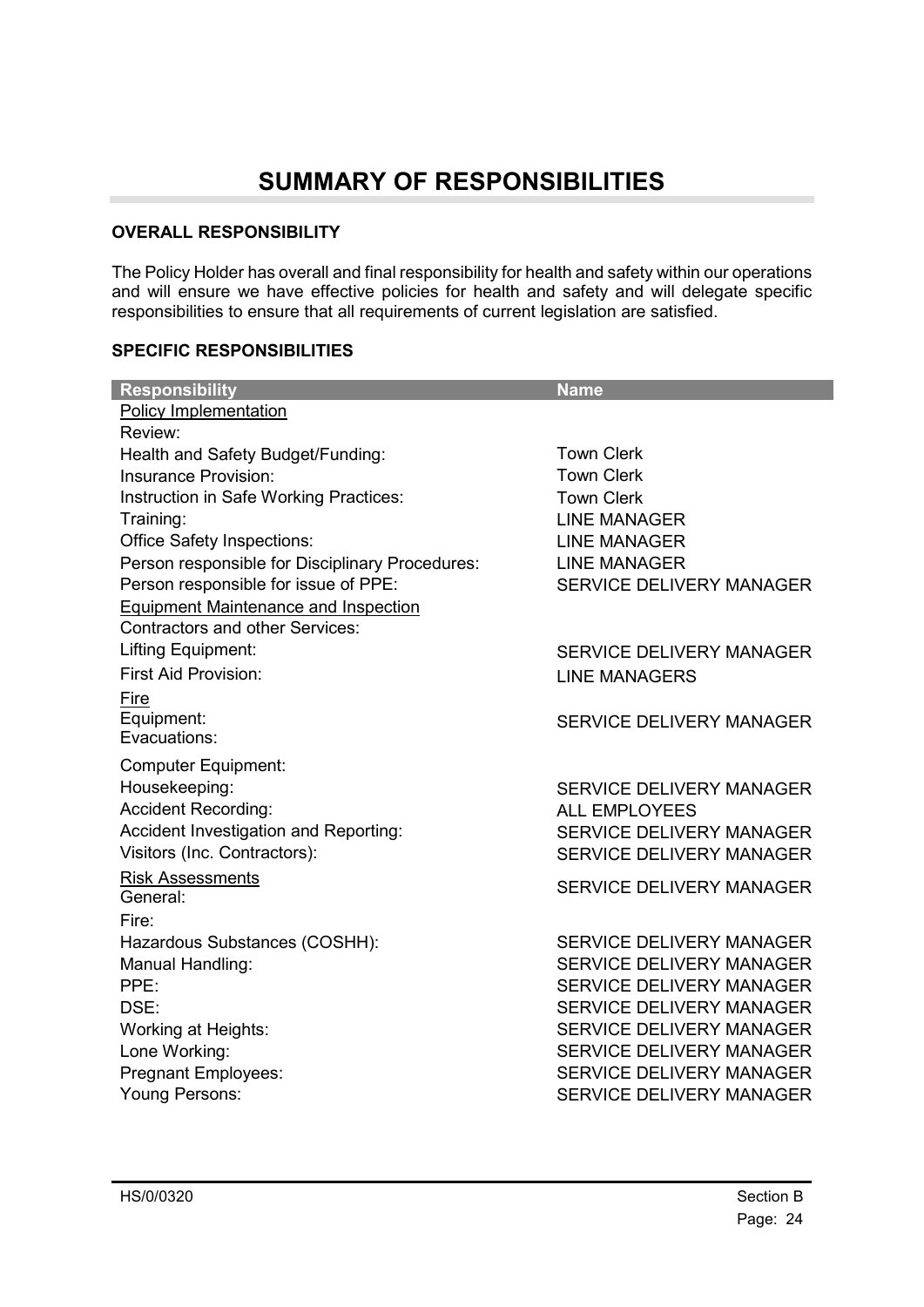| <b>Responsibility</b>                                                                   | <b>Name</b>                                                                                    |
|-----------------------------------------------------------------------------------------|------------------------------------------------------------------------------------------------|
| <b>Services</b><br>Gas and Gas Appliances:                                              | <b>SERVICE DELIVERY MANAGER</b>                                                                |
| <b>Electricity and Electrical Equipment:</b><br>Water Supply (Legionellosis):<br>Waste: | <b>SERVICE DELIVERY MANAGER</b><br>SERVICE DELIVERY MANAGER<br><b>SERVICE DELIVERY MANAGER</b> |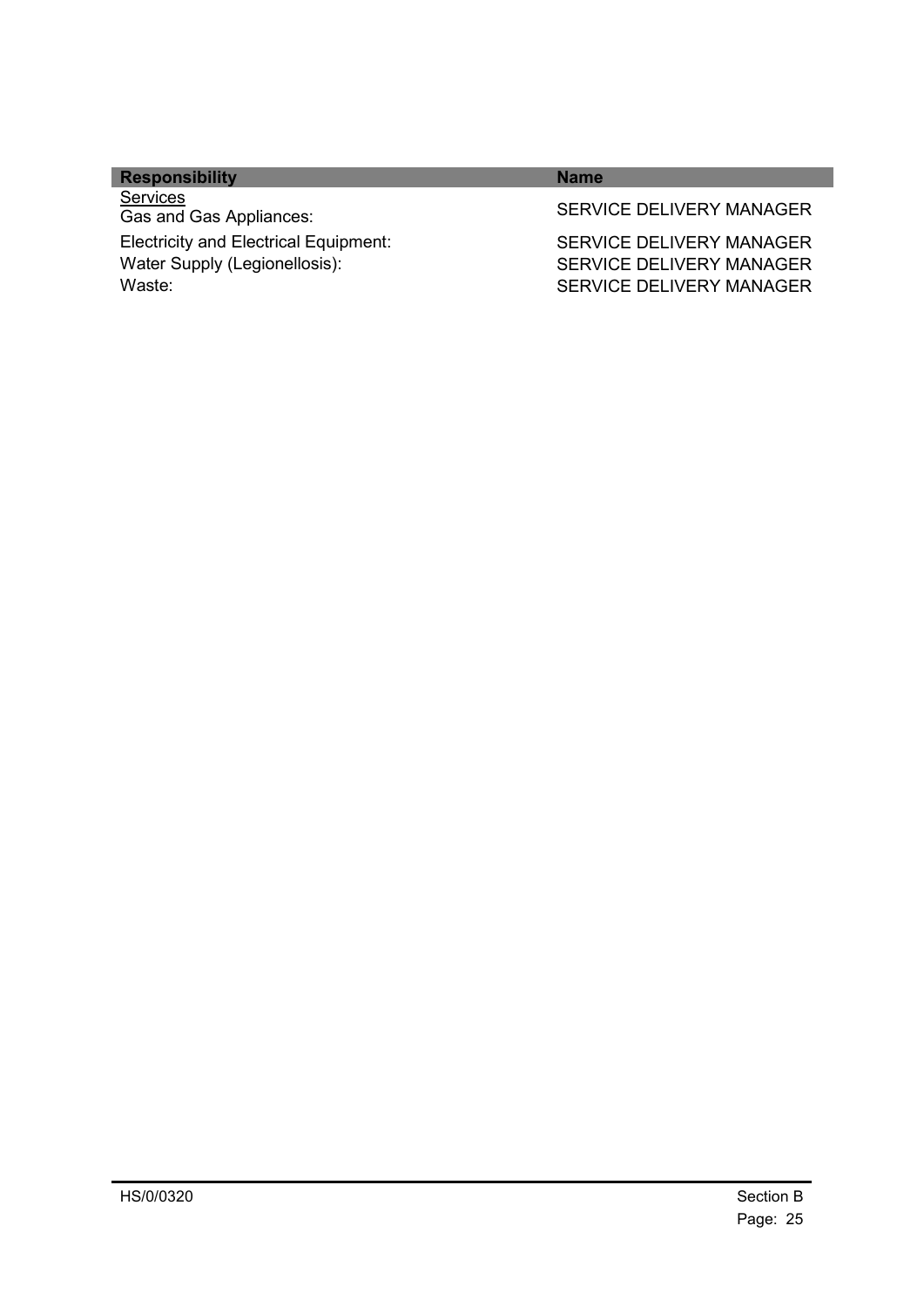## <span id="page-25-0"></span>**RESPONSIBILITIES OF CONTRACTORS**

We are responsible to engage competent contractors, manage and control them whilst they are on our premises. The responsibilities described below apply to all contractors engaged to work on our premises.

Contractors are responsible for ensuring that all persons under their control are aware of the following: -

- fire procedures:
- first aid arrangements;
- welfare arrangements;
- the requirements of any risk assessments and method statements they are required to comply with;
- areas where personal protective equipment (PPE) must be used;
- any permit to work systems.

It is our responsibility to inform contractors of any known hazards to which persons under their control may be exposed while working on our premises. The Line Manager engaging contractors is responsible for providing this information.

It is the responsibility of a contractor to provide us with risk assessments and method statements, which should describe how the work will be carried out without exposing any person to risks to their health or safety. The requirements of these documents must be adhered to.

We reserve the right to submit contractors' risk assessments and method statements to external health and safety consultants for evaluation.

A contractor must ensure that any equipment brought on to our premises is fit for the purpose and in a good state of repair.

All portable electrical appliances used by contractors on our premises must be battery operated or operate at 110 volts supplied through a centre-tapped transformer. Where appliances are not available in battery or 110 volts versions the use of 240 volts equipment will be permitted, so long as such equipment is used with a residual current device operating at 30 mA/30ms.

Contractors will be required to provide evidence that any portable electrical appliances will be inspected and tested at a frequency (decided by risk assessment principles) and as stipulated by current HSE guidelines.

We reserve the right to order off our premises any contractor not complying with our Health and Safety General Policy or procedures.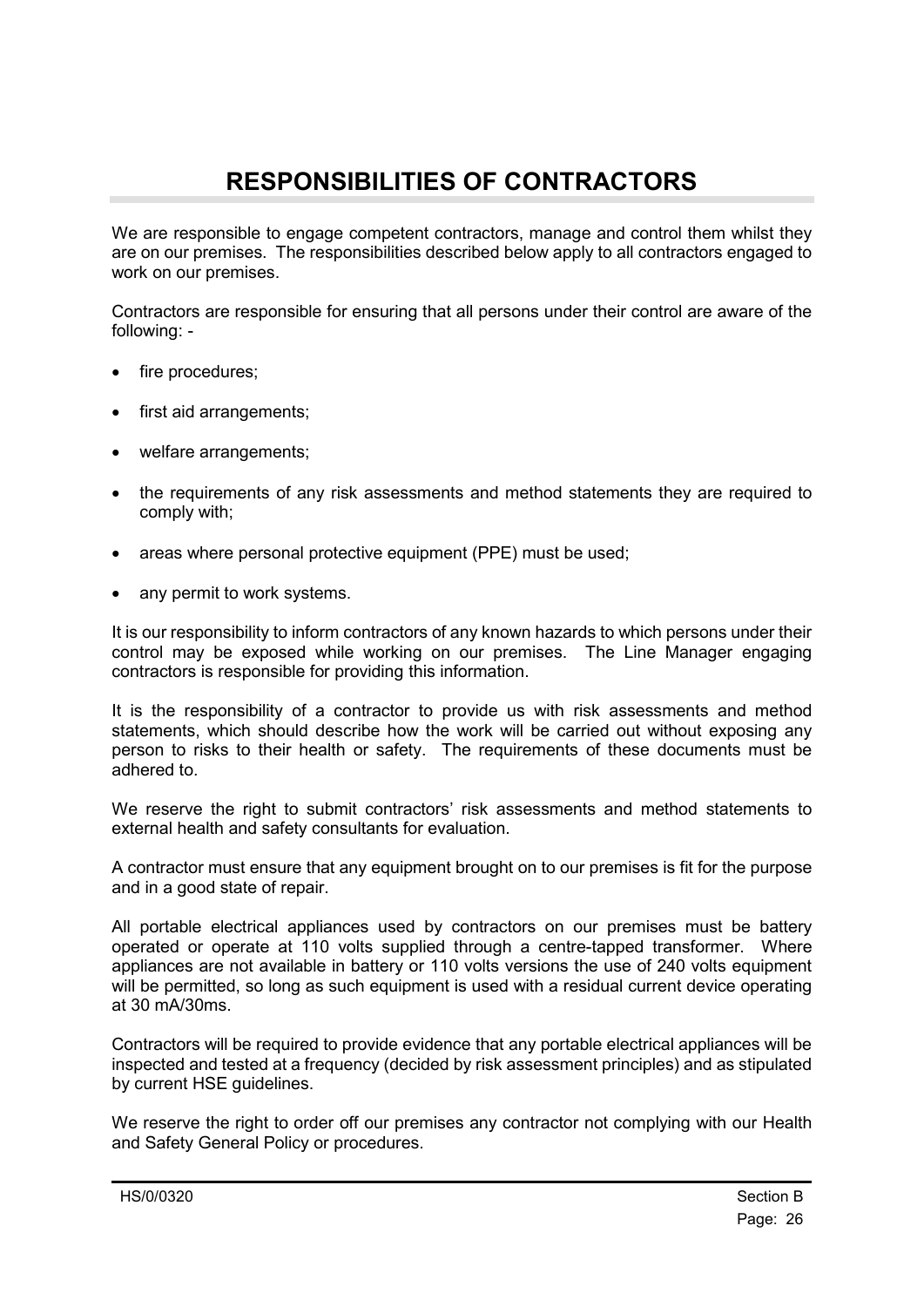### <span id="page-26-0"></span>**RULES FOR VISITORS**

#### **INTRODUCTION**

The following rules are designed to control all visitors to our premises, including contractors engaged to work on the premises. For health, safety and security reasons it is important that visitors should not be permitted to wander freely around the premises. In the event of a fire it is imperative that we know who is in the building at the time and that all persons can be accounted for. We will do this by maintaining a record of the name, time of arrival and departure and whereabouts of all visitors. Our procedures for the control of visitors are outlined below.

Any employee receiving a visitor should ensure that: -

- the visitor enters their details in the 'Visitors' Record Book' on arrival and signs out on departure;
- the visitor remains in the reception area until they are collected by their host;
- any incident involving a visitor must be reported without delay. Injuries should be recorded in the Accident Book;
- the visitor reads and complies with the Fire Procedures.

#### **VISITOR RULES**

#### **PARKING**

You must ensure that your vehicle is left in an approved parking area. Vehicles must not obstruct fire escape routes, private or public access and other vehicles.

#### **RECEPTION AREA**

Please remain in the reception area until you are collected by your host.

You will be accompanied while you are on the premises, unless we authorise you to enter the premises unaccompanied.

#### **SECURITY**

You must not remove anything from the premises without permission.

#### **HEALTH AND SAFETY**

Do not enter any area of the premises until you have received the permission from your host.

You must report any accident, injury or dangerous occurrence to your host immediately. You will be required to enter the details of any injury in our Accident Book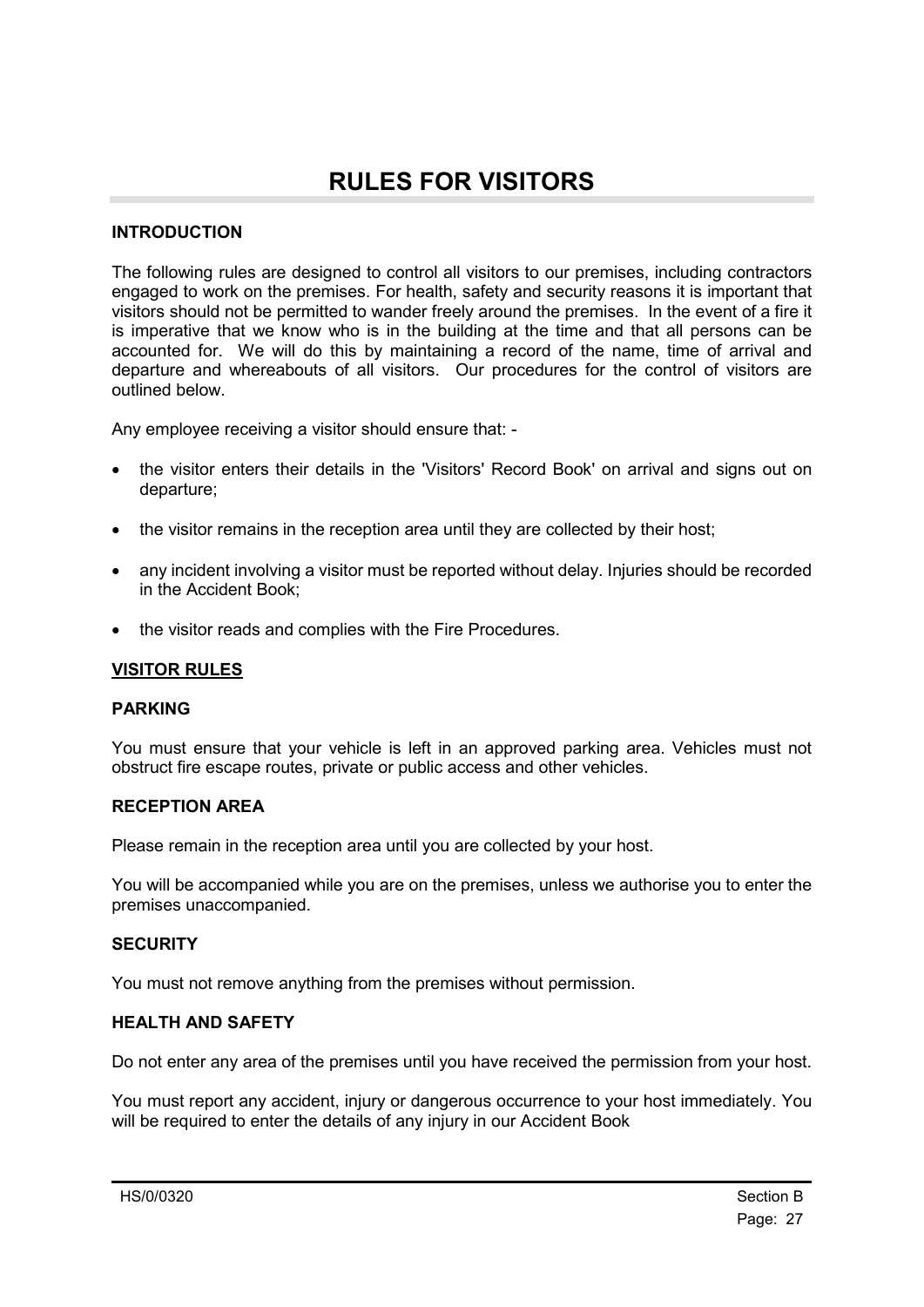### **FIRE**

Please follow the Fire Procedure and Instructions.

If you are working unaccompanied, please familiarise yourself with the locations of the fire exits and manual call points.

#### **SMOKING**

To comply with current legislation and company policy, you are not allowed to smoke inside any of our premises.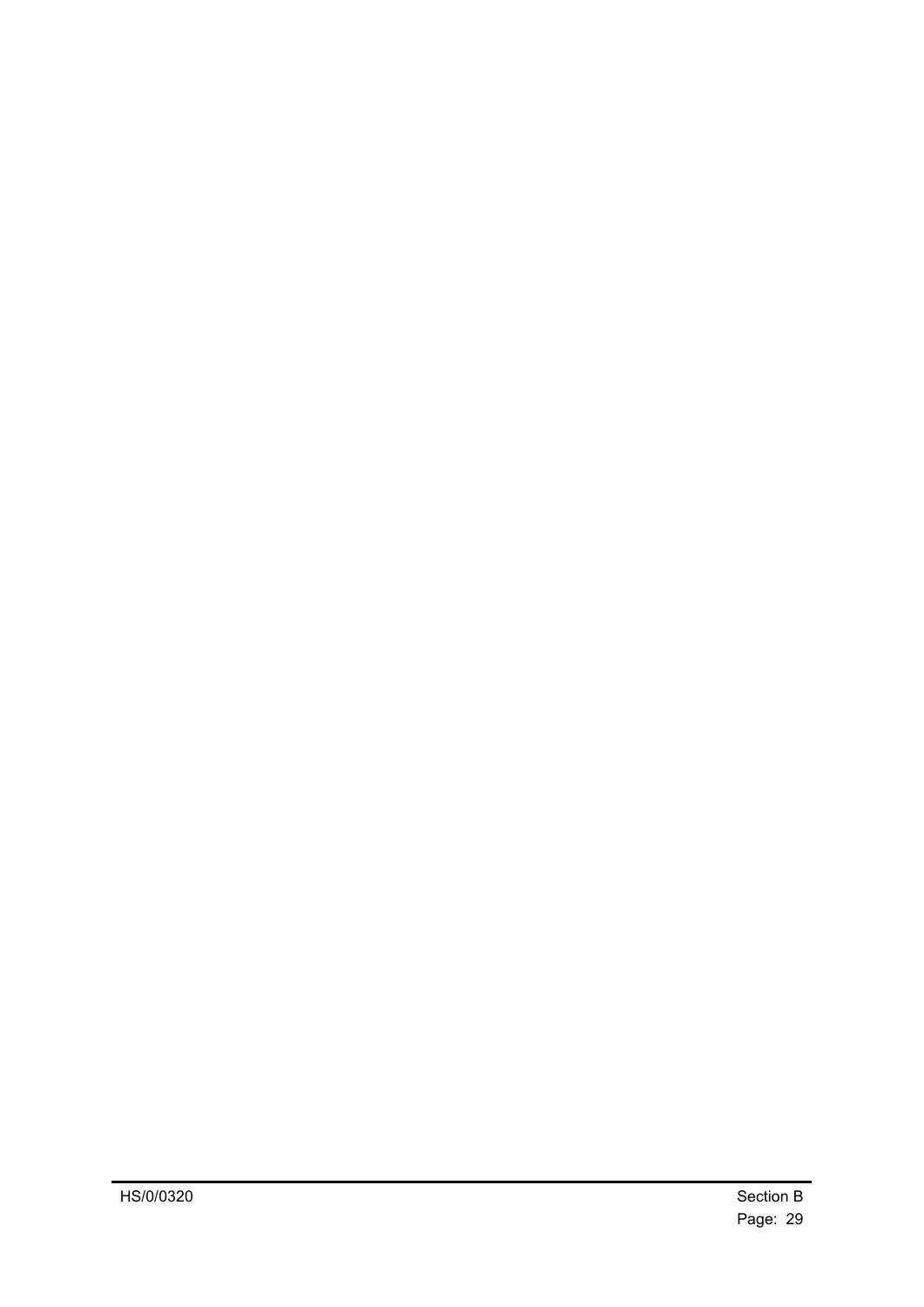# <span id="page-29-0"></span>**SECTION C: PROCEDURES**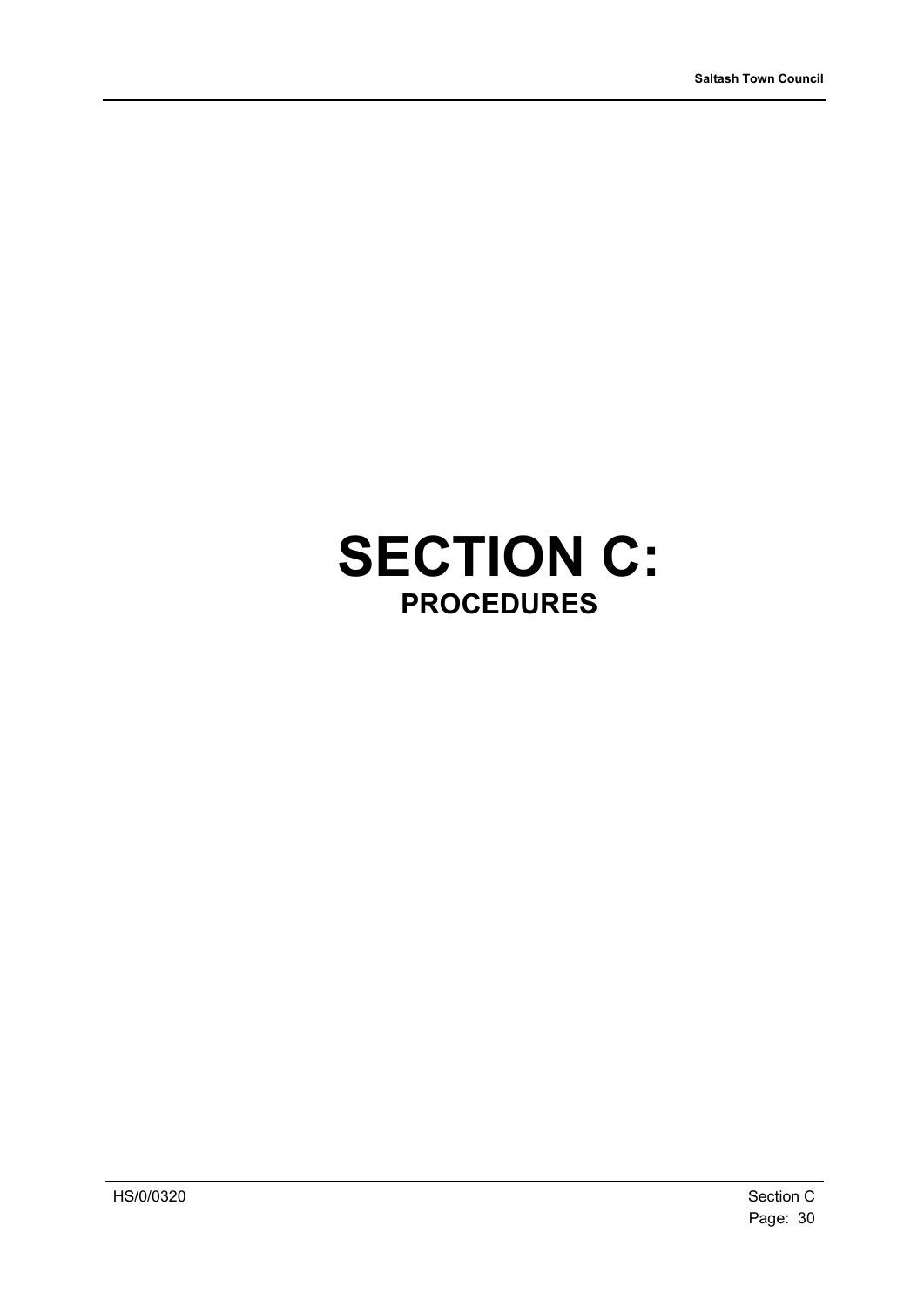### <span id="page-30-0"></span>**ACCIDENT/INCIDENT REPORTING PROCEDURE**

We accept our duty under the current edition of the **Reporting of Injuries, Diseases and Dangerous Occurrences Regulations (RIDDOR)** to report certain injuries and incidents to the enforcing authority. The purpose of this procedure is to ensure that this duty is fulfilled and that all accidents are investigated.

#### **ACCIDENT/INCIDENT RECORDING**

Any employee injured during the course of their work or any other person affected by our undertaking must report it and it will be recorded into our Accident Book, which is kept in the reception area. The completed page of the book will then be removed and given to the Line Manager who is responsible for ensuring that completed reports are kept secure. We will also record any accidents where an employee has been incapacitated for more than three consecutive days. 'Near Miss's' incidents will also be recorded, and we will use the information to assist us in risk and safety management. The injured employee or person can request a copy of the page from the Accident Book for their records.

#### **ACCIDENT INVESTIGATION**

The Line Manager will investigate accidents/incidents and if appropriate complete a copy of our Accident/Incident Report Form. If deemed appropriate control measures necessary to prevent recurrence will be identified and actioned.

#### **REPORTING UNDER RIDDOR**

The Line Manager is responsible for reporting to the Incident Contact Centre (ICC) any injury, disease or dangerous occurrence covered by RIDDOR.

#### **INCIDENT CONTACT CENTRE (ICC)**

All accidents/incidents will be reported online using one of seven reporting forms provided or the ICC telephone service which is available for reporting **fatalities and specified injuries only.**

It is our policy that verbal or other communication regarding accidents/incidents to any third party will be at the discretion of the Town Clerk. Any request for information by pertinent and relevant parties must be addressed to him in writing and he will make our official response. This statement relates to both reportable and non-reportable accidents/incidents.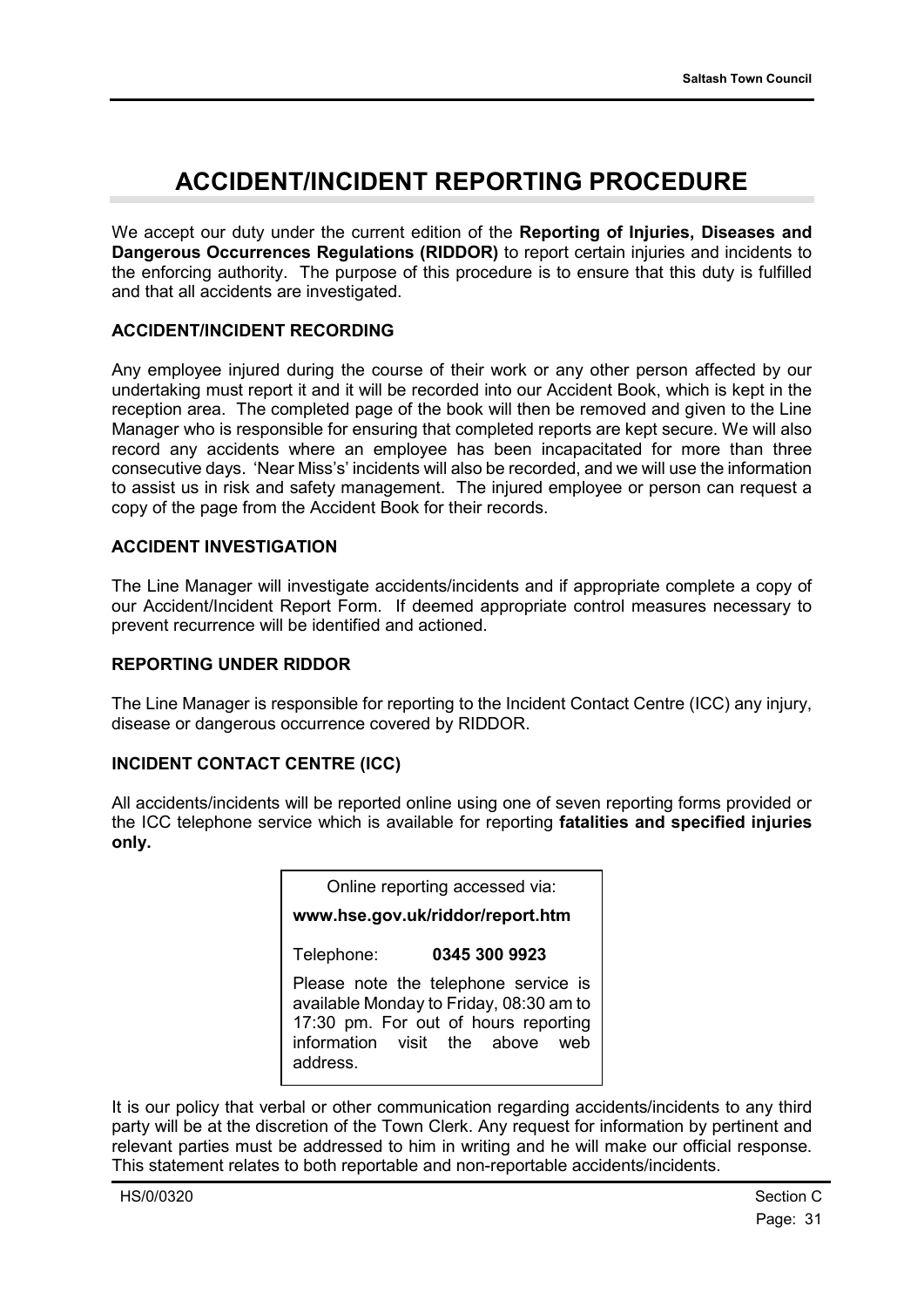### **ASBESTOS MANAGEMENT**

<span id="page-31-0"></span>For our properties constructed prior to 2000, we will ensure a risk assessment of the possible existence of asbestos containing materials is undertaken by a competent person and in accordance with the current version of the Control of Asbestos Regulations. We will ensure that the findings of such risk assessments are acted upon as necessary

A survey of our premises has been carried out. Please refer to the asbestos survey or other relevant information for advice on areas that contain Asbestos Containing Materials (ACM).

There are no health risks to employees, contractors and/or others working in or visiting our premises, so long as these presumed ACM remain in good condition and are not disturbed. However, if the ACM are abraded, drilled or worked on with power tools the dust generated may contain asbestos fibres and then there will be risks to employees or any others exposed. To ensure that risks from work on presumed ACM are reduced to the lowest reasonably practicable level we will adopt the following procedures:-

- Where Asbestos Containing Materials are known to be present we will ensure a suitable Asbestos Management Plan is prepared- including condition monitoring at periods not exceeding 6 months.
- an Asbestos Register listing the locations and conditions of all known and presumed ACMs will be maintained;
- the Asbestos Register will be brought to the attention of any employee, contractor or others who need to disturb, work on or near to a known or presumed ACM;
- Where there is a need to repair / remove any Asbestos Containing Material we will take advice and where necessary employ the services of a HSE Licenced Asbestos Contractor.
- before any work on or near to a known or presumed ACM can commence a risk assessment will be carried out and a method statement written. The risk assessment and method statement will identify how the work will be carried out without exposing any person to risks from asbestos fibres. Where necessary, arrangements will be made for a sample of the ACM to be taken and analysed;
- we will not allow work on an ACM to start until the controls described in the risk assessment and method statement have been implemented;
- the employee or contractor who will be carrying out the work MUST receive suitable training. They will be informed about the hazards and the precautions they need to take to ensure their health and safety;

Any employee observing damage to any ACMs should report this to the Line Manager immediately.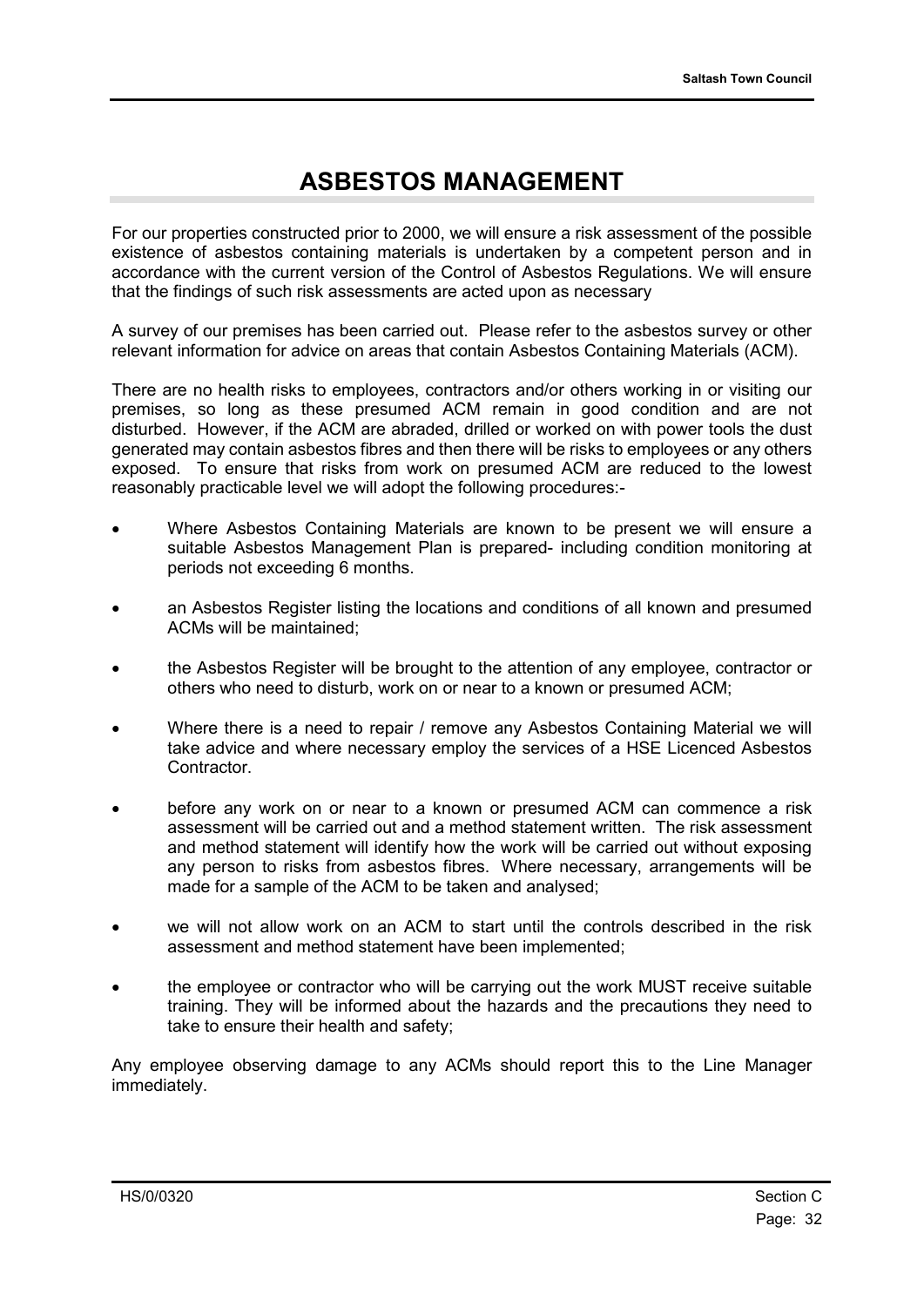### <span id="page-32-0"></span>**COMMUNICATING HEALTH AND SAFETY TO NON-ENGLISH-SPEAKING EMPLOYEES**

We recognise that there may be occasions when we employ employees who do not have English as their first language and that this may adversely affect the Health, Safety and Welfare of the employee, contractor and or others affected by their actions.

Where we employ a non-English speaking employee an assessment will be completed to determine their level of understanding of the English language and their ability to follow written and/or verbal instructions.

In many cases the level of understanding will be no different from other employees and no further action will be required.

In cases where there is a limited level of understanding of the English language, we will ensure that suitable additional controls are in place to ensure that the employee can undertake their duties without exposing themselves and/or others to undue risk.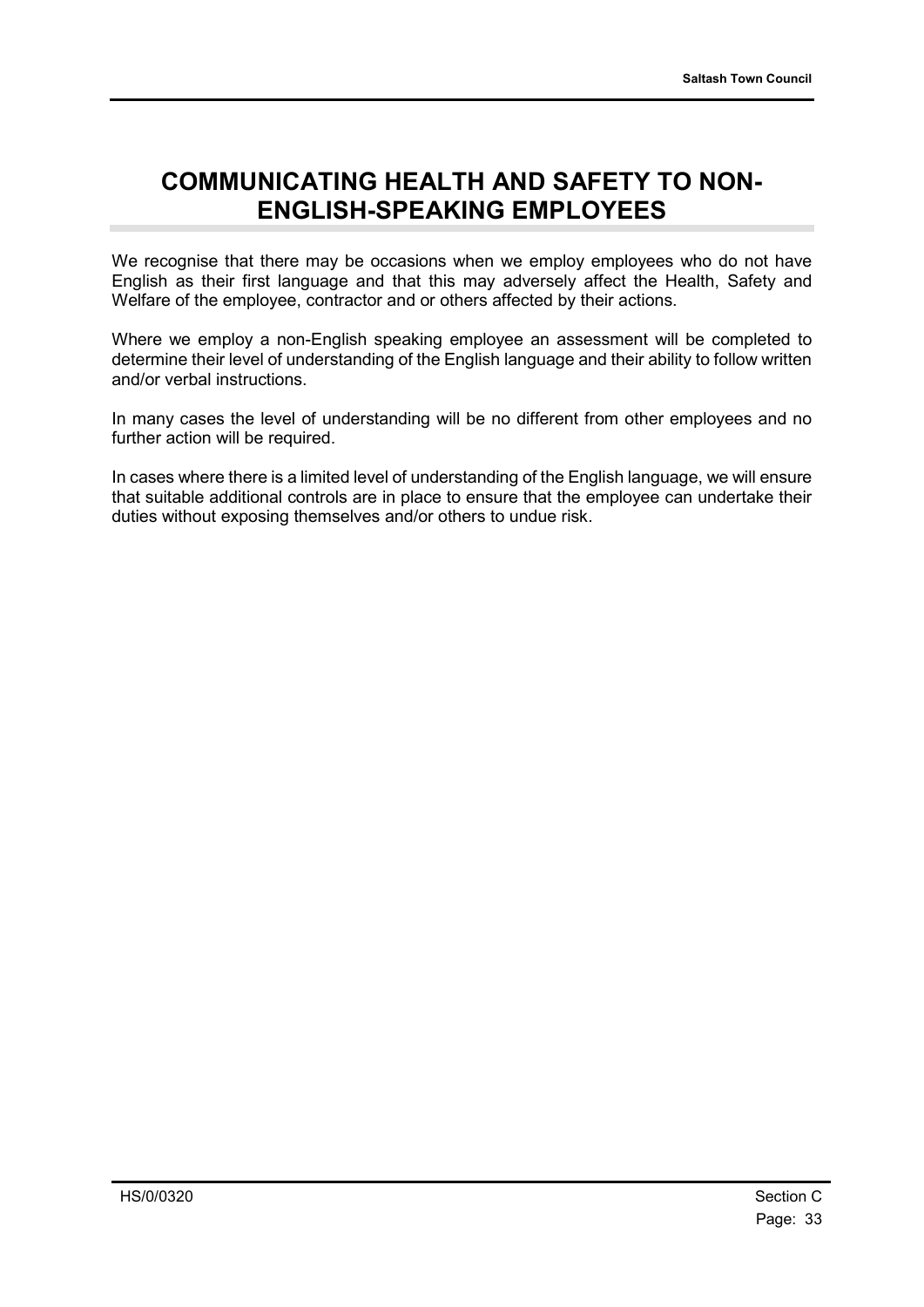### <span id="page-33-0"></span>**CONSULTATION WITH EMPLOYEES**

We accept our duty under the current edition of the Health and Safety (Consultation with Employees) Regulations to consult employees on health and safety matters, particularly with regard to:

- any measures that may substantially affect employee's health and safety;
- our arrangements for obtaining the assistance of a competent person to assist us manage health and safety effectively;
- information about risks to your health and safety and any preventative measures in place;
- the planning and organisation of any health and safety training that you will need to ensure you work safely;
- any health and safety consequences of the introduction of new technologies into the workplace.

We have elected to consult with employees directly.

You will be provided with such information to enable you to participate fully and effectively in the consultation process. Such information will be provided by the means most appropriate to the matters and circumstances concerned. These may include, but will not be limited to, the following: -

- conversations with individuals;
- staff meetings/team meetings;
- information displayed on notice boards:
- letters attached to payslips, e-mails, memos etc.

We will be consulting you through Representatives of Employee Safety (RES). The names of your RES can be found on the following page and will be displayed on the notice board.

The RES will be provided with: -

- any training they need in order to understand and fulfil their duties as described in the regulations;
- time off, with pay, to fulfil their duties as described in the regulations;
- any information they need in order to fulfil their duties under the regulations;
- copies of correspondence from enforcing authorities and copies of any records that we are required to keep by the current edition of Reporting of Injuries, Diseases and Dangerous Occurrences Regulations (RIDDOR).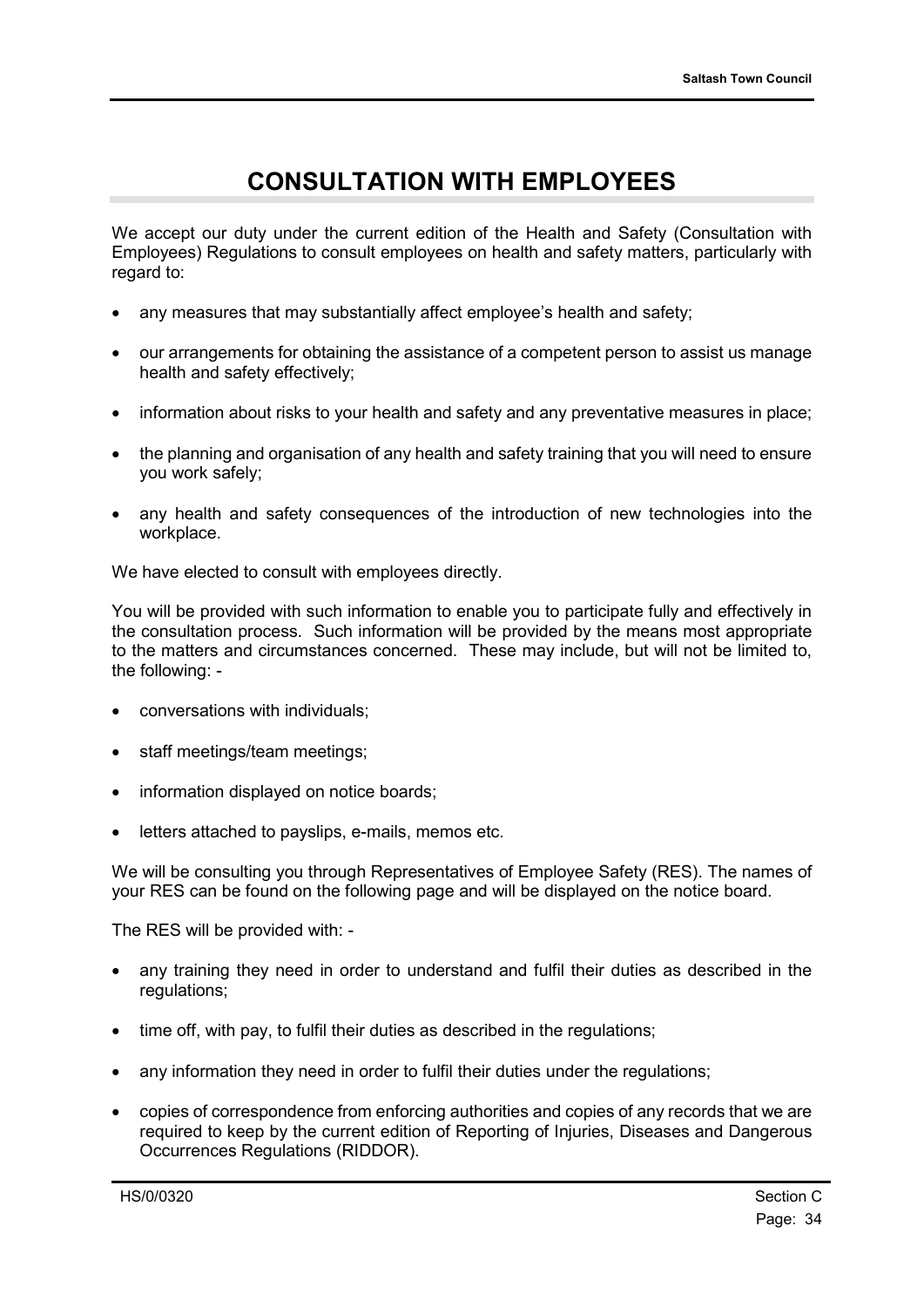We encourage all employees to take an active interest in health and safety matters and welcome positive suggestions for improvement. If you would like to raise a matter for discussion you should bring this to the attention of the Line Manager/ Supervisor or RES.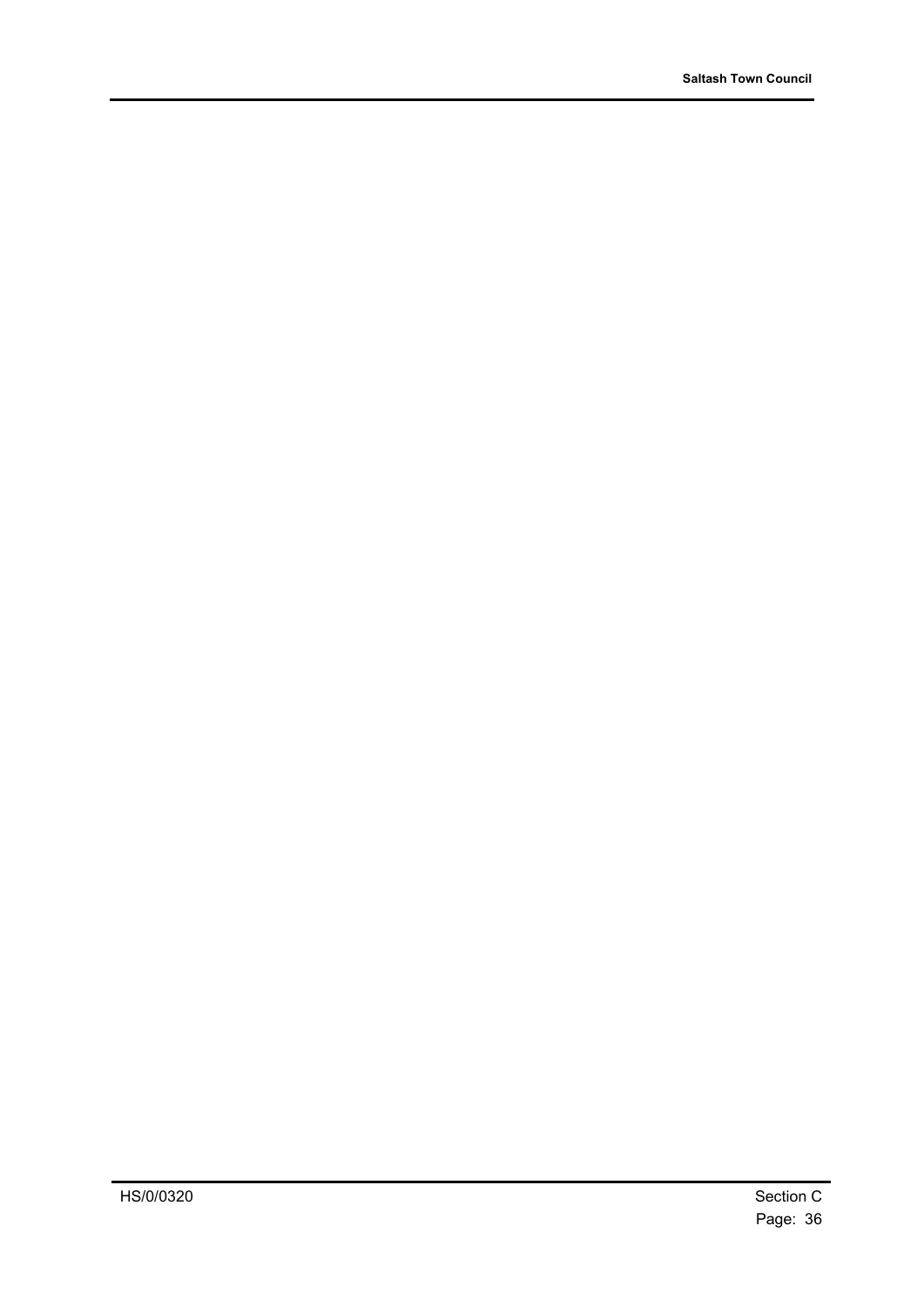### **DISPLAY SCREEN EQUIPMENT (DSE)**

The term 'display screen equipment' (DSE) is used to describe not only the visual display unit (VDU) of a computer but also the other computer equipment and the workstation where it is used i.e. the desk, work surface, chair, input devices, software, printer and document holder. This also includes laptops, tablets and smart phones.

We accept our duty under the current edition of Display Screen Equipment Regulations, as amended, to assess the risks to the health and safety of our employees from the use of DSE. We have chosen to fulfil this duty by requiring all persons who use DSE, for however short a period, to complete a DSE Self-Assessment Questionnaire. The Manager will evaluate the DSE Self-Assessment Questionnaires and if appropriate remedial action will be taken.

We will provide without charge a DSE evesight test when requested by an employee deemed a DSE User and/or a full eyesight test if deemed necessary by a competent health professional.

Where an eyesight test identifies that a "DSE User" requires special corrective appliances to work with DSE, we will meet the costs associated with providing a basic frame and the prescribed lenses or contribute to the cost of providing the DSE User with their own preferred special corrective appliances. If this applies to you, you should advise the person responsible for DSE of your requirements.

We recommend that if you use DSE for long periods, you break up the time spent working with DSE by working away from the screen for 10 minutes after 60 minutes of continuous use.

If you experience visual difficulties, headaches or pains in the upper limbs or shoulders when working with DSE you should bring this to the attention of the Manager immediately.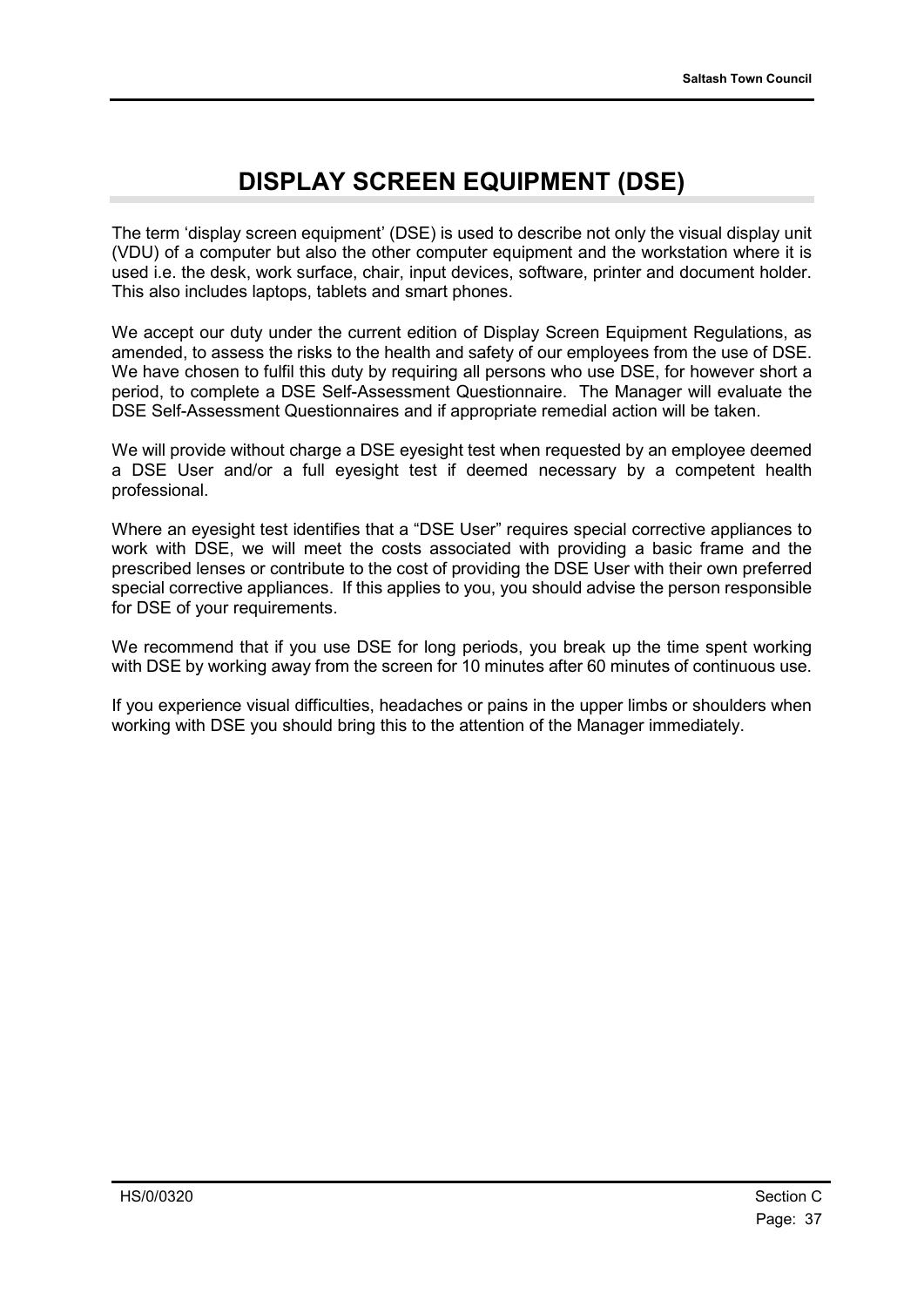### **DRIVING COMPANY VEHICLES**

To ensure the safety of the driver of our company vehicles and any other person/s that could be affected by the use of the vehicle we will operate the following procedures:

- we will ensure that all company vehicles will be suitable for their intended purpose;
- all company vehicles will be serviced according to manufacturers' recommendations and service log books will be maintained. where required, vehicles will hold a current MOT test certificate and will be presented for testing as legally required;
- the driver of the company vehicle is responsible for the completion of a Weekly Vehicle Check sheet for that vehicle;
- we will ensure that our company vehicles are driven by employees holding a current, full licence for the type of vehicle that they are authorised to use;
- before being allowed to drive a company vehicle. Driving licences will be Checked, via the DVLA web site. Ongoing checks will be carried out as required.
- we do not expect employees to take risks whilst driving. Journeys should be planned in advance, allowing sufficient time to drive within speed limits and according to traffic and weather conditions;
- some prescription drugs and medicines may carry a warning that they should not be taken when driving vehicles. Any driver prescribed such medication must inform the Line Manager immediately and must not drive until they have stopped taking the medication;
- drivers are instructed to obey the Highway Code at all times;
- drivers must comply with any controls in appropriate risk assessment/s or safe working systems and are instructed specifically that they must "not" use a mobile phone whilst driving, unless it is a hands-free device;
- drivers are responsible for paying any fines for driving or parking offences committed while they are in charge of a company vehicle;
- the driver of a company vehicle must inform the Line Manager about any prosecution for any driving offence;
- drivers are advised and reminded that drinking alcohol during the working week may take blood alcohol levels above the legal limit. If this is the case drivers must not drive the vehicle until they consider that their blood alcohol level is within the legal limit.

**Driving a company vehicle without authorisation or whilst under the influence of alcohol or illegal drugs are serious breaches of our health and safety rules. They will be considered as gross misconduct, which could lead to summary dismissal.**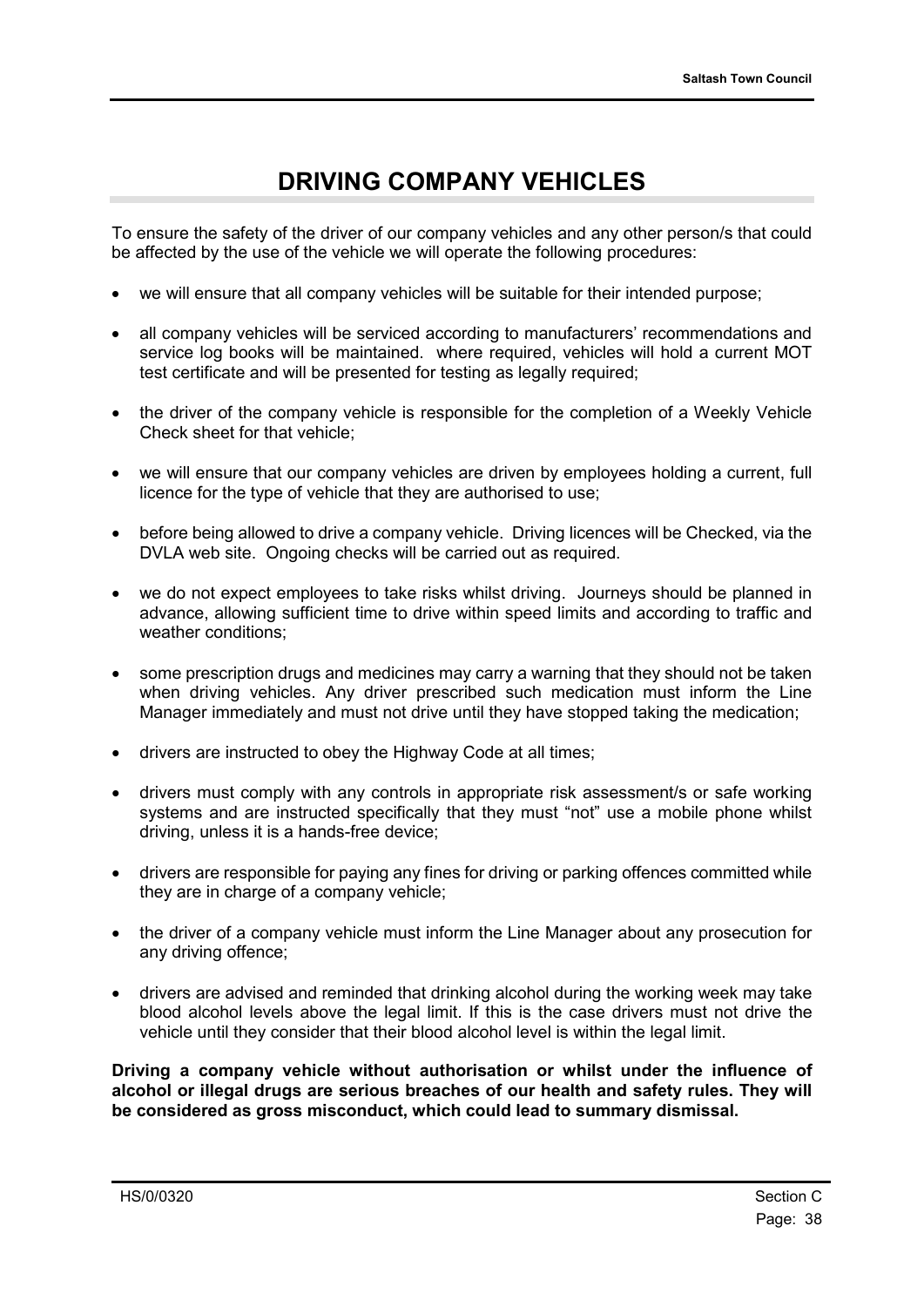# **ELECTRICAL SAFETY**

Electricity has the potential to kill. The danger is increased because you cannot see or smell it. Electrocution can also cause burns and the shorting of conductors which can cause fire and/or explosion.

We acknowledge our duties under the current edition of the Electricity at Work Regulations to take precautions against the risk of death or personal injury from electricity in our work activities. Our objectives are to eliminate the risk or reduce it to an acceptable level by adopting the following:

#### **Fixed (Permanent Installation)**

Any modifications or extensions to the fixed electrical installations within our premises will be designed by a professionally qualified competent person/s. All designs will comply with the current edition of the Institution of Engineering and Technology Regulations for Electrical Installation (IET Regulations). We will ensure that we obtain from the manufacturer or supplier details of power requirements and bring this to the attention of employees and any other interested party.

Any maintenance work will be carried out by a competent person/s to the standard recommended by the current edition of the IET Regulations.

#### **LIVE WORK, EXCEPT WHERE IT IS UNAVOIDABLE FOR THE PURPOSES OF TESTING AND CERTIFICATION, IS PROHIBITED.**

Any competent person/s that carries out electrical maintenance work will be required to provide a risk assessment/s and method statement for the work involved.

Electrical switchgear and control equipment will be kept clean and free from obstruction at all times.

The fixed electrical installation will be periodically inspected and tested at least every five years by a contractor approved by the National Inspection Council for Electrical Installation Contracting (NICEIC) or the Electrical Contractors Association (ECA).

#### **Portable Electrical Appliances**

For the purpose of this procedure a portable electrical appliance is defined as any item powered electrically and supplied via an electrical lead and plug.

Employees who use electrical portable appliances are responsible for visually inspecting the work equipment, plugs and lead prior and during use.

Any employee finding any damage to the portable electrical appliance must bring this to the attention of the Line Manager.

Our portable electrical appliances will be inspected and tested at a frequency (decided by risk assessment principles) and as stipulated by current HSE guidelines.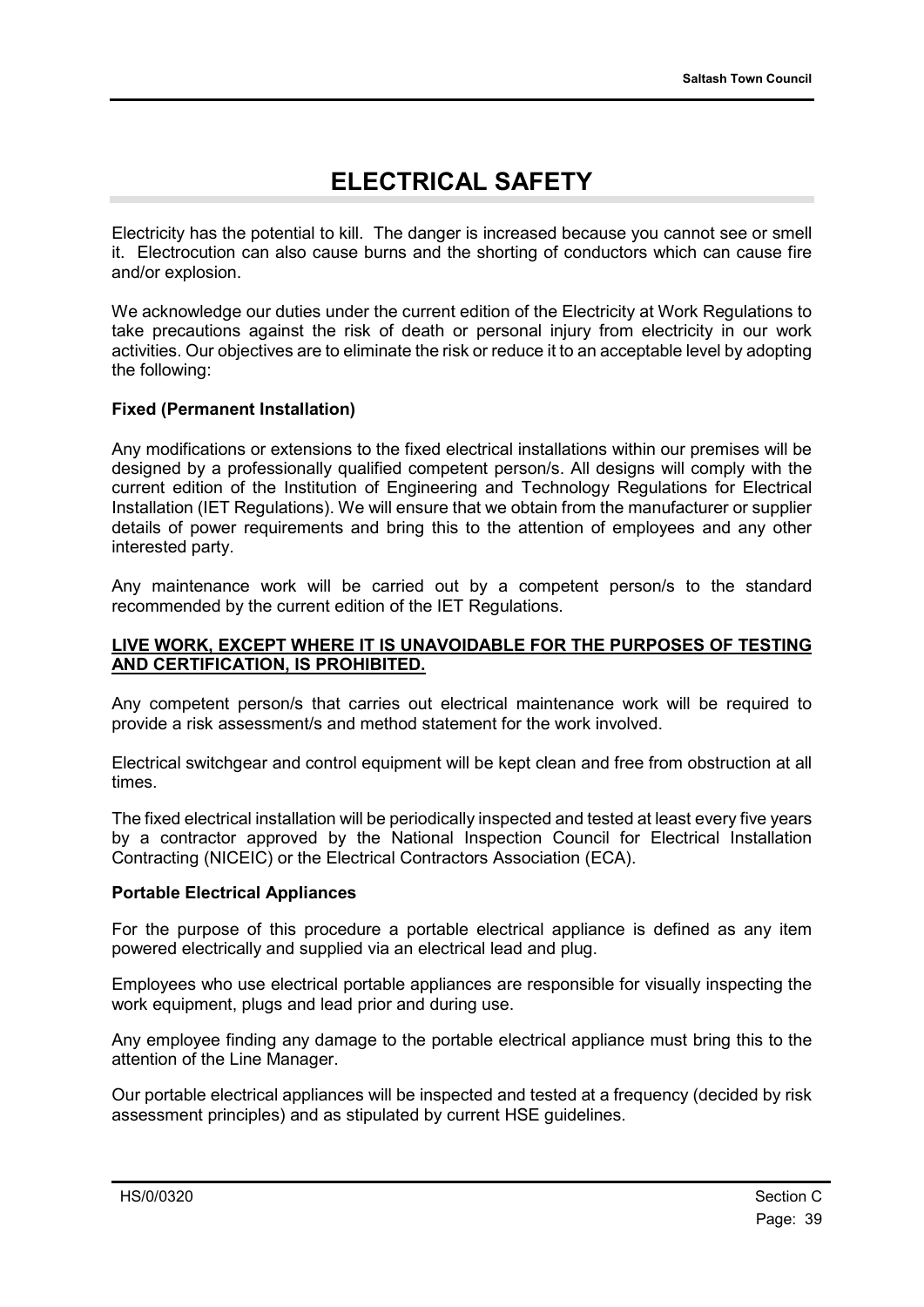### **FIRE SAFETY**

We recognise that a fire in our premises is a significant risk to the health and safety of anyone using the premises and to fire fighters, our neighbours and others outside. We are committed to doing all that is deemed reasonably practicable to prevent fire within our undertaking. Suitable fire precautions will be adopted, and employees will be instructed in fire prevention and the safe evacuation of the premises.

We will: -

- assess the risks from fire at our premises and implement appropriate control measures;
- ensure that where we have a visitor's book, all visitors sign the book on arrival, and again on departure;
- ensure good housekeeping to minimise the risk of fire;
- provide a means of detection and giving warning in case of fire;
- inspect and/or test fire safety equipment at appropriate intervals;
- provide and maintain safe means of escape in the event of a fire;
- maintain all fire detection, firefighting equipment and installations;
- implement a procedure for the action to be taken in the event of a fire;
- train employees in fire safety, including the carrying out of practice fire evacuation;
- keep records of all fire safety matters;
- ensure that all visitors are made aware of the fire precautions and emergency arrangements;
- comply with the requirements of The Regulatory Reform (Fire Safety) Order 2005;
- identify people with any disability or impairment who may require assistance in the event of a fire;
- where applicable, consult with other occupiers of the premises on fire safety matters;
- identify and control high fire risk activities;
- appoint and train fire marshals;
- train employees in assisting clients/visitors/customers to a safe place during emergency evacuation;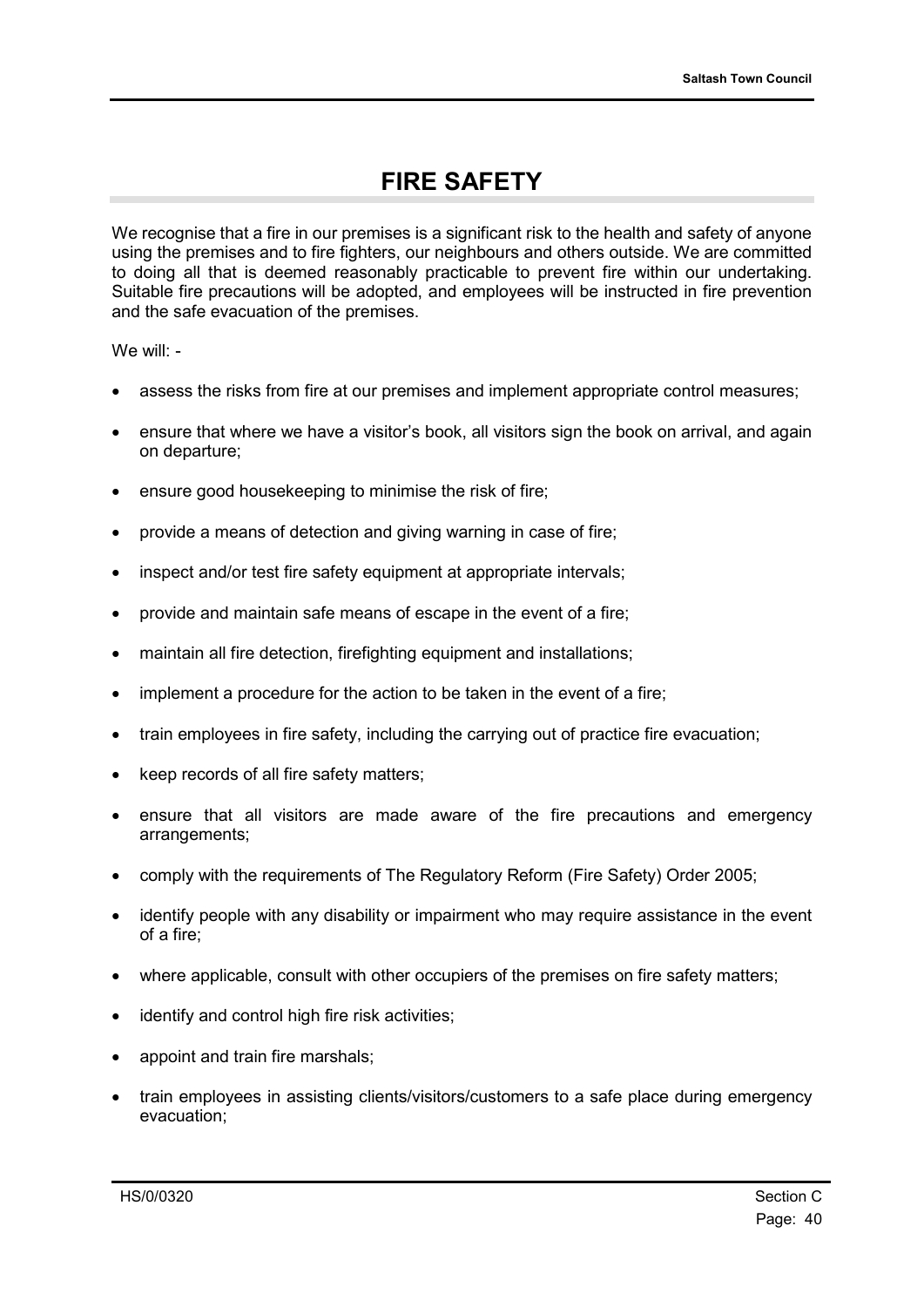- assess any functions or special events for increased fire risk;
- display the fire procedures in prominent positions;
- designate a fire assembly point.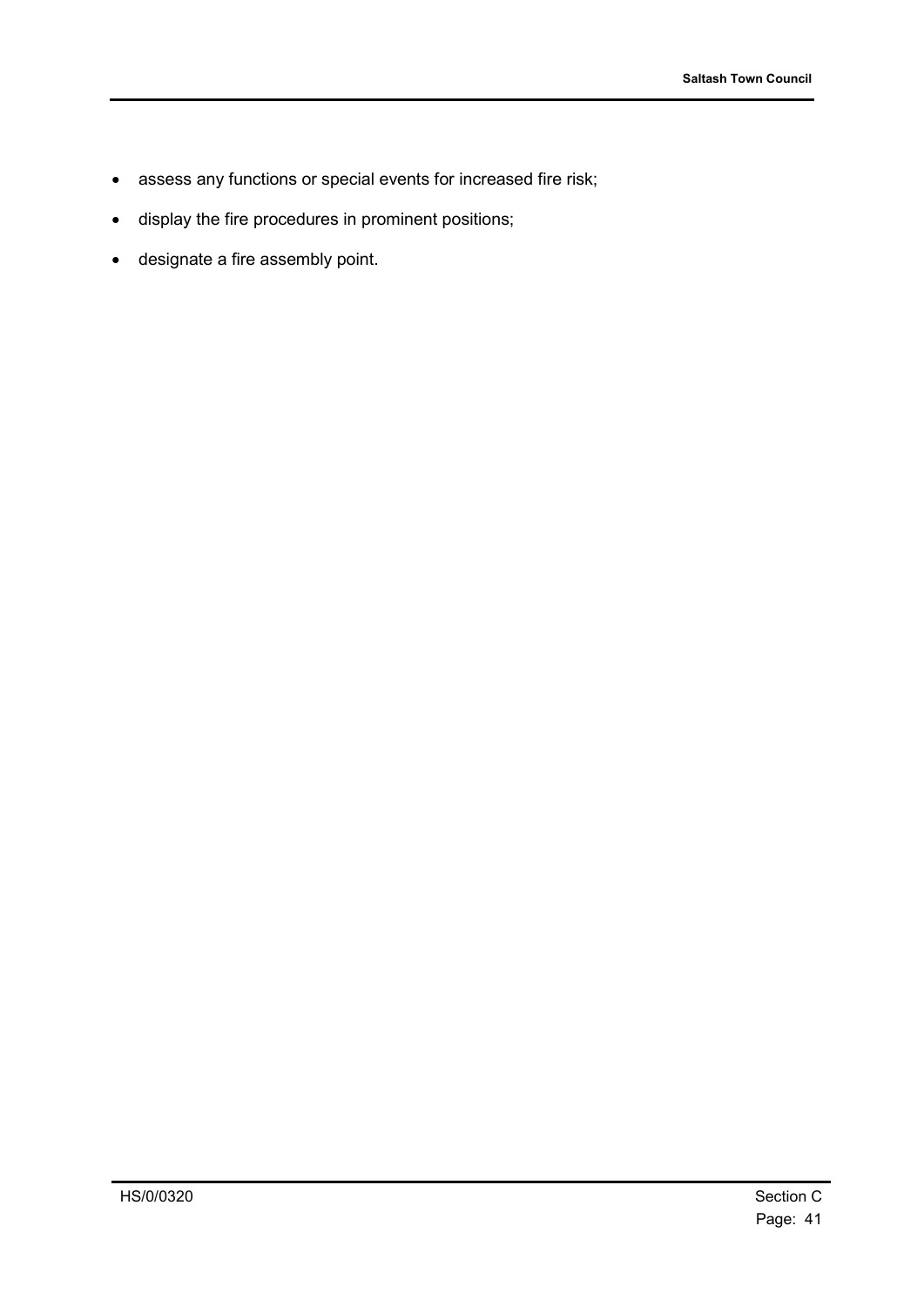### **FIRE AND EMERGENCY EVACUATION PROCEDURE**

#### **ON DISCOVERING A FIRE**

- 1. Any person discovering a fire should sound the alarm or shout **"FIRE: Get Out".**
- 2. The person discovering the fire must telephone the emergency services by dialling 999.
- 3. When the exchange operator answers, ask for FIRE SERVICE and give the telephone number:
- 4. When connected to the Fire Service state: -

This is: SALTASH TOWN COUNCIL.............................

Address: (SUPPLY THE ADDRESS YOU ARE CALLING FROM)

THE GUILDHALL, 12 Lower Fore Street, Saltash PL12 6JX LIBRARY – Callington Road, Saltash PL12 6DX LONGSTONE DEPOT – Longstone Park, Saltash PL12 6DX WATERFRONT OFFICE: Jubilee Green, Saltash CHURCHTOWN CEMETERY – Farm Lane, Saltash PL12 4AP

Repeat the Telephone Number: and state **"We have a fire**".

5. Do not replace the receiver until this information has been correctly acknowledged.

### **ON HEARING THE ALARM**

- 6. Evacuate the building by the nearest available exit and proceed to the evacuation assembly point as indicated on the Fire Action Notice.
- 7. If safe to do so, close doors and windows behind you as you leave.
- 8. On arrival at the assembly point, give your name to the person taking the roll call.
- 9. If applicable, the Line Manager will collect the Visitors Book on the way out if it is safe to do so, and hand it to the person taking the roll call.
- 10. **DO NOT** re-enter the premises until told it is safe to do so by the Senior Fire Officer or another Responsible Person.

#### **END ALL TELEPHONE CALLS IMMEDIATELY DO NOT STOP TO COLLECT PERSONAL BELONGINGS WALK - DO NOT RUN DO NOT TAKE RISKS**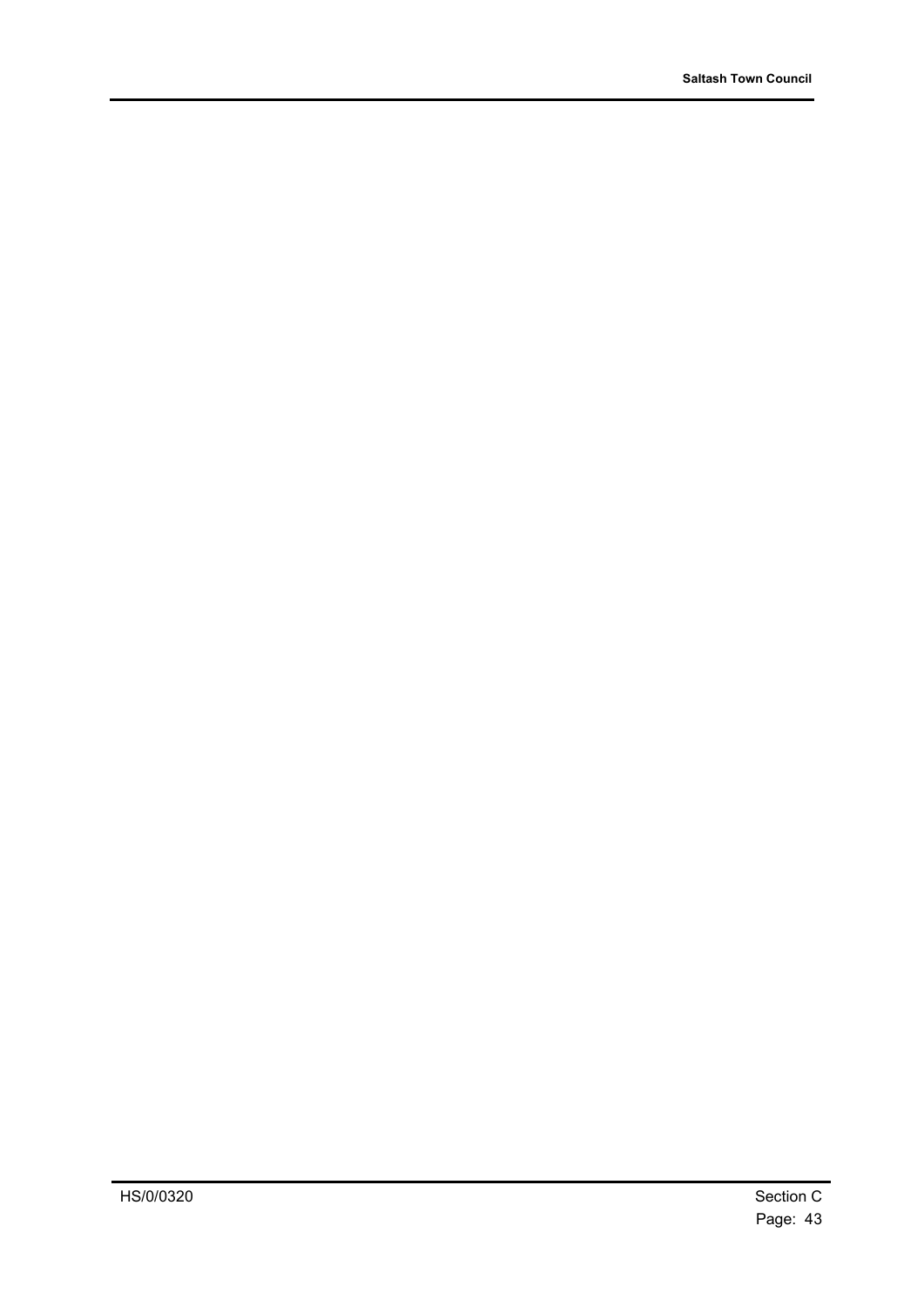### **FIRE INSPECTION AND MAINTENANCE PROCEDURES**

We recognise if our fire detection or other warning systems were to fail then lives and property could be put at risk. The following inspections and tests will be carried out to ensure that the fire detection and warning system function when required:

#### **ON INDUCTION**

Ensure that all employees have been made aware of the fire evacuation procedure, including how to raise the alarm in a fire emergency.

#### **DAILY**

Check that the "Power On" indicator on the Fire Alarm Control Panel is showing.

Check that the fault indicator is not showing or warning sounder operating.

Immediately report any faults to the Line Manager who will arrange for a competent person/s to inspect and make good any fault.

#### **WEEKLY**

Each week test in sequence the manual call point/s within the premises by using the key provided to sound the alarm.

Ensure that the alarm operates and that the appropriate zone is indicated on the Control Panel. This will usually require two persons.

Immediately report any faults to the Manager who will arrange for a competent person/s to inspect and make good any fault.

#### **MONTHLY**

Test the emergency lighting by using the key provided or by isolating the trip switch (labelled 'Emergency Lighting' or by switching off the electrical supply. All emergency lights should come on.

Check that all fire exit doors open easily without the use of a key.

Check that fire escape routes are not obstructed.

Check that fire extinguishers are present, mounted appropriately and not obstructed.

#### **QUARTERLY**

Remove mains supply to the Fire Alarm Control Panel and check that the battery can supply the alarm sounders.

Immediately report any faults to the Line Manager who will arrange for a competent person/s to inspect and make good any fault.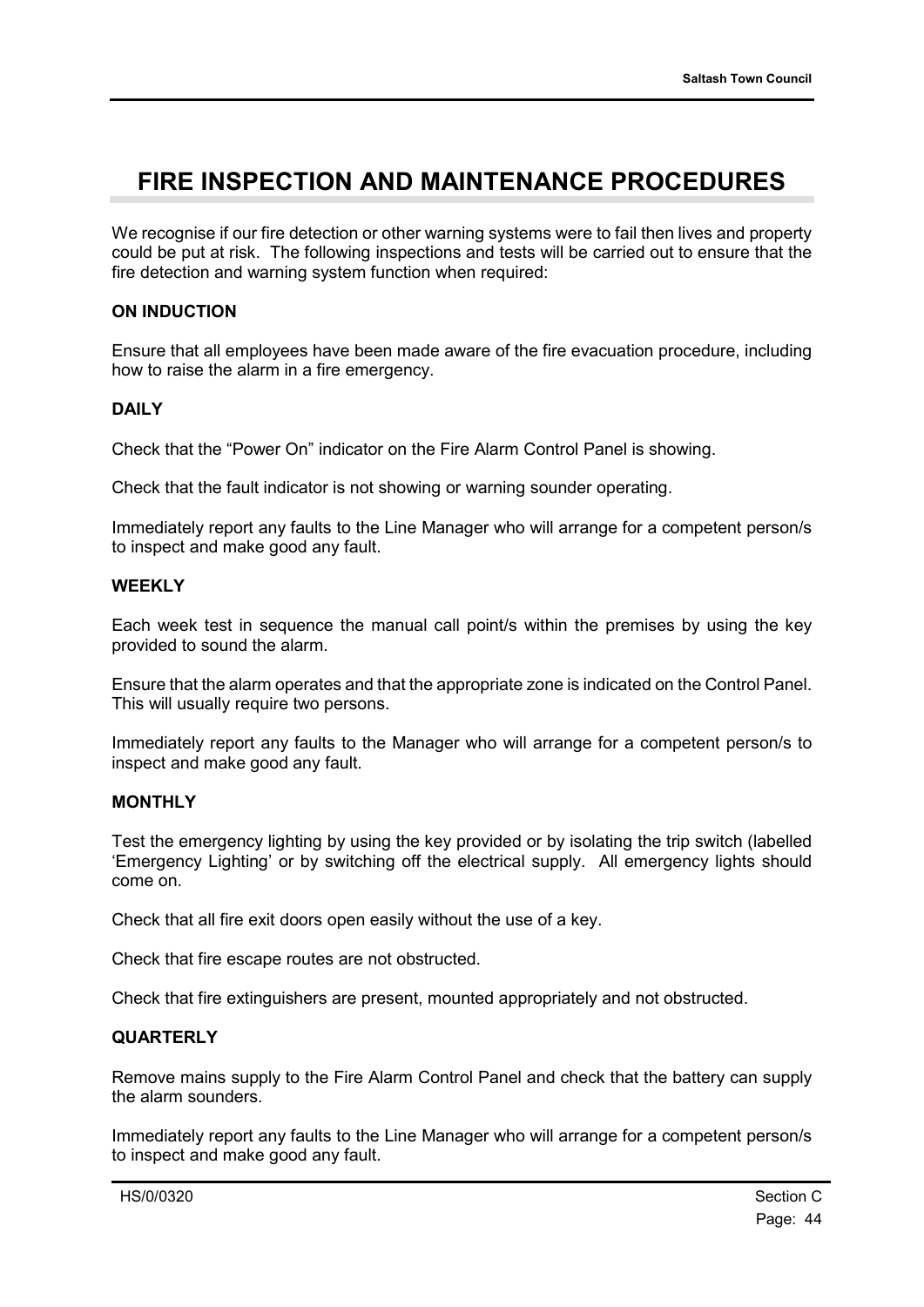#### **TWICE YEARLY**

Servicing and preventative maintenance will be carried out by a competent person with specialised knowledge of fire warning and automatic detection systems.

Conduct an unannounced practice Fire Evacuation by setting off the alarm.

Record the time taken for all persons present to reach the fire assembly point (this should usually take around 2 minutes).

After the practice evacuation, hold a briefing session with employees and management to discuss any problems encountered or lessons learned.

#### **ANNUALLY**

We will arrange for competent persons to: -

- clean the smoke detectors to ensure correct operation and freedom from false alarms. (N.B. special equipment is required for cleaning smoke detectors);
- service all fire extinguishers;
- carry out emergency lighting and fire alarm battery discharge tests;
- we will record all inspections and tests into the Fire Log.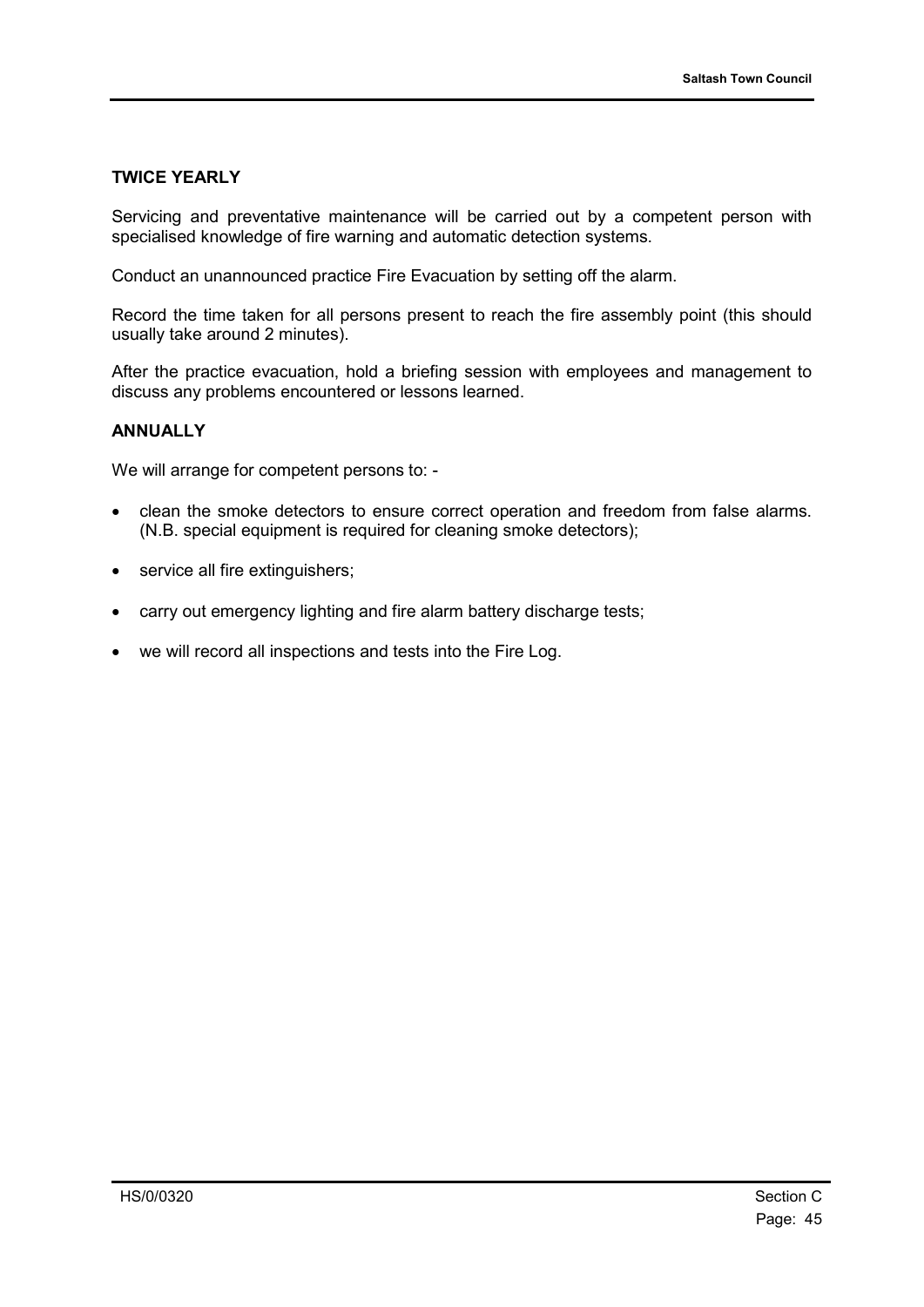#### **FIRE INSPECTION AND MAINTENANCE PROCEDURES MANUAL SYSTEM**

We recognise that if warning systems were to fail then lives could be put at risk. The following inspections and tests will be carried out to ensure that the warning system and equipment will function when required to.

#### **ON INDUCTION**

Ensure that all employees have been made are aware of the fire procedure, including how to raise the alarm verbally.

#### **MONTHLY**

Test the emergency lighting by using the key provided or by isolating the trip switch (labelled 'Emergency Lighting' or by switching off the electrical supply. All emergency lights should come on.

Check that all fire exits open easily without the use of a key.

Check that the fire escape routes are not obstructed.

Check that fire extinguishers are present, mounted appropriately and not obstructed.

#### **TWICE YEARLY**

Conduct an unannounced practice fire evacuation by the Line Manager/Supervisor raising the alarm verbally by shouting 'Fire'.

Record the time taken for all persons present to reach the fire assembly point (this should usually take around 2 minutes).

After the practice evacuation, hold a briefing session with employees and management to discuss any problems encountered or lessons learned.

#### **ANNUALLY**

We will arrange for competent persons to: -

- clean the smoke detectors to ensure correct operation and freedom from false alarms. (N.B. special equipment is required for cleaning smoke detectors);
- service all fire extinguishers;
- carry out emergency lighting battery discharge tests;

We will record all inspections and tests into the Fire Log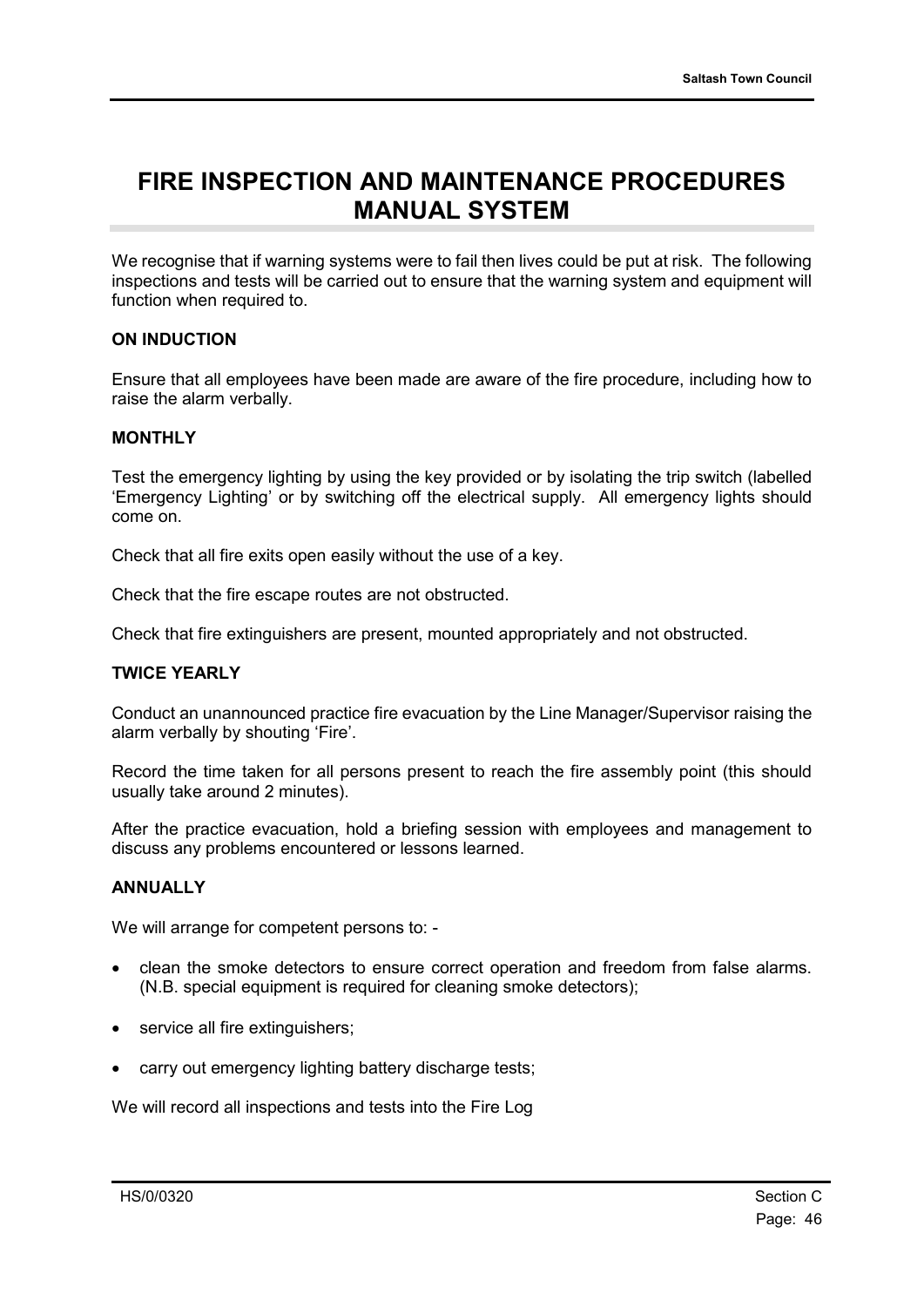### **FIRST AID**

We accept our duty under the current edition of the First Aid at Work Regulations to provide suitable arrangements to enable injured employees to obtain first aid. We recognise that prompt action can save lives or prevent the condition of an injured person from deteriorating.

We are responsible for assessing our first aid requirements and for ensuring that we employ enough trained First Aiders and/or Appointed Persons.

Signs stating the names of the First Aiders/ Appointed Persons and the locations of the first aid boxes will be displayed. The First Aiders/ Appointed Persons are responsible for ensuring that the contents of first aid boxes are checked regularly and replenished as required.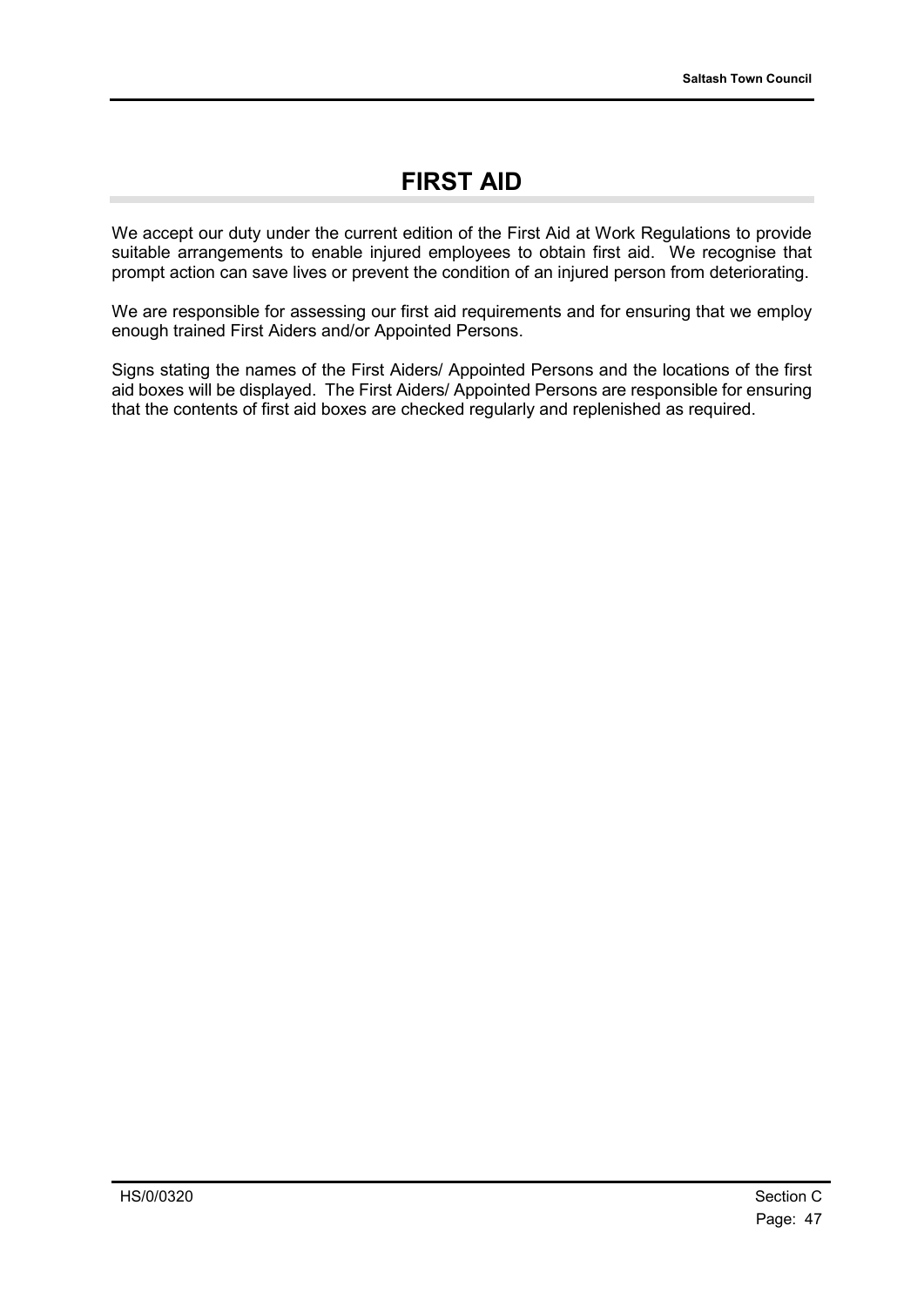### **OBTAINING FIRST AID**



Page: 48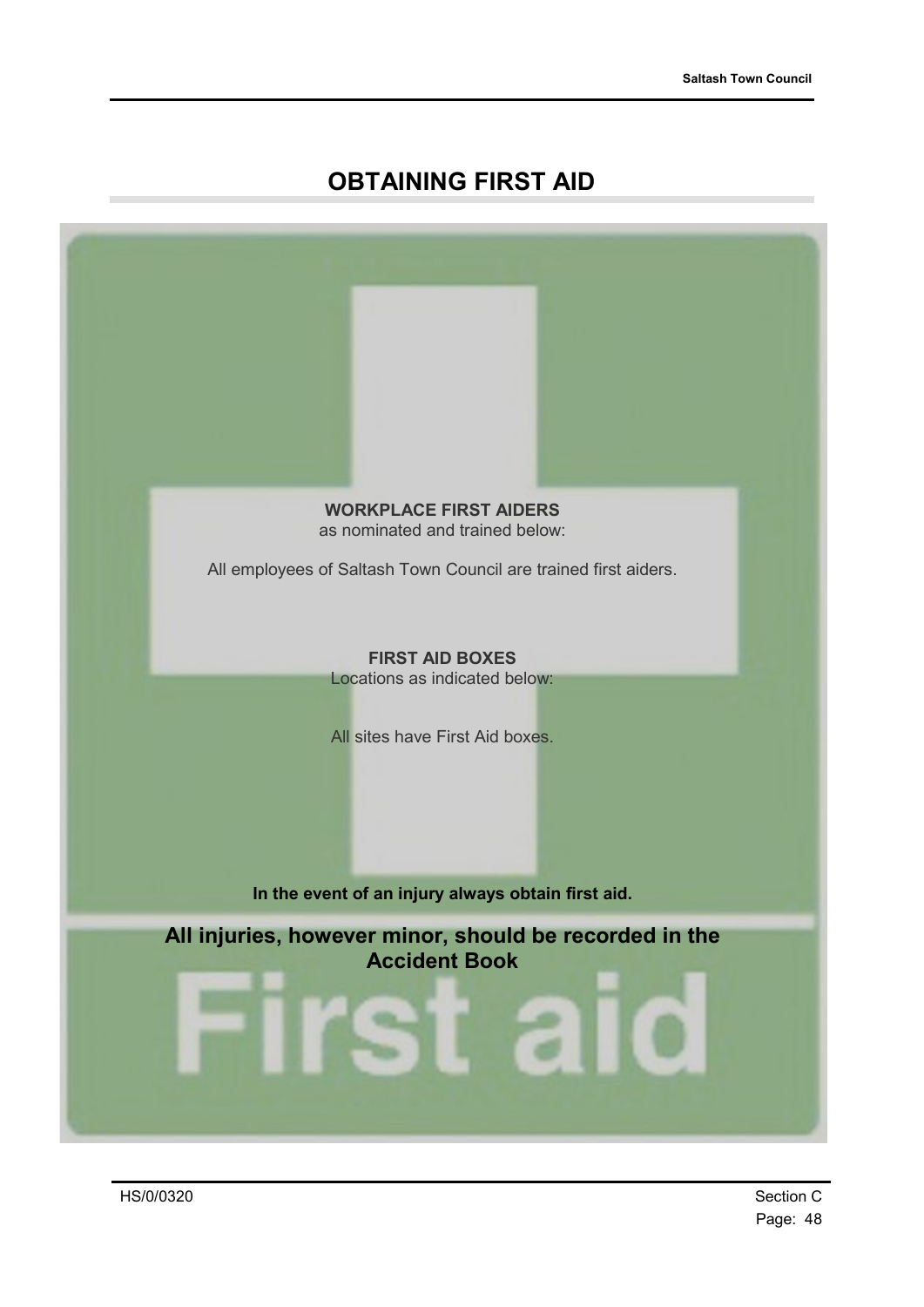### **GAS SAFETY**

Gas leaks have a high potential for fire and/or explosion and gas accumulating in a confined space can cause asphyxiation. Also, poorly maintained gas appliances can produce carbon monoxide, which is toxic.

We accept our duties under the current edition of the Gas Safety (Installation and Use) Regulations to ensure the health and safety of our employees and others when gas is used. In order to fulfil these duties, we will follow, so far as it is reasonably practicable to do so, the Approved Code of Practice (ACoP) and Guidance to the regulations.

In particular, we will ensure that: -

- any competent person/s engaged to work on our gas installation or gas appliances is registered with the Gas Safe Register™ and qualified to the appropriate part of the ACoP;
- rooms where gas appliances are used will be provided with adequate ventilation;
- a Register of all gas appliances on our premises will be maintained;
- all gas appliances on our premises will be serviced and tested annually by a Gas Safe Register™ registered gas fitter.

Any person engaging a contractor to work on our gas installation and/or appliances should carry out checks to ensure that the contractor is Gas Safe Register™ registered and that individual gas fitters are carrying a Gas Safe Register™ identification card or working under the direct supervision of a person carrying the appropriate card.

#### **ACTION IN THE EVENT OF AN EMERGENCY**

**If you think you smell gas:**

**DON'T turn electric appliances or switches on or off.**

**DON'T smoke.**

**DON'T use naked flames.**

**DO turn off the gas supply to the meter.**

**DO open doors and windows to get rid of the gas.**

**CALL the emergency number 0800 111 999.**

#### **IF IN DOUBT, EVACUATE**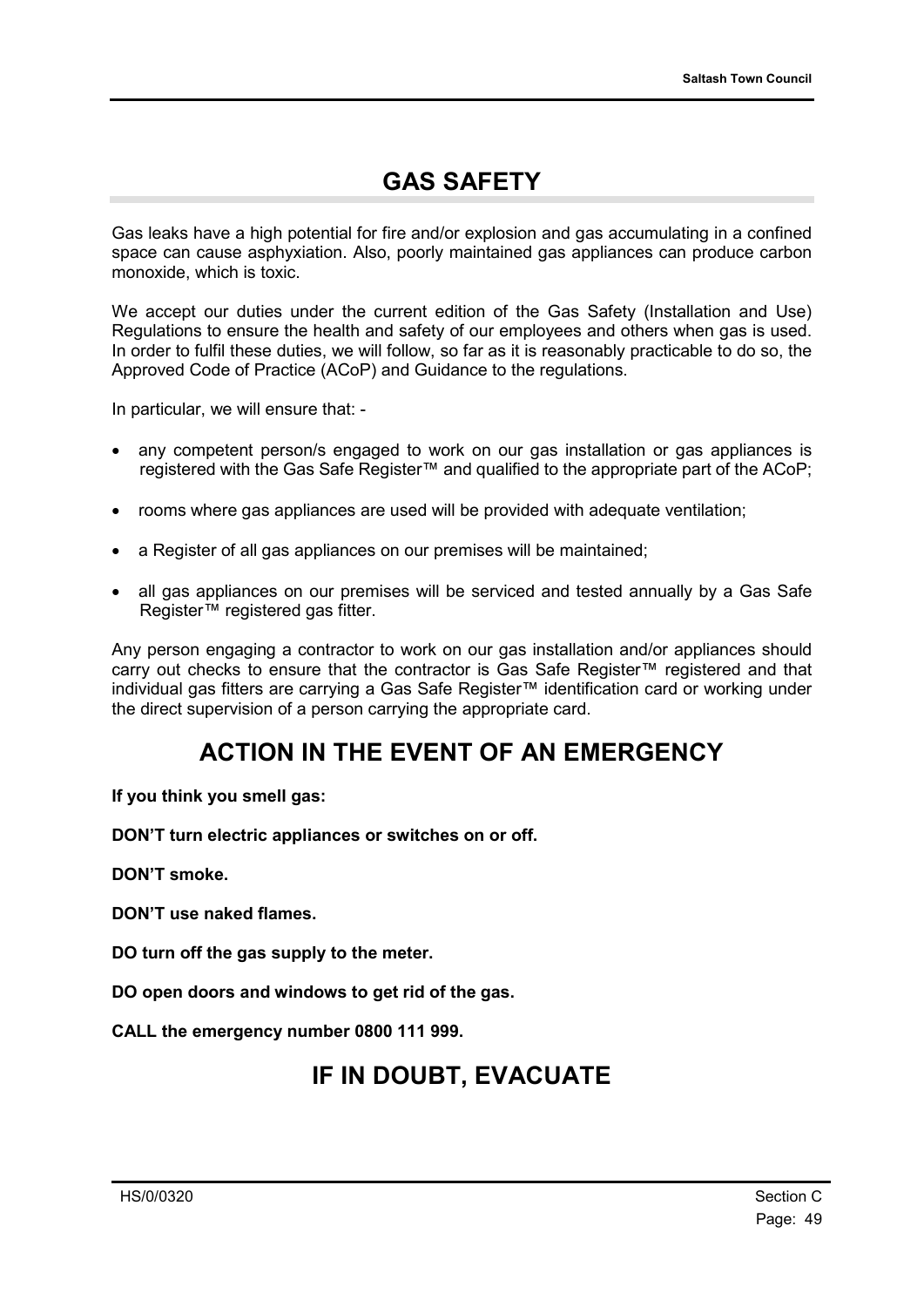### **HAZARDOUS SUBSTANCES**

A hazardous substance is any substance, natural or man-made, in solid, liquid, powder, dust, gas, fume or vapour form that can cause injury or ill health.

We accept that we have a duty under the current edition of the **Control of Substances Hazardous to Health Regulations (COSHH)** to eliminate or, so far as is reasonably practicable, control the risks to health of any person from hazardous substances used in or arising from our work activities.

We will;

- identify work activities that produce hazardous substances;
- maintain an up-to-date inventory of all substances used within the undertaking;
- obtain and maintain a library of suppliers' material safety data sheets (MSDS) for all substances listed in the inventory;
- carry out and record COSHH Assessments, communicate the risks and control measures along with appropriate information to employees and others that may be exposed to the substances;

We will: -

- review our COSHH assessments every 2 years, or sooner if substances or activities they are used or exposed to significantly change;
- ensure employees are trained how to use hazardous substances safely;
- eliminate or substitute with safer substances to reduce the risks to exposed employees and others;
- provide employees with suitable personal protective equipment (PPE) and train them in its use, where risks from exposure to hazardous substances cannot be reduced to acceptable levels by other means;
- ensure that local exhaust ventilation (LEV) provided to control exposure to hazardous substances is examined every 14 months by a competent person, with records kept;
- identify when atmospheric monitoring and/or health surveillance are needed and ensure that, when needed, such monitoring and surveillance are carried out, with records kept (see below);

Responsibilities for undertaking COSHH assessments are identified in the organisation and responsibilities section of this Policy.

Persons engaging contractors to work on our premises are responsible for obtaining from them MSDS and COSHH assessments for any substances to be used.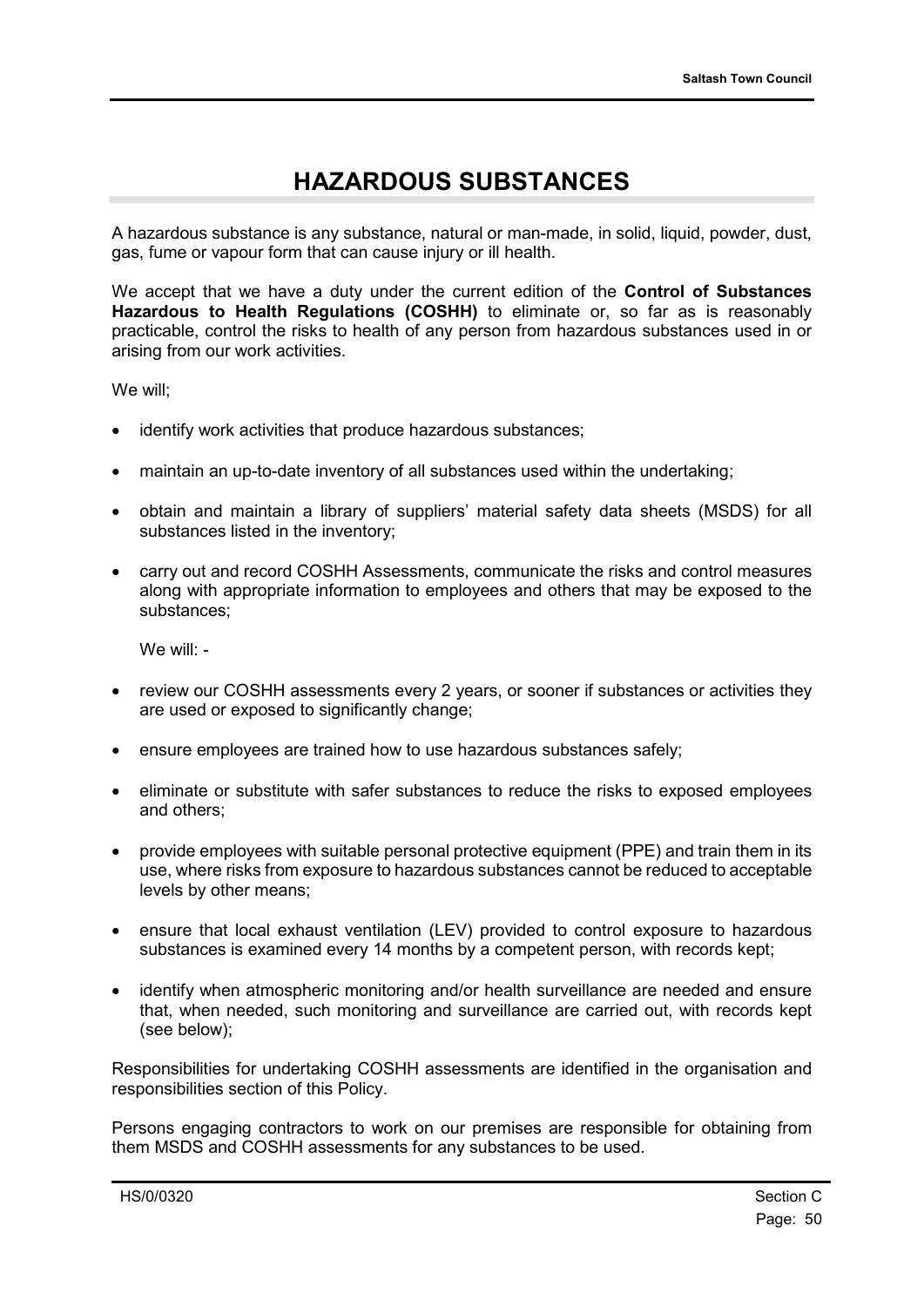Where atmospheric monitoring is carried out, either in order to complete a satisfactory assessment, or to monitor the effectiveness of controls, or as a legal requirement, records will be kept as follows: -

- general area monitoring results will be kept for five years;
- personal monitoring results will be kept for forty years.

#### **Infection control**

To control the spreading of a virus we use distancing within the work place and good hygiene, where practicable.

We advise employees to report any symptoms they might have with relation to COVID-19 such as:

- 1. High temperature (we will be measuring temperatures);
- 2. New continuous cough (if you usually have a cough, it may be worse than normal);

3. Loss or change to your sense of smell or taste (you may not be able to taste or smell anything or things smell or taste different to normal).

Where possible we have replaced hand dryers and roller towels with disposable paper towels. We have signs and posters to remind employees of the need for good personal hygiene and the need for frequent hand washing.

Employees are responsible for using the controls identified in the COSHH assessments to which they are exposed. If you consider that the controls identified in a COSHH assessment are not sufficient to reduce the risks to your health, you should inform the Line Manager immediately.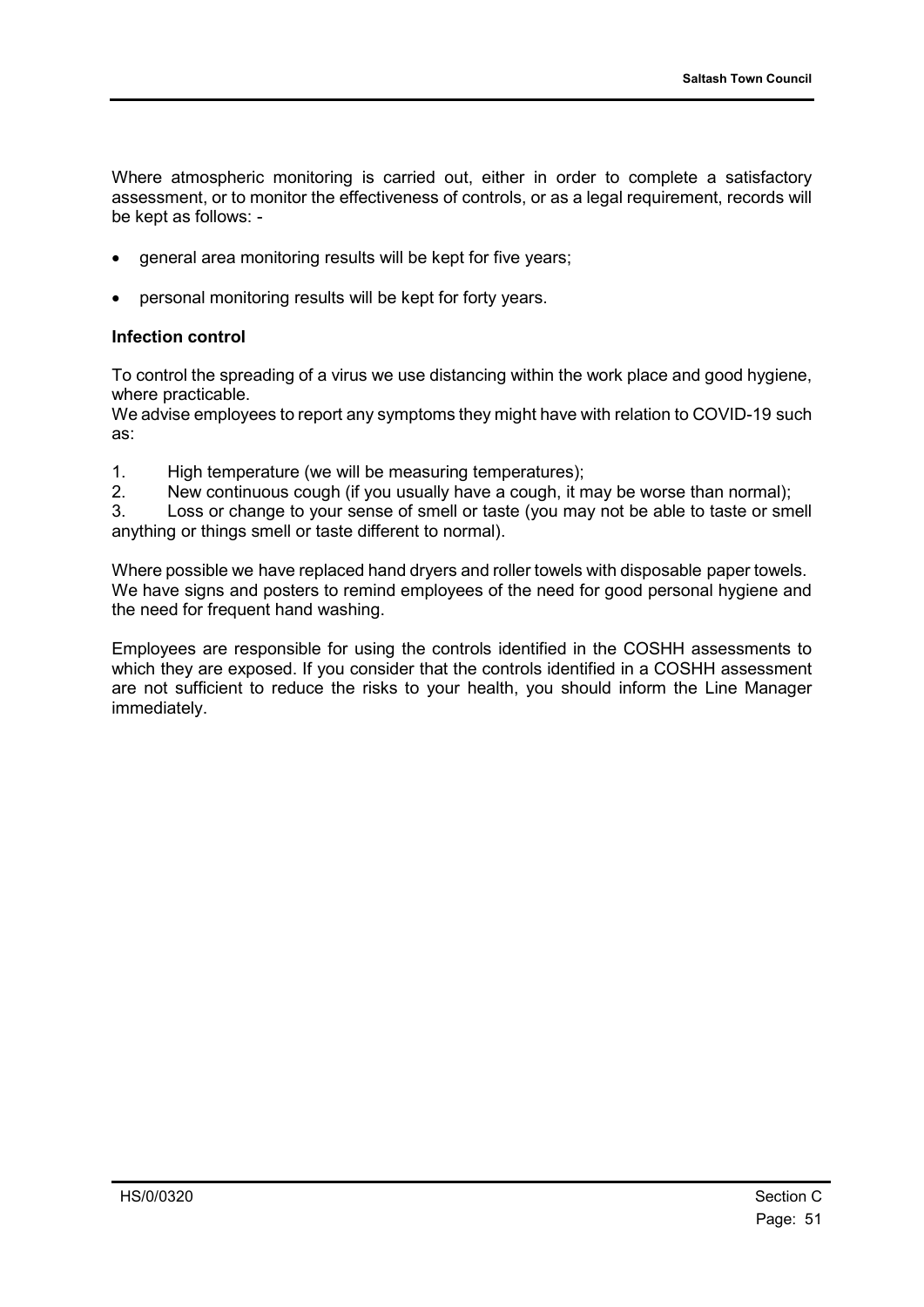### **HEALTH SURVEILLANCE**

We acknowledge that some of our work activities may have the potential to cause work-related illnesses. Therefore, we will take all reasonably practicable steps to monitor our employees' health. The aim will be to detect early signs of the onset of work-related illnesses so that suitable actions can be taken to prevent illnesses developing.

Possible work-related conditions arising from our activities may include: -

- contact or allergic dermatitis resulting from exposure to some substances;
- repetitive strain injuries (RSI) and work-related upper limb disorders (WRULD) resulting from the use of computing equipment or other work activities and processes.

#### **INFORMATION AND TRAINING**

We will give sufficient information, instruction and training to ensure employees understand the hazards to health posed by any identified work activities and the importance of the control measures provided. Information will also be given on how to report to the Line Manager/Supervisor any health problems that may be attributed to work activities. This may be reported verbally by the employee or when (if deemed appropriate) any specific health questionnaires we initiate.

#### **OCCUPATIONAL HEALTH SERVICES**

When necessary we will engage the services of a competent occupational health service provider to give advice and guidance in the area of any specific health surveillance. The service provider may if deemed appropriate carry out initial and/or regular health examinations to employee/s and give guidance upon symptoms to be observed so that any work-related illness can be identified at an early stage and steps taken to cure the condition or prevent it getting worse. Guidance will also be given on suitable control measures.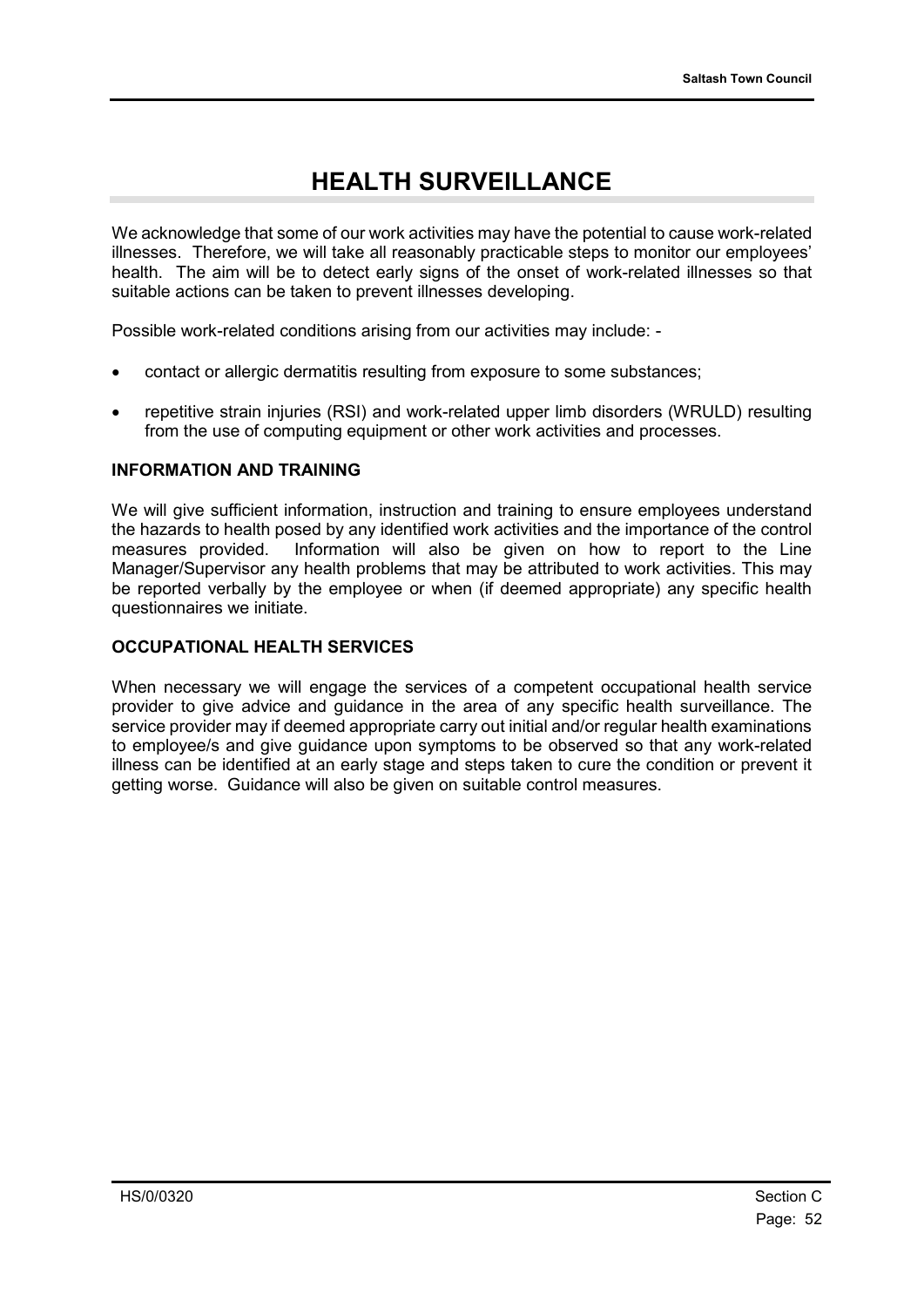# **LIFTING OPERATIONS**

We acknowledge our duties under the current edition of the Lifting Operations and Lifting Equipment Regulations to ensure that our lifting equipment is safe and that lifting operations are planned to prevent injuries to employees and others. To achieve these objectives, the following arrangements will be followed: -

- the choice of any new lifting equipment will be a decision of the Line Manager/Supervisor;
- before purchasing any lifting equipment, the intended purpose will be identified, and a specification drawn up;
- all new lifting equipment will be purchased with the appropriate EC declaration of conformity;
- if second hand lifting equipment is purchased this will be subject to a thorough examination for defects before being put into operation;
- all lifting equipment will be marked with its safe working load (SWL);
- all lifting equipment will be examined annually and lifting accessories every six months by a competent person. The Line Manager will keep records of examinations;
- employees will be provided with instruction on the use of the lifting equipment;
- young persons will not be allowed to operate lifting equipment, except as part of their training and then only under direct supervision.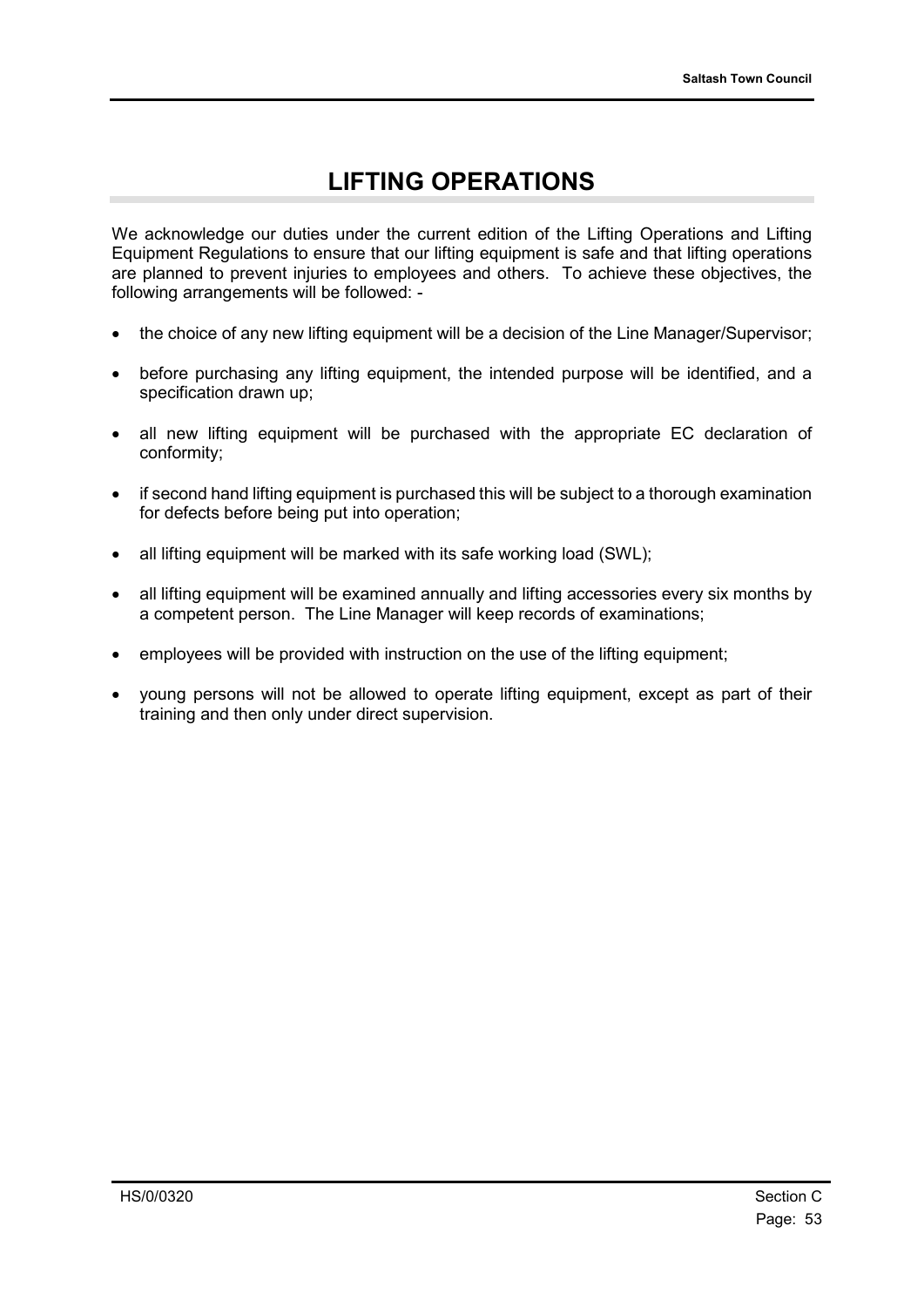### **LONE WORKING**

Lone working may expose employees and others affected by our undertaking to certain risks. Our intention is either to entirely remove the risks or, where complete elimination is not possible, to reduce them to an acceptable level.

We will ensure, so far as is reasonably practicable, that if employees are required to work alone or unsupervised for significant periods of time that they are protected from risks to their health and safety. Measures will also be taken to protect other persons affected by our undertaking if affected by lone working.

Assessments of the risks of working alone will confirm whether the work can be done safely by one unaccompanied employee. This will include the identification of risks from, means of access and/or egress, work equipment, substances, environment and atmosphere, etc.

We will give particular consideration to: -

- the remoteness or isolation of workplace/s:
- any problems of communication;
- the possibility of interference, such as violence or criminal activity from other persons;
- the nature of injury or damage to health and anticipated "worst case" scenario.

Employees and others affected by our undertaking will be given all necessary information, instruction, adequate and sufficient training and supervision to enable them to recognise the risks whilst working alone. Employees will be required to follow our safe working procedures.

Employees are required to co-operate with instructions given by a Line Manager and report any concerns they may have to them.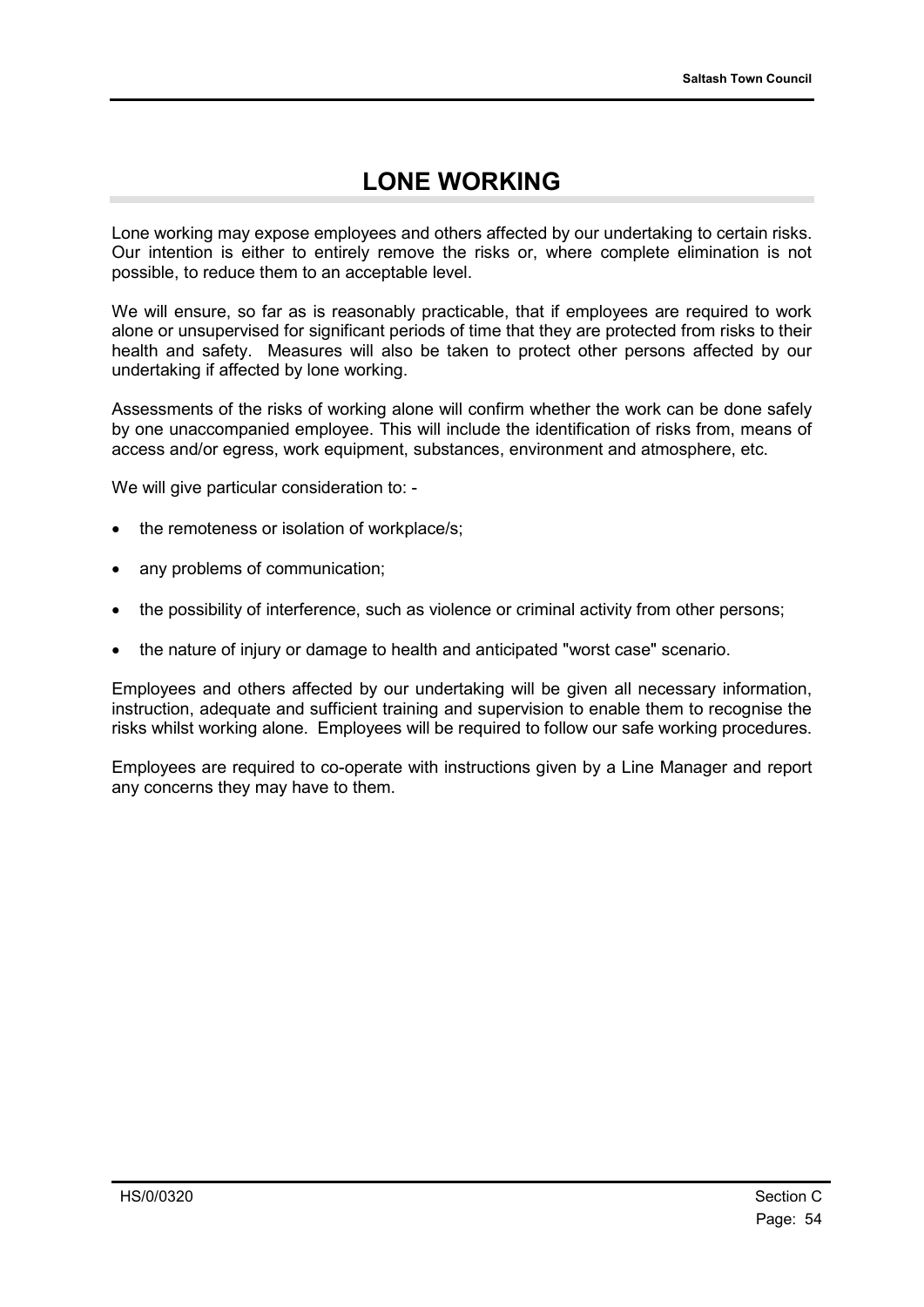### **MANUAL HANDLING**

Manual handling is the name given to activities involving lifting, putting down, carrying, pulling, pushing or moving that rely on bodily force. We recognise that such activities have the potential to cause injuries and ill health. Therefore, wherever possible we will eliminate manual handling tasks by arranging for loads to be lifted and moved by mechanical means.

Where it is not reasonably practicable to lift or move loads by mechanical means, activities will be assessed, work equipment will be provided as required to reduce risks. Employees will be provided with training in manual handling techniques.

We will carry out manual handling assessments as required. From these risk assessments, safe systems of work will, where appropriate, be developed and brought to the attention of employees and others exposed to those risks.

Employees are responsible for using work equipment provided to reduce risks from manual handling activities and must not carry out any manual handling activities they consider to be beyond their capability.

Any employee who considers that a manual handling activity is beyond their capability should bring this to the attention of the Line Manager.

We will ensure that risk assessments and method statements are obtained from any contractor/s who works on our premises.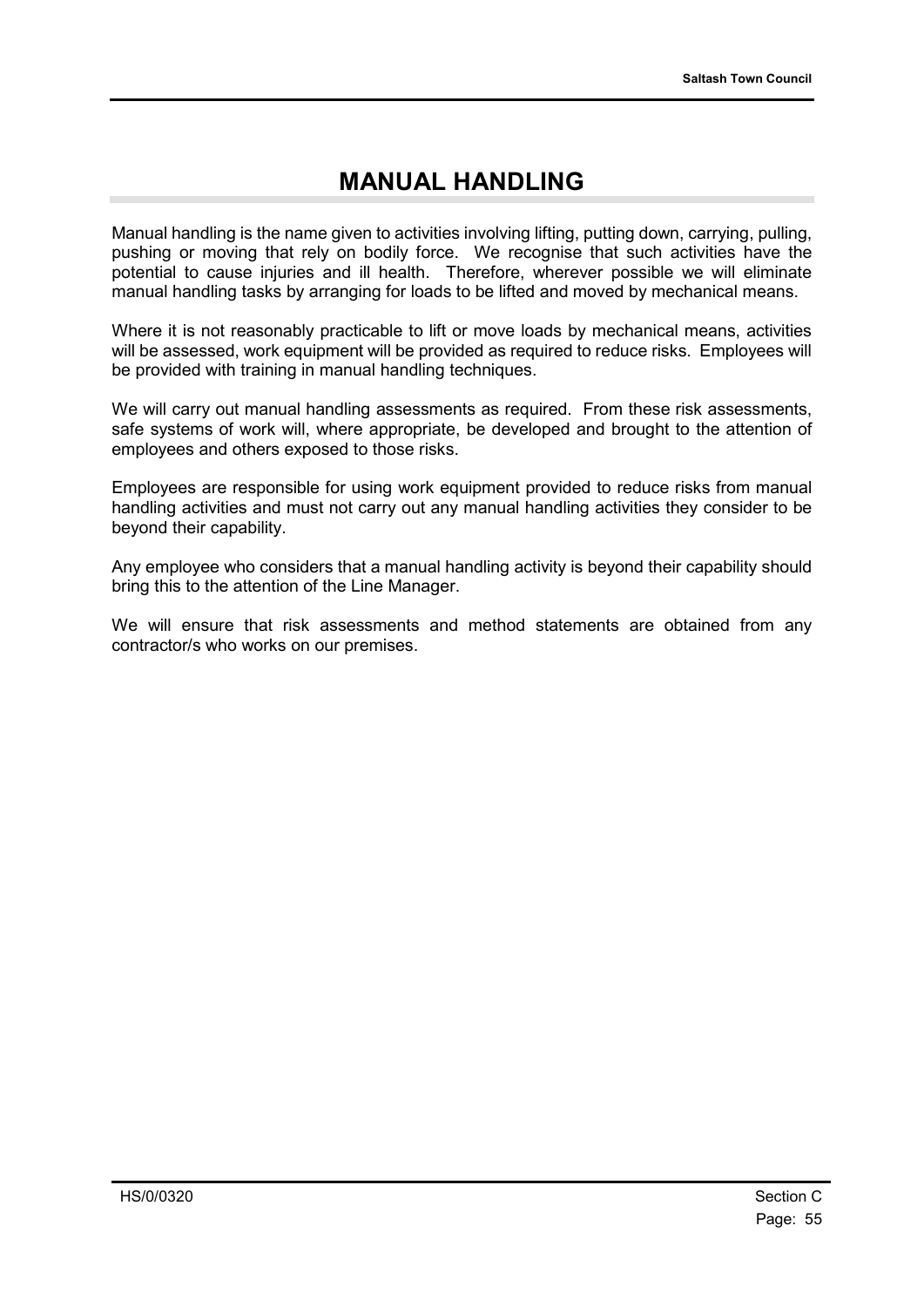### **PERSONAL PROTECTIVE EQUIPMENT (PPE)**

Personal protective equipment (PPE) is the generic name given to items of protective clothing and equipment.

We will determine where, when and what PPE needs to be used when we conduct risk assessments.

Where it is not reasonably practicable to control exposure to hazards to our employees by any other means we will provide suitable PPE as a last resort without charge.

If employees are required to use PPE we will ensure that they are instructed in its use; are given information on how to obtain replacements, maintain and store it safely (this may be in writing). Note: PPE damaged through natural wear and tear will be replaced without charge. However, if PPE is damaged through negligence or loss then disciplinary action may be taken against the employee. Employees will be required to sign to acknowledge receipt for any PPE supplied to them.

PPE will be selected to be compatible and, wherever possible, employees will be consulted during the selection process.

**Failure to wear PPE as identified in risk assessments or as instructed by us is a serious breach of our health and safety rules. It will be considered as gross misconduct, which could lead to summary dismissal.**

If problems are experienced using any PPE supplied, then this must be reported to the Line Managers immediately.

If there are area/s within the workplace where PPE must be used these area/s will be identified with an appropriate mandatory sign.

The Line Manager is responsible for enforcing the use of PPE in areas under their control.

All PPE remains the property of Saltash Town Council and must be returned when leaving the Town Council.

When working on our premises any contractor is responsible for identifying the need for PPE, providing their employees with PPE and enforcing its use.

We reserve the right to exclude from our premises any contractor/s not using PPE.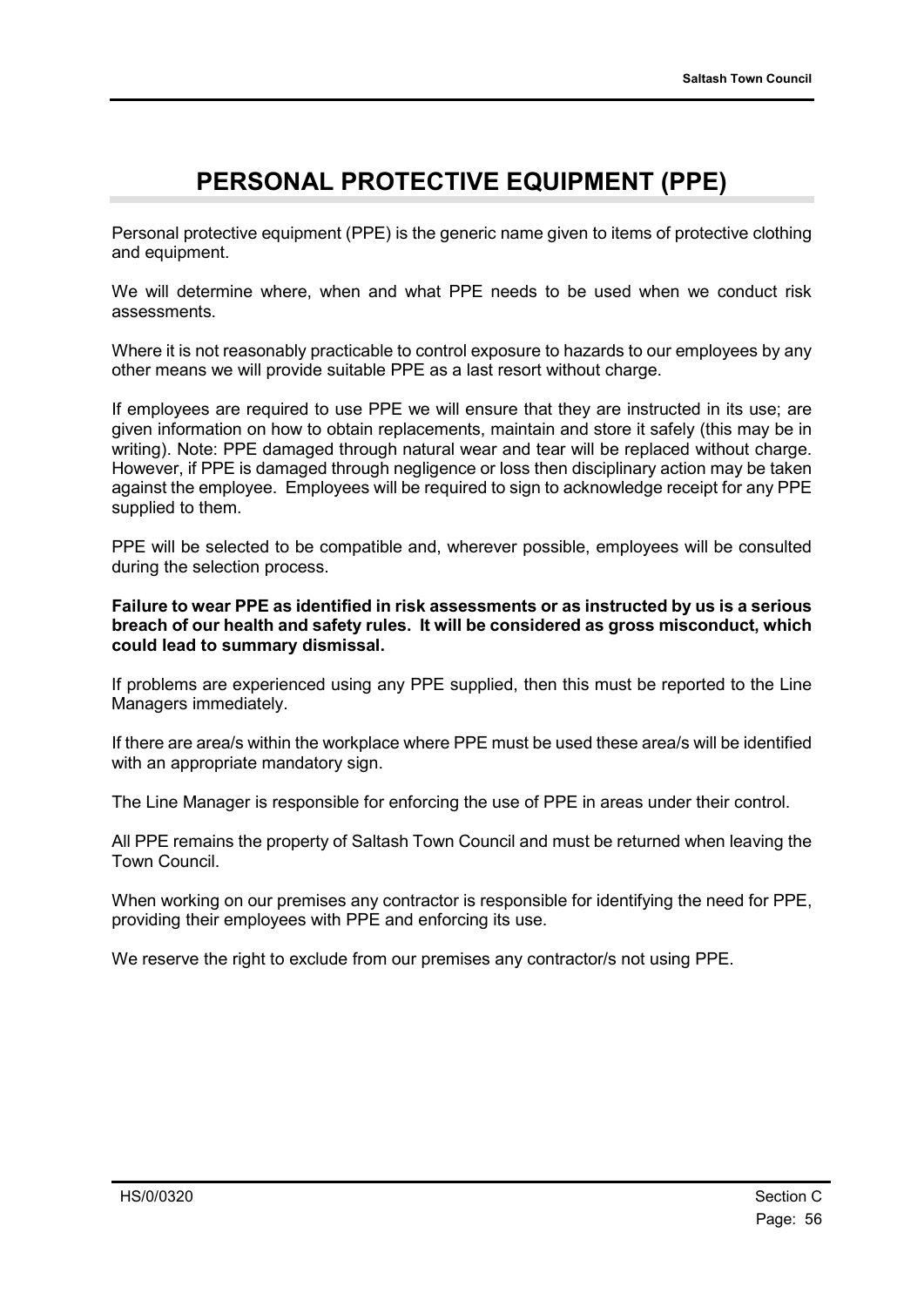### **RISK ASSESSMENT**

We accept our duty under the current edition of the Management of Health and Safety at Work Regulations to carry out risk assessments for all work-related activities. We recognise that the purpose of risk assessment is to identify significant risks in order to ensure that they are eliminated or reduced to the lowest reasonably practicable level.

Our objectives are to: -

- identify significant risks to the health and safety of our employees and others affected by our undertaking;
- ensure that controls are sufficient to reduce risks to the lowest levels practicable;
- review risk assessments every 12 months or sooner if there is any reason to suspect that an assessment is no longer valid;
- carry and record an individual risk assessment for each young person, (16-18 years of age) we employ;
- carry out and record an individual risk assessment for an employee that informs us she is pregnant. An initial assessment will be recorded and reviewed monthly throughout the pregnancy and any period whilst she is breast feeding after return to work.

Responsibility for carrying out risk assessments are identified in the organisation and responsibilities section of this Policy. From these risk assessments, safe systems of work will, where appropriate, be developed. The competent person/s that carry out the assessments are responsible for bringing the significant findings and controls to the attention of employees and others exposed the risks.

Employees are responsible for using the controls described in the risk assessments.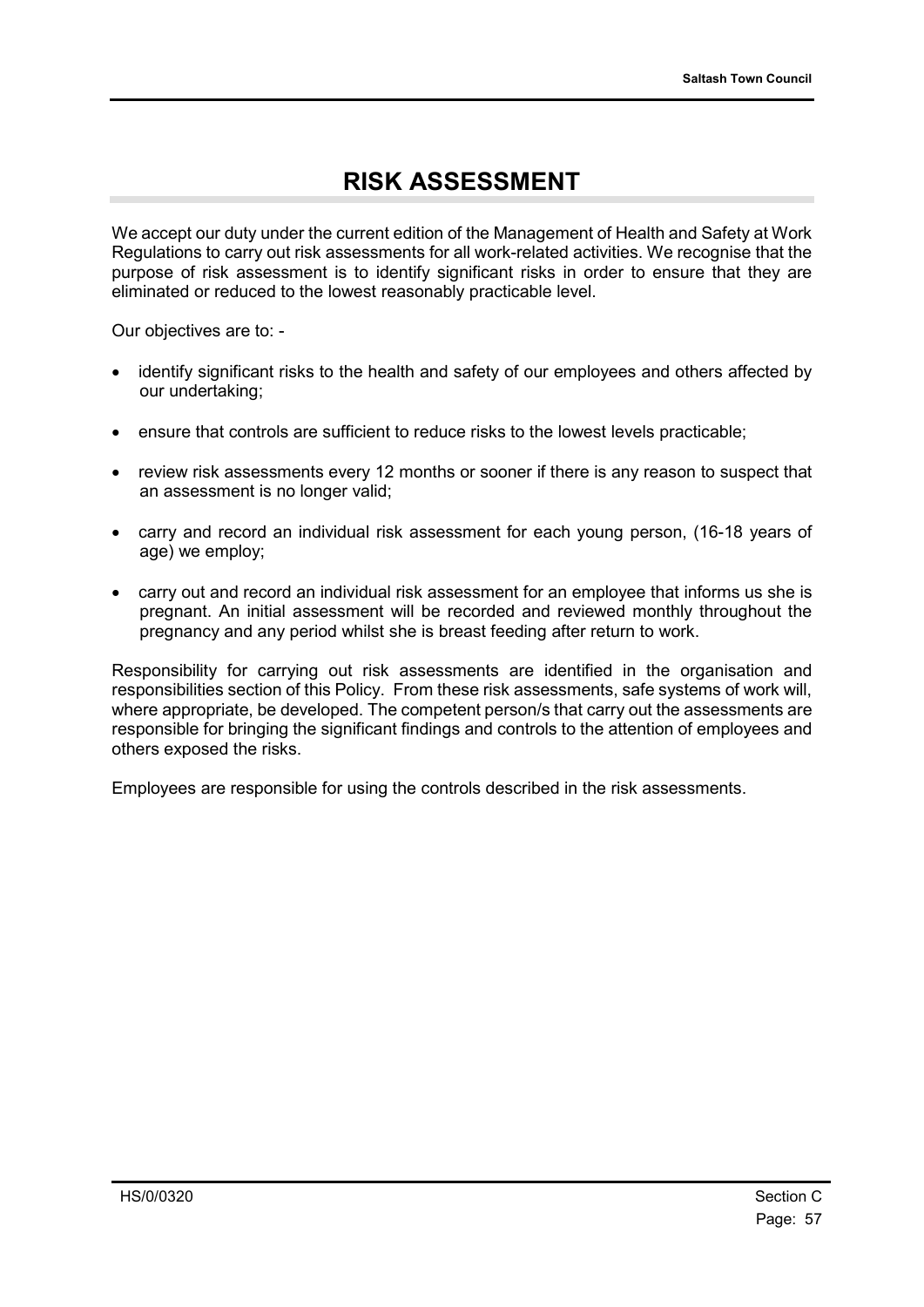### **STRESS**

We recognise that, whilst a degree of stress can be a positive force at work, excessive pressures can have a negative effect on health and performance.

We acknowledge that stress in the workplace can be caused by any combination of a number of quite diverse factors, such as: -

- iob design and lack of control of workload:
- working environment;
- relationships with others at work;
- communication arrangements.

We also recognise that there may be problems outside the workplace that will cause an individual employee to suffer from the negative effects of stress, and that these may affect an individual's health and performance within work. In this situation, undue negative stress may occur as a result of work-related and non-work-related factors.

We aim to: -

- ensure, so far as is reasonably practicable, that excessive stress is eliminated from the work environment, and that the necessary risk assessments are completed and acted upon in the case of workplace stressors;
- provide suitable support mechanisms for employees from the negative effects of stress;
- encourage a working environment where employees who feel they are suffering from the negative effects of stress can approach management in confidence, in order that necessary support mechanisms can be put in place;
- encourage a culture where stress is not seen as a sign of weakness or incompetence;
- ensure adequate rehabilitation of employees returning to work after periods of absence;
- provide information and adequate and sufficient training for employees in general on the effects of stress at work, effective communication, handling difficult situations, time management and employee relations.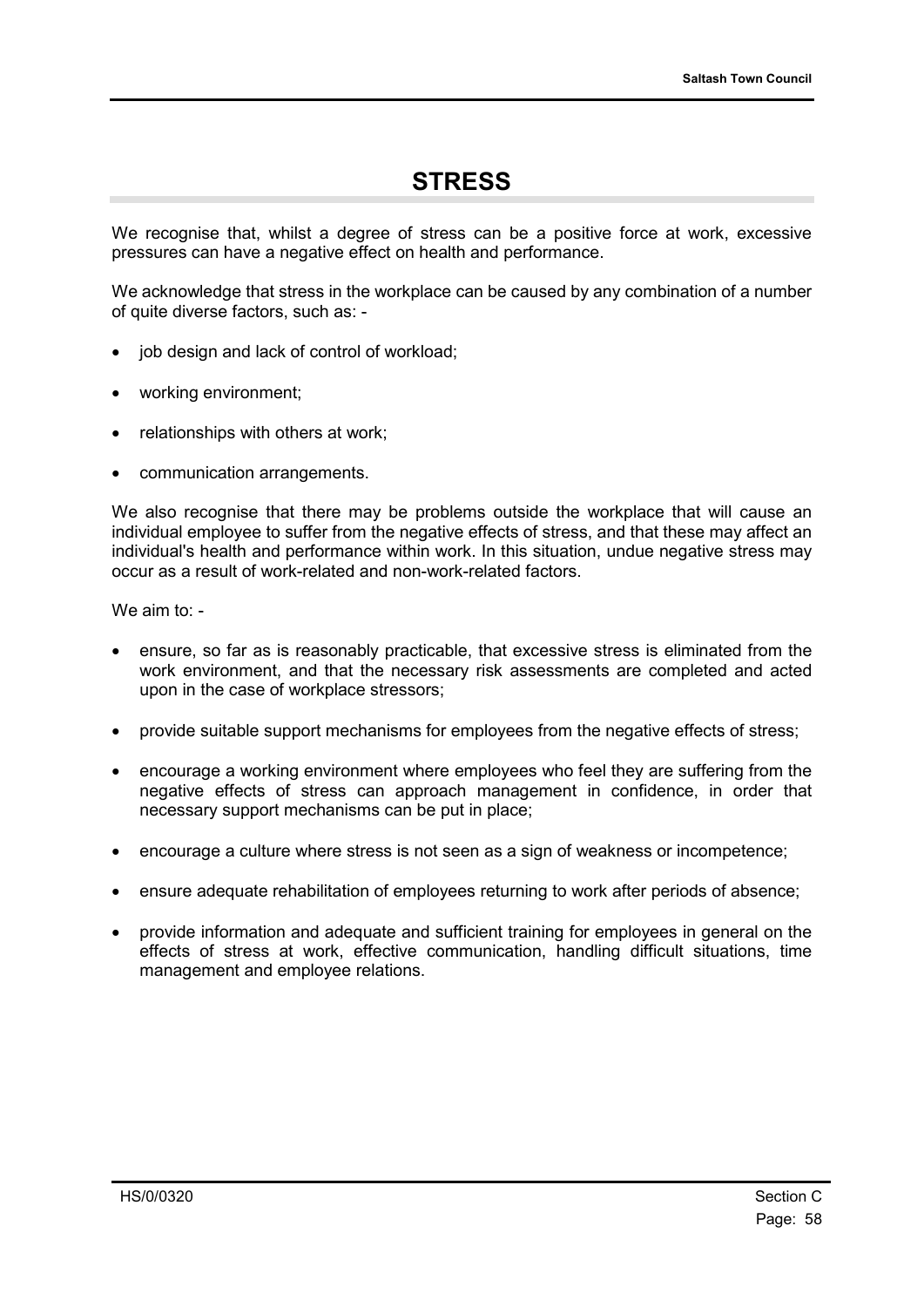### **SUBSTANCE ABUSE**

We acknowledge that we have a legal responsibility to safeguard the health, safety and welfare of all our employees and others affected by our undertaking this includes those who may be exposed or affected by alcohol and drug abuse in the workplace.

We reserve the right to initiate drug and alcohol screening/testing on all or part of the work force routinely, occasionally or on a random basis.

Drinking and drug problems will be treated as a health problem rather than an immediate cause for dismissal or disciplinary action if assistance/advice is sought. If employees seek assistance/advice in relation to a drinking or drug problem, they will not be discriminated against in any way.

Therefore, if employees have a drink or drug problem, we will advise them to seek help at an early stage. The Line Manager can be contacted during working hours and any discussions will be treated in the strictest confidence, subject to the provisions of the law.

#### **OUR COMPANY RULES**

We require employees to attend work in a fit and appropriate state with no impairment from the effects of alcohol.

Alcohol consumption during working hours is strictly prohibited and may result in summary termination of employment.

We reserve the right to initiate disciplinary action and arrange for alcohol testing on an employee in the following circumstances:

- after an accident or incident, where there is suspicion that the employee has been drinking alcohol;
- an employee suspected of reporting for work or working with alcohol in their bloodstream (e.g. from the previous day or evening's drinking);
- if we witness evidence of erratic behaviour from an employee which may put the health and safety of other employees or other persons affected by our undertaking at increased risk.

#### **OUR COMPANY RULES**

We require employees to attend work in a fit and appropriate state with no impairment from the effects of drug misuse. Being unfit for work due to drug misuse or using drugs at work is prohibited and grounds for summary termination of employment.

We reserve the right to initiate disciplinary action and refer employees for drug testing in the following specific circumstances: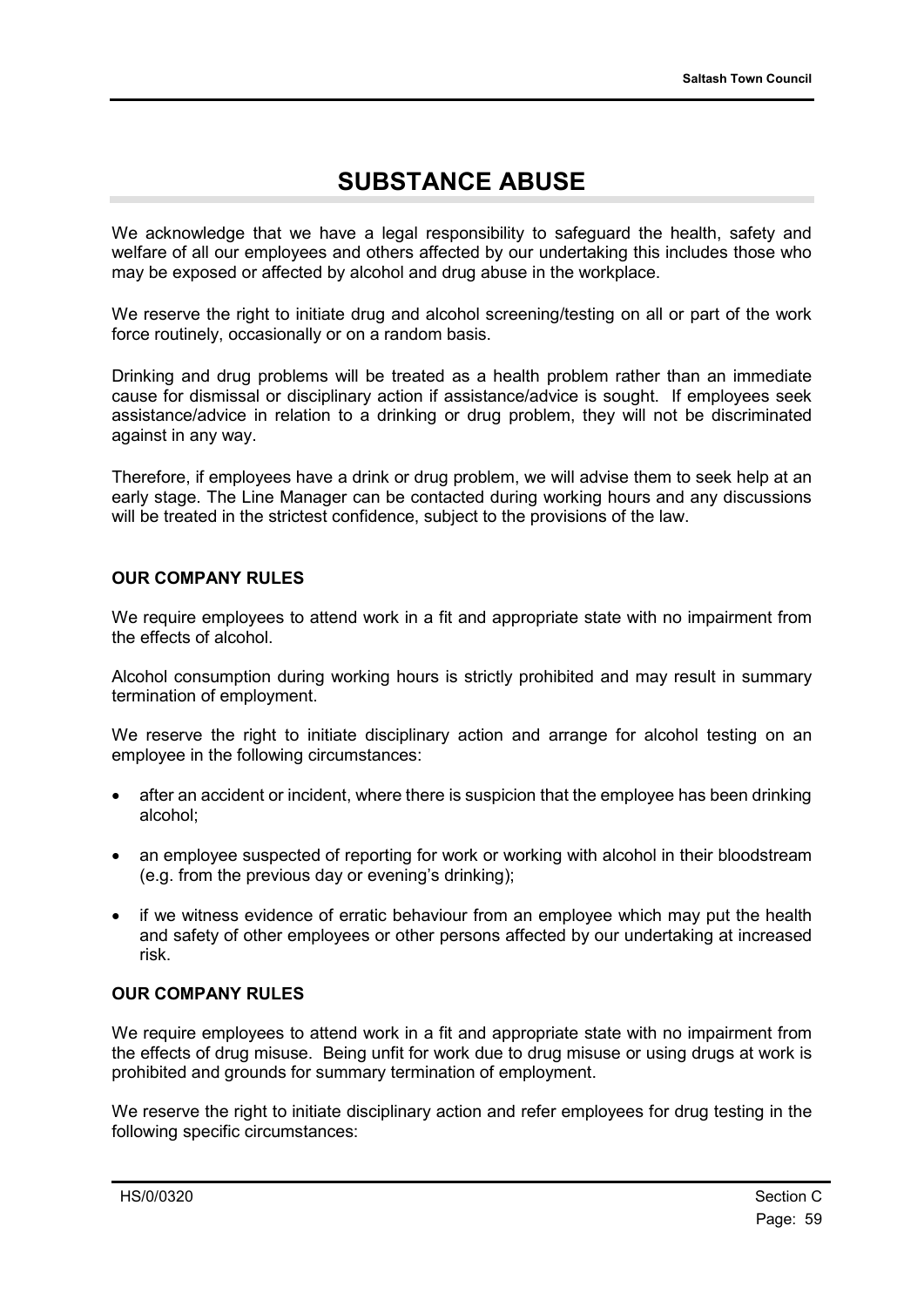- if help is refused and/or impaired performance continues;
- after an accident/incident, where there is suspicion of drug misuse;
- if we witness evidence of erratic behaviour from an employee which may put the health and safety of other employees or other persons affected by our undertaking at increased risk.
- **N.B.** Possession/dealing in drugs will be reported immediately to the Police.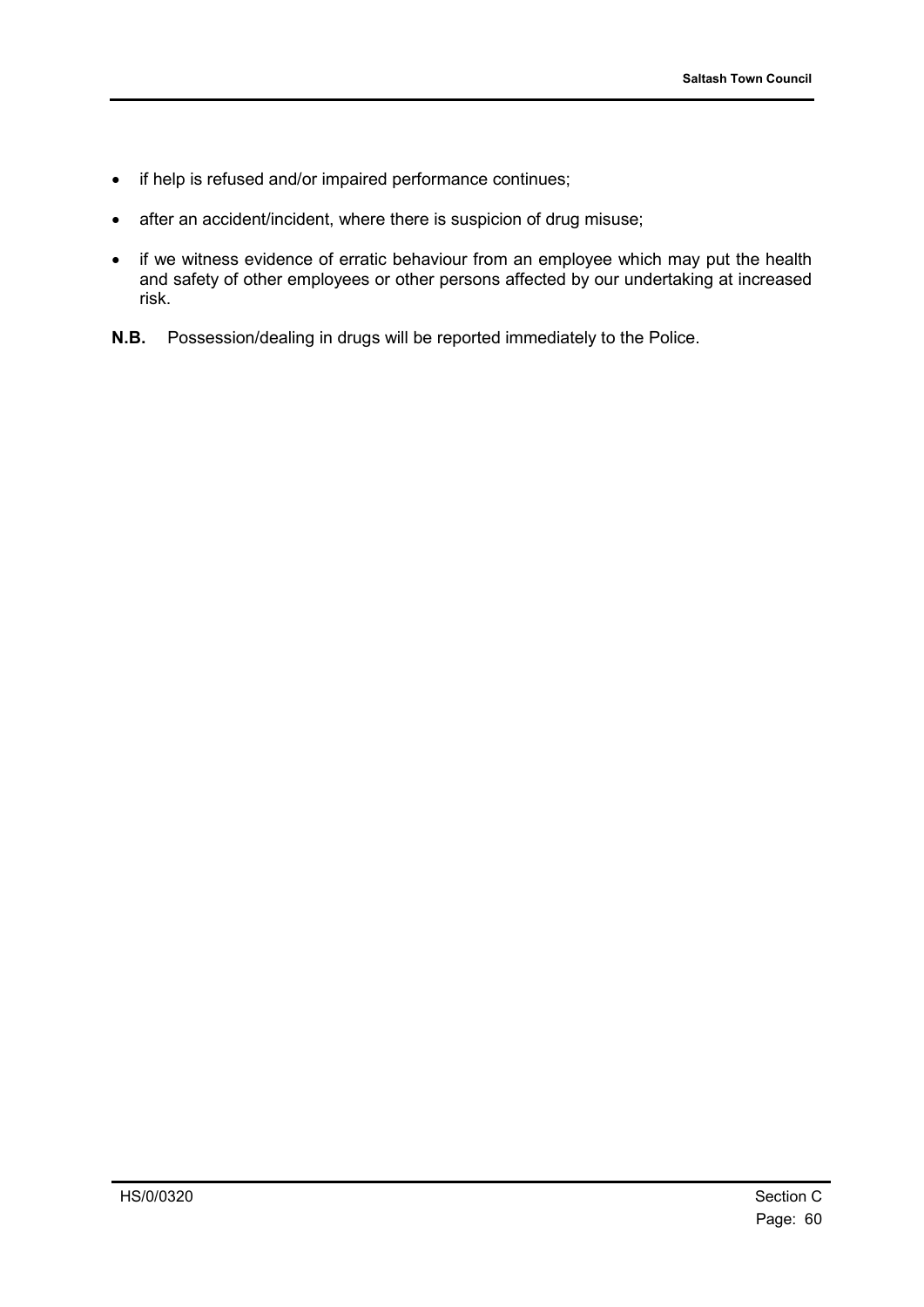#### **TRAINING**

We recognise that as well as being a legal requirement, the provision of adequate and sufficient training is an essential part of ensuring that our employees know how to work safely and avoid risks to their health. We will operate in the true spirit of legislation by ensuring:

All new employees receive a health and safety induction when they start work for us (this will usually be on the first day). This will cover, but will not be limited to, the following: -

- fire and emergency procedures;
- first aid arrangements;
- welfare arrangements;
- procedure for consulting employees on health and safety;
- procedure for raising health and safety concerns;
- procedure for accident and incident reporting;
- our Health and Safety Rules.

Following Induction, employees will receive instruction about the activities that they will be required to perform. At this stage training needs will be identified by the Line Manager. Where training needs are identified a training programme will be agreed with the employee.

The Line Manager is responsible for ensuring that suitable training records are kept.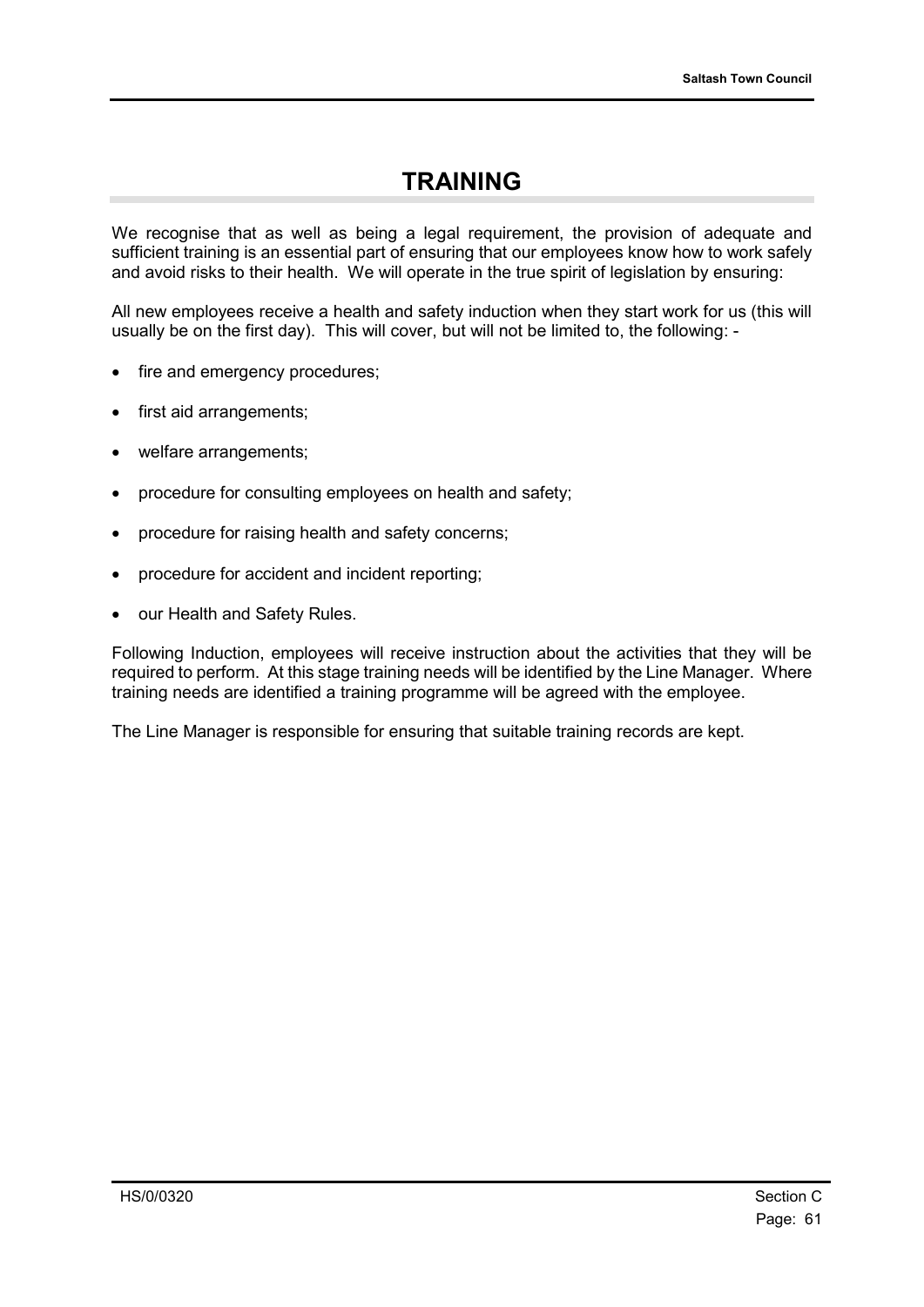### **WORKING AT HEIGHT**

We will take reasonable steps to provide a safe working environment for employees required to carry out work activities at height (even changing light bulbs or retrieving articles from raised storage areas etc.).

We will provide any reasonably practicable, preventative and/or protective measures to prevent employees from falling whilst working at height or any articles and/or materials falling within the workplace. We will also liaise with any other interested party involved in or who could be affected by the work at height activity.

Employees and any other interested party involved in the work activity must co-operate in the implementation of this procedure.

We will, in consultation with employees: -

- carry out an assessment of the risks involved in work at height and take steps to eliminate or control them;
- provide all the necessary work equipment to allow safe access to and egress from the place of work;
- provide suitable work equipment (when appropriate) to enable the materials and/or articles used in the course of the work activity to be safely lifted to, and stored at, the workplace;
- arrange for the regular inspection of all work equipment required for working at height, particularly where there is a statutory requirement to do so.

We will provide any information, instruction and training that an employee may require to carry out work at height.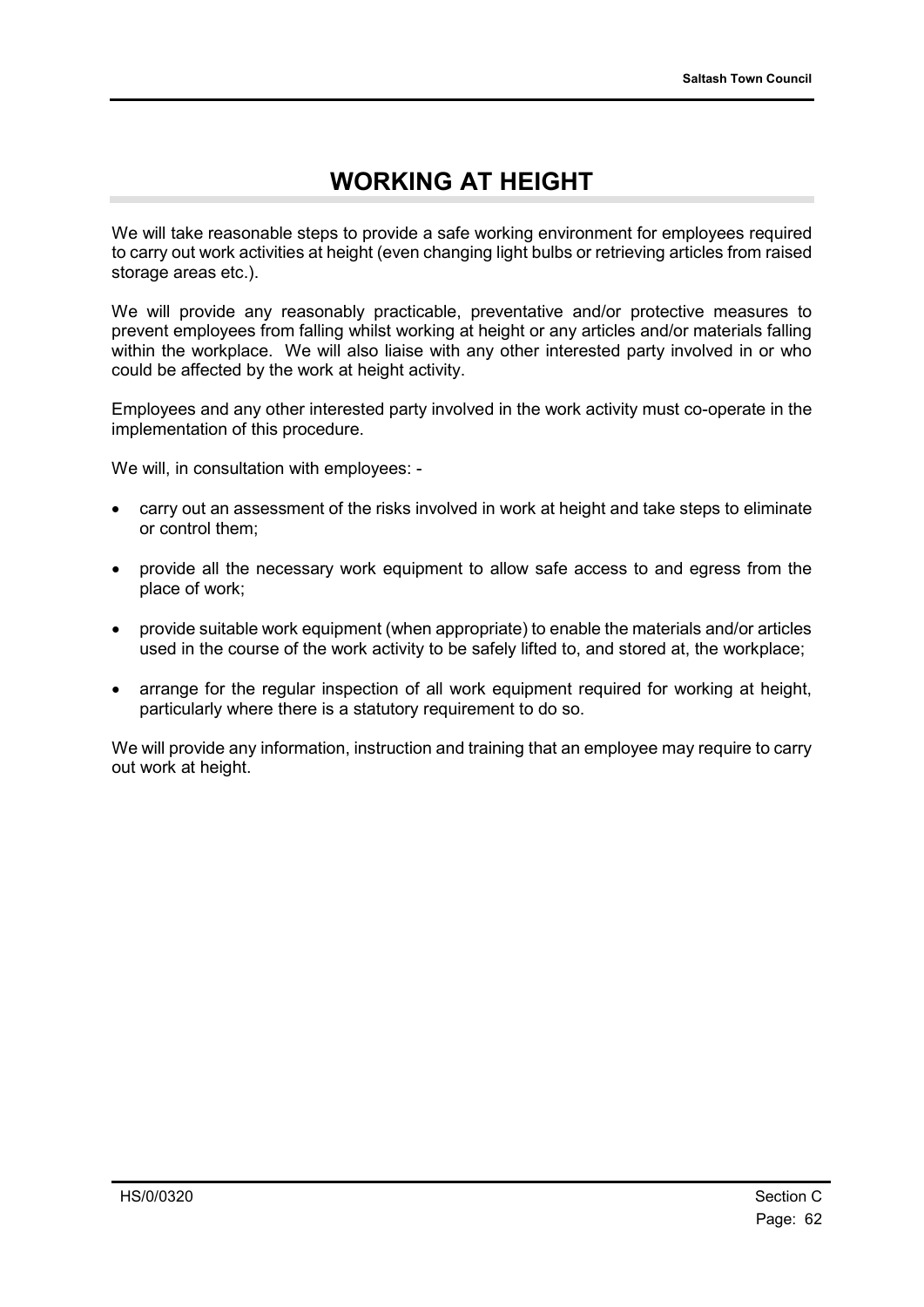### **WORK EQUIPMENT**

For the purpose of this procedure work equipment includes all machines, equipment and tools used by employees in the course of their work, whether owned by us or obtained on loan or hire.

We accept our duties under the current edition of the Provision and Use of Work Equipment Regulations (PUWER) and will take all reasonably practicable steps to ensure that the work equipment used by employees is suitable for its intended purpose and will not put their health and safety at risk.

We will select work equipment considering the conditions under which it will be used and the risks to which it may expose the employee. The selection of work equipment will take account of the following: -

- the purpose for which it is to be used;
- its suitability for the intended purpose;
- any statutory requirements for the type of equipment;
- the location where it is to be used;
- the employees that will be required to operate it;
- maintenance requirements;
- risks associated with its use and maintenance.

Where specific risks are identified, use of the work equipment will be restricted to those employees given the task of using it. Employees will be provided with any information, instruction and training that they need to use work equipment safely.

We are responsible for ensuring that work equipment is inspected at suitable intervals and maintained and that suitable records are kept. This includes ensuring that any statutory examinations are completed on time. Where the need for maintenance is identified, the work will be subcontracted to an approved competent contractor.

We are responsible for ensuring that work equipment is operated only by employees who have been authorised to do so and who are adequately and sufficiently trained and competent in the use of the work equipment. We are also responsible for withdrawing damaged work equipment from use until it has been repaired or replaced.

If any work equipment is obtained on hire, the Line Manager hiring it is responsible for obtaining operating instructions from the hire company and for ensuring that the equipment is presented for maintenance as directed by the hire company.

Employees are responsible for using work equipment in accordance with the training they have received.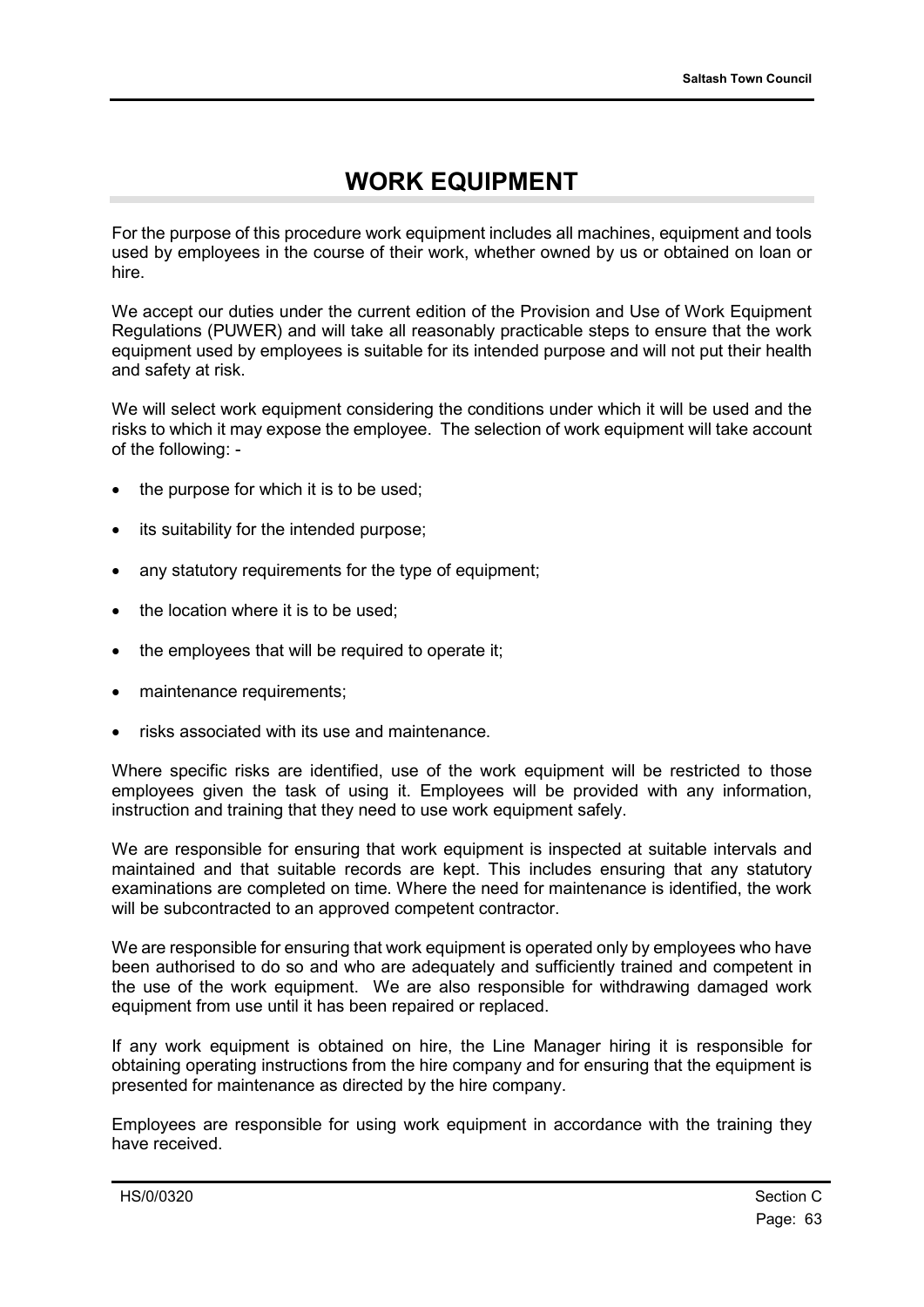Any machine fitted with a guard to prevent contact with moving parts must not be operated with the guard removed or disabled. Machines must not be adjusted when they are running, unless the manufacturer has made specific provision for such adjustment and employees are adequately and sufficiently trained to carry out the adjustment.

Employees must not use damaged work equipment. If found damaged work equipment must be removed from service and must be reported to the Line Manager immediately.

Specific requirements regarding the use of portable electrical appliances can be found in the procedure for "Electrical Safety".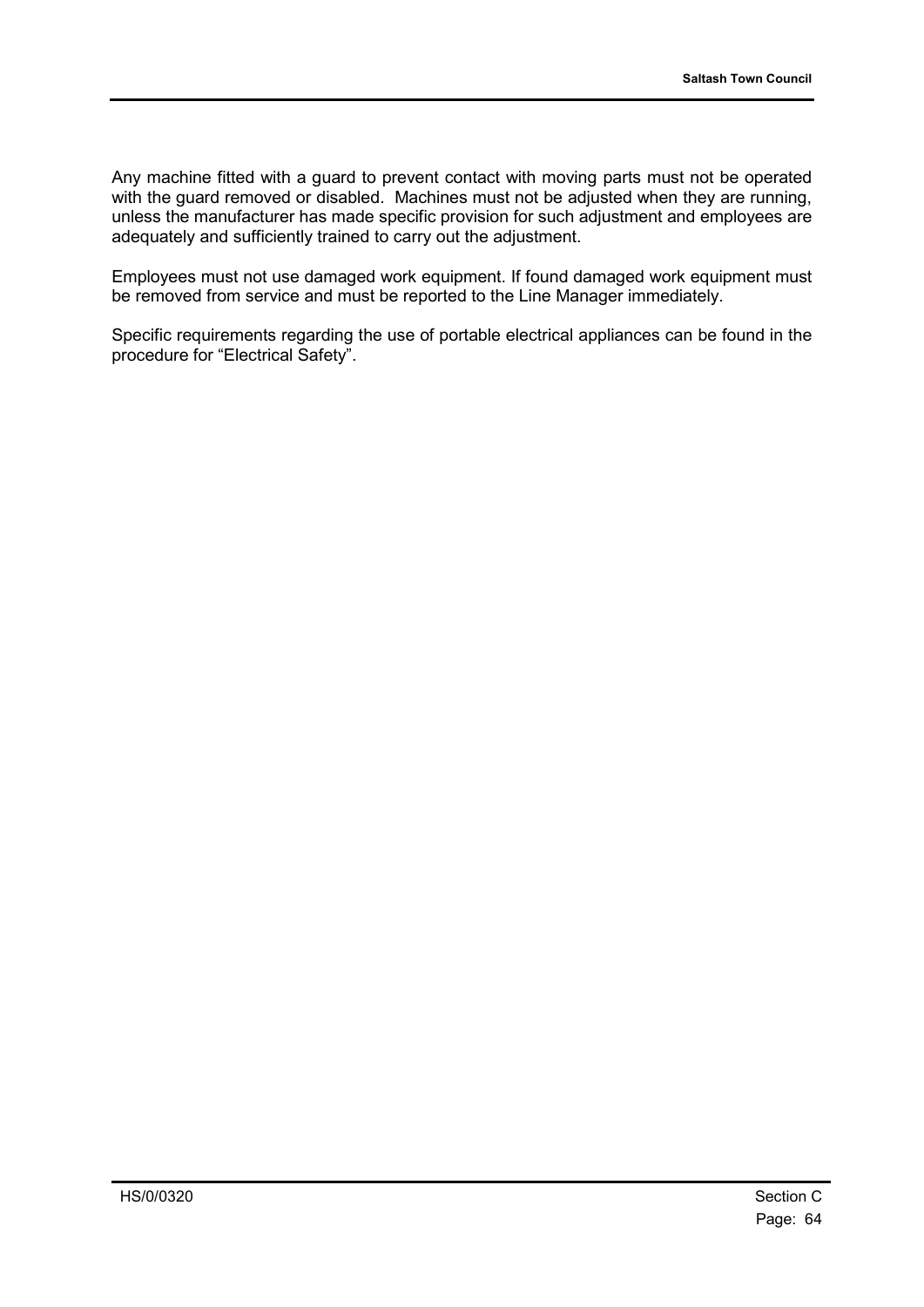### **WORK RELATED VIOLENCE**

We accept the Health and Safety Executive's definition of work-related violence i.e. a violent incident is:

*"any incident in which a person is abused, threatened or assaulted in circumstances relating to work."*

We consider that work-related violence is unacceptable, and our aim is to reduce to the lowest reasonably practicable level, the likelihood of employees being exposed to violence and aggression while at work.

We will identify work activities where there is the potential for work-related violence and will ensure that risk assessments consider the hazards of violence and aggression. This will include work activities involving direct contact with members of the public or involving the handling of expensive work equipment and/or desirable materials.

Where employees may be exposed to risks of work-related violence, we will inform them of the findings of our risk assessments, and we will seek to reduce these risks to the lowest reasonably practicable levels by implementing engineered and procedural control measures. Where we identify that training and instruction will help to reduce risks, employees will be provided with adequate and sufficient training. This will include, but will not be limited to: -

- how to identify potential incidents of violence before they happen;
- how to prevent incidents from developing;
- appropriate behaviour for providing non-confrontational services to public;
- actions to take in the event of a violent incident.

If employees feel that they are losing control of a situation or that the other person is becoming aggressive, they should try to withdraw and obtain assistance. The type of assistance provided will depend on the situation.

If the Line Manager considers that it is the best way to calm a situation, an aggressive person will be asked to leave our premises.

If it is believed that an aggressor is in possession of an offensive weapon, then the police will be called immediately (preferably unknown to the aggressor). Employees should not attempt to disarm an assailant unless personal injury is imminent. Employees should not pick up an object to use as a weapon except in self-defence.

Employee's safety and that of members of the public are paramount and entirely outweigh the value of any money or property that could be stolen. Employees are not expected to foil a raid or to try to prevent theft, if doing so would put any person's life in danger.

All incidents involving work-related violence or aggression must be recorded on a "Violent Incident Report Form". This applies to incidents where there are no injuries as well as to those where injuries occur.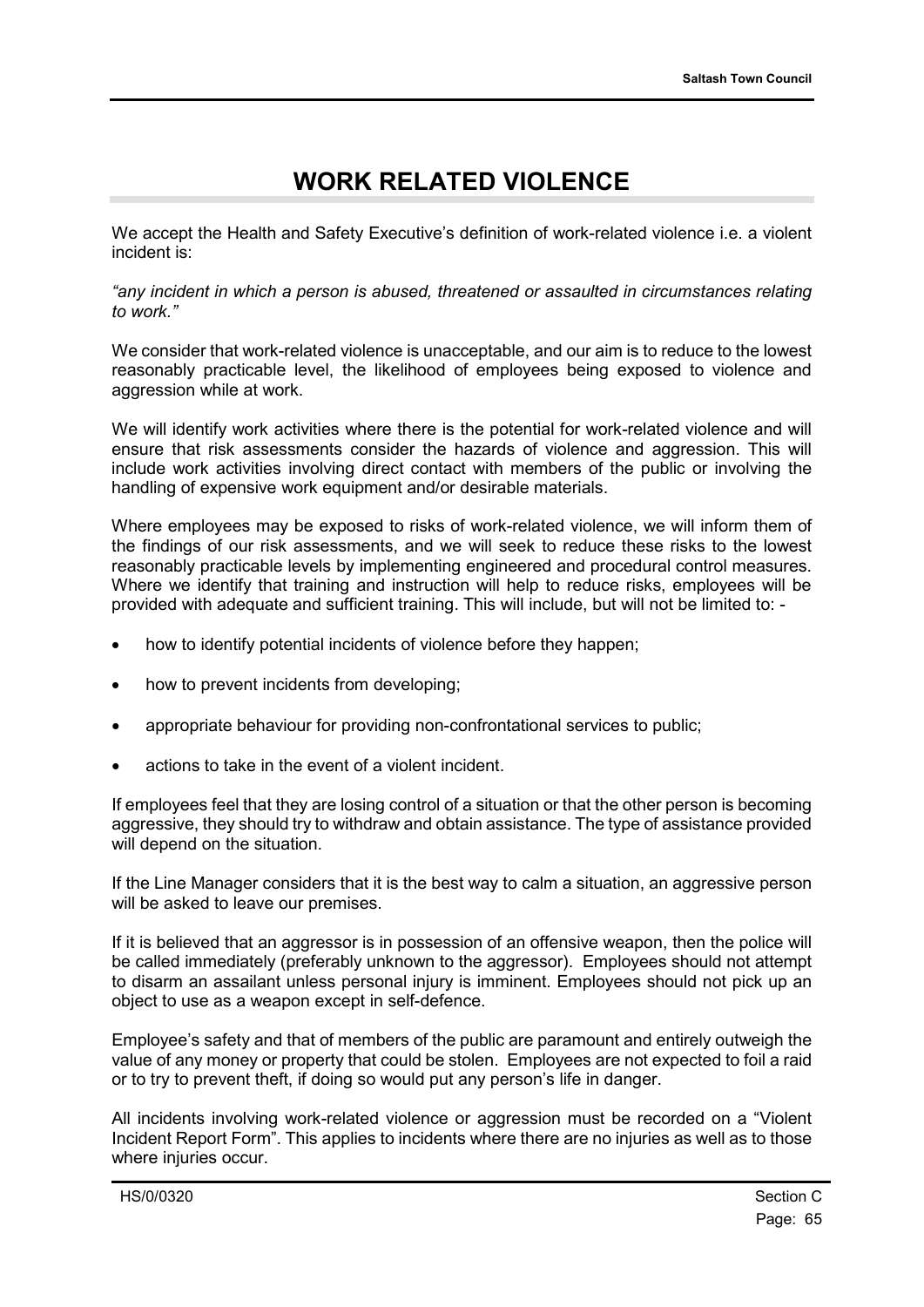Where injuries occur as a result of work-related violence, these must also be recorded as described in the Accident/Incident Reporting Procedure, which will include the reporting of any injuries covered by the Reporting of Injuries, Diseases and Dangerous Occurrences Regulations (RIDDOR). Where work related violence involves physical assault, the police will be informed. However, it is acknowledged that there may be circumstances in which an injured person does not wish to press charges or make a statement against another person.

All incidents of work-related violence or aggression will be investigated by the Manager and a report produced. As part of the investigation procedure, appropriate risk assessments will be reviewed.

If a review identifies that changes to existing controls and/or additional controls are needed to prevent recurrence, these will be implemented with any changes will be brought to the attention of all interested parties.

We appreciate that being abused or assaulted can be very distressing and we will support our employees as much as possible. As soon as an employee feels able to, we will discuss the incident to see if there are lessons that we can learn. We will provide the employee with information on victim support schemes and, if appropriate, they will be offered confidential counselling. If they remain away from work following a violent incident, we will keep in regular contact and offer any support that we can.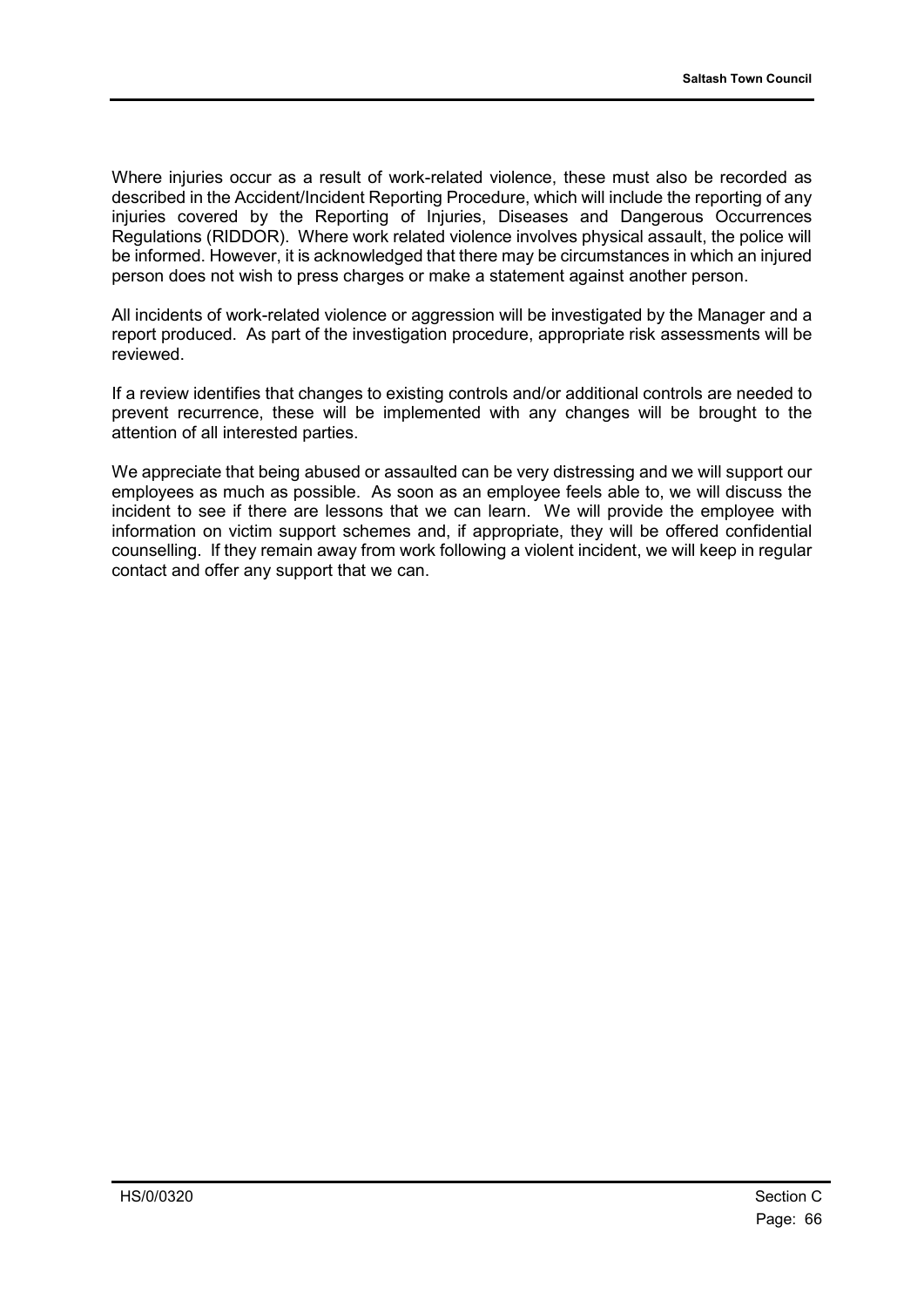# **SECTION D: FURTHER GUIDANCE**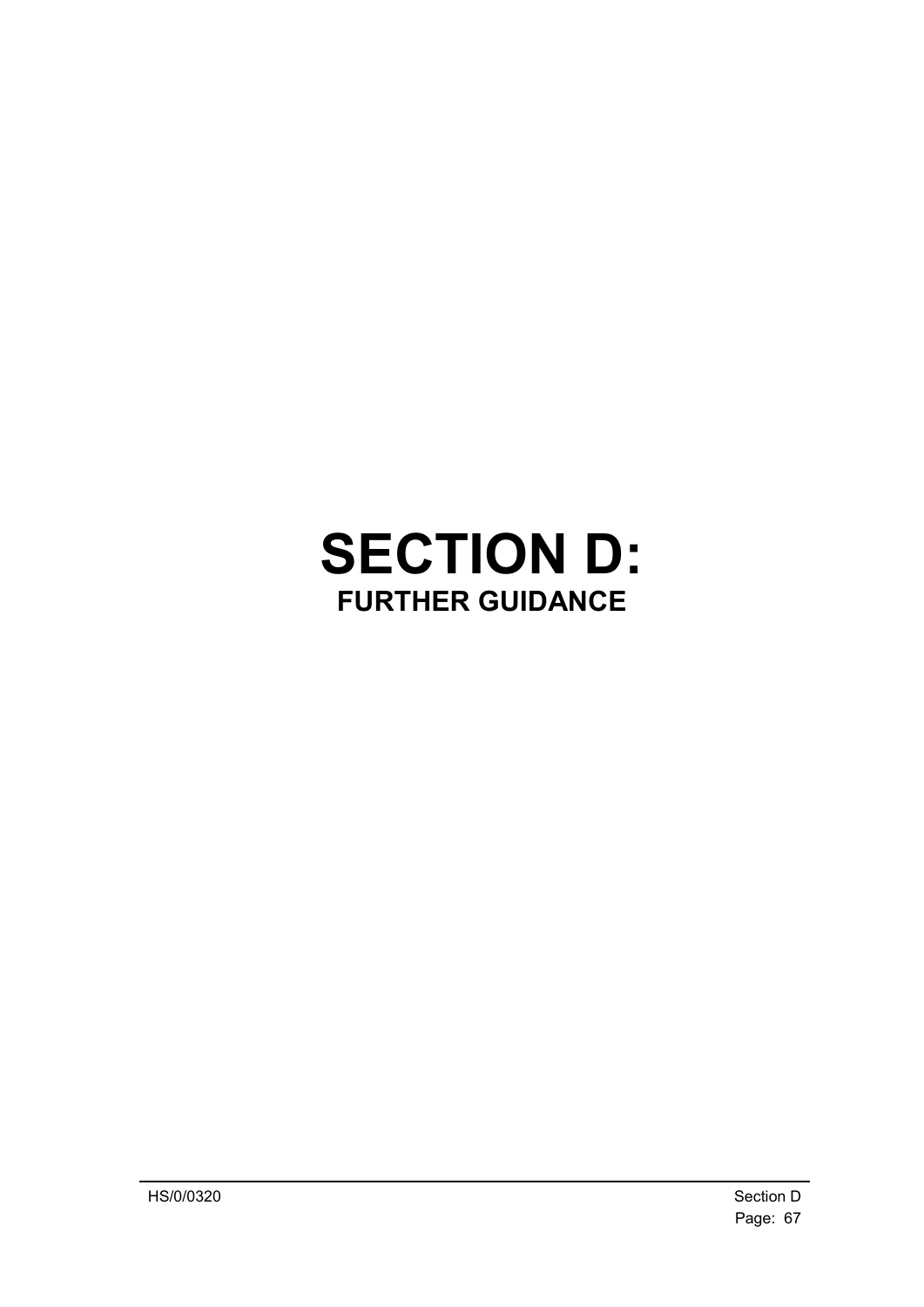### **GUIDANCE NOTES**

The current edition of the Health and Safety at Work Act requires us to provide systems of work that are, so far as is reasonably practicable, safe and without risks to health. These systems must take account of: -

- our organisation for safety;
- the co-ordination of the work of those involved:
- training, instruction and supervision;
- layout of work equipment;
- methods to be used; and,
- general conditions of work.

This duty is expanded by the current edition of the Management of Health and Safety at Work Regulations, which require us to carry out risk assessments to identify hazards, evaluate risks and implement suitable control measures.

Moorepay, our health and safety consultants provide us with access to Guidance Notes that can assist in the preparation of safe systems of work. If you would like information on the Guidance Notes available, you should contact the Manager.

#### **Acknowledgement by Moorepay**

Some of our Guidance Notes contain information reproduced with the kind permission of the Health and Safety Executive (HSE) and the Foods Standards Agency (FSA).

#### **Warning from Moorepay**

**Some of our Guidance Notes contain references to BS/EN numbers. These numbers change when a standard to which they refer is updated or replaced. Therefore, if you will be relying on compliance with a BS/EN standard as a means of fulfilling your health and safety duties, we recommend that you check with BSI [\(www.bsi-global.com\)](http://www.bsi-global.com/) that the BS/EN numbers quoted are still current.**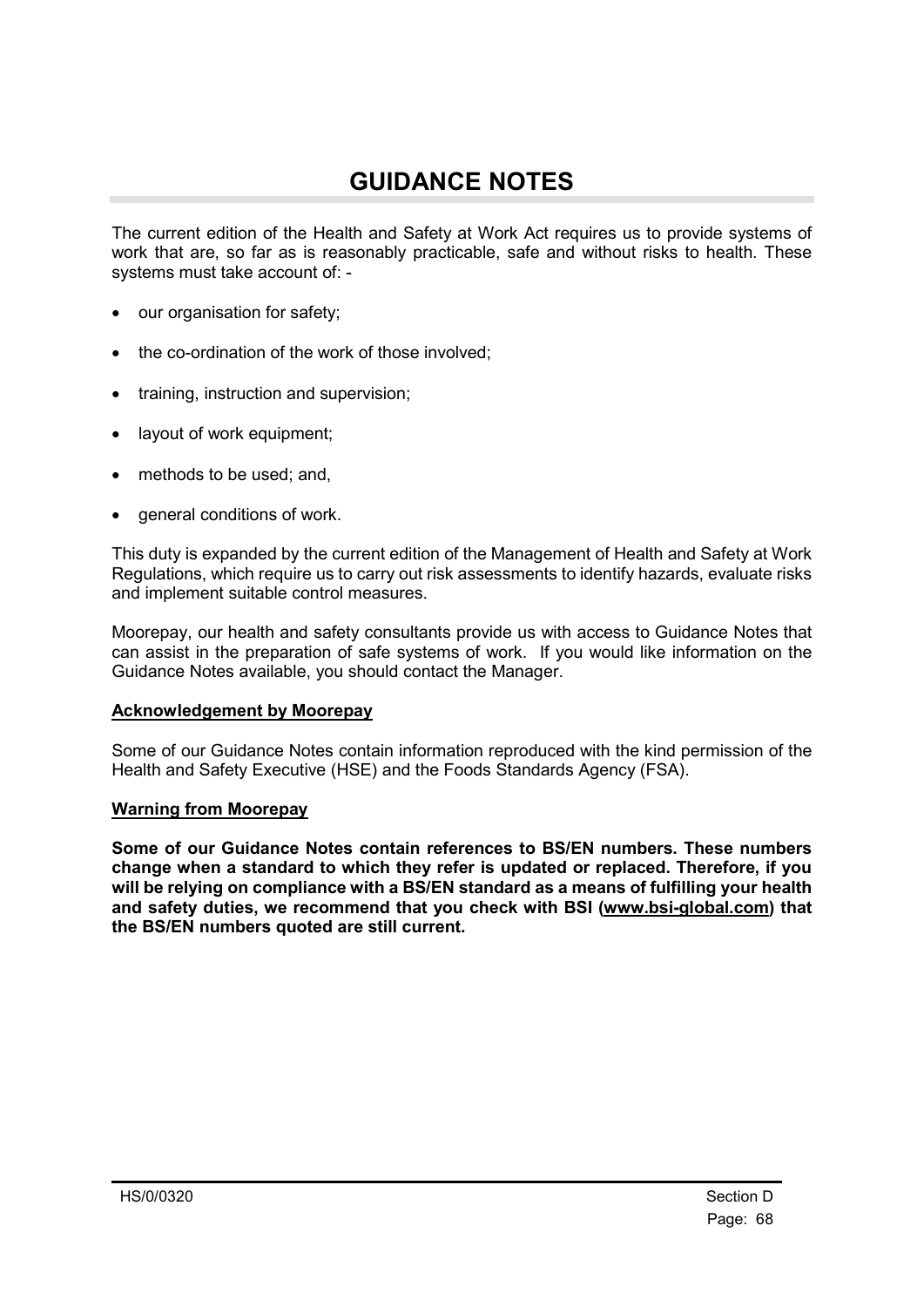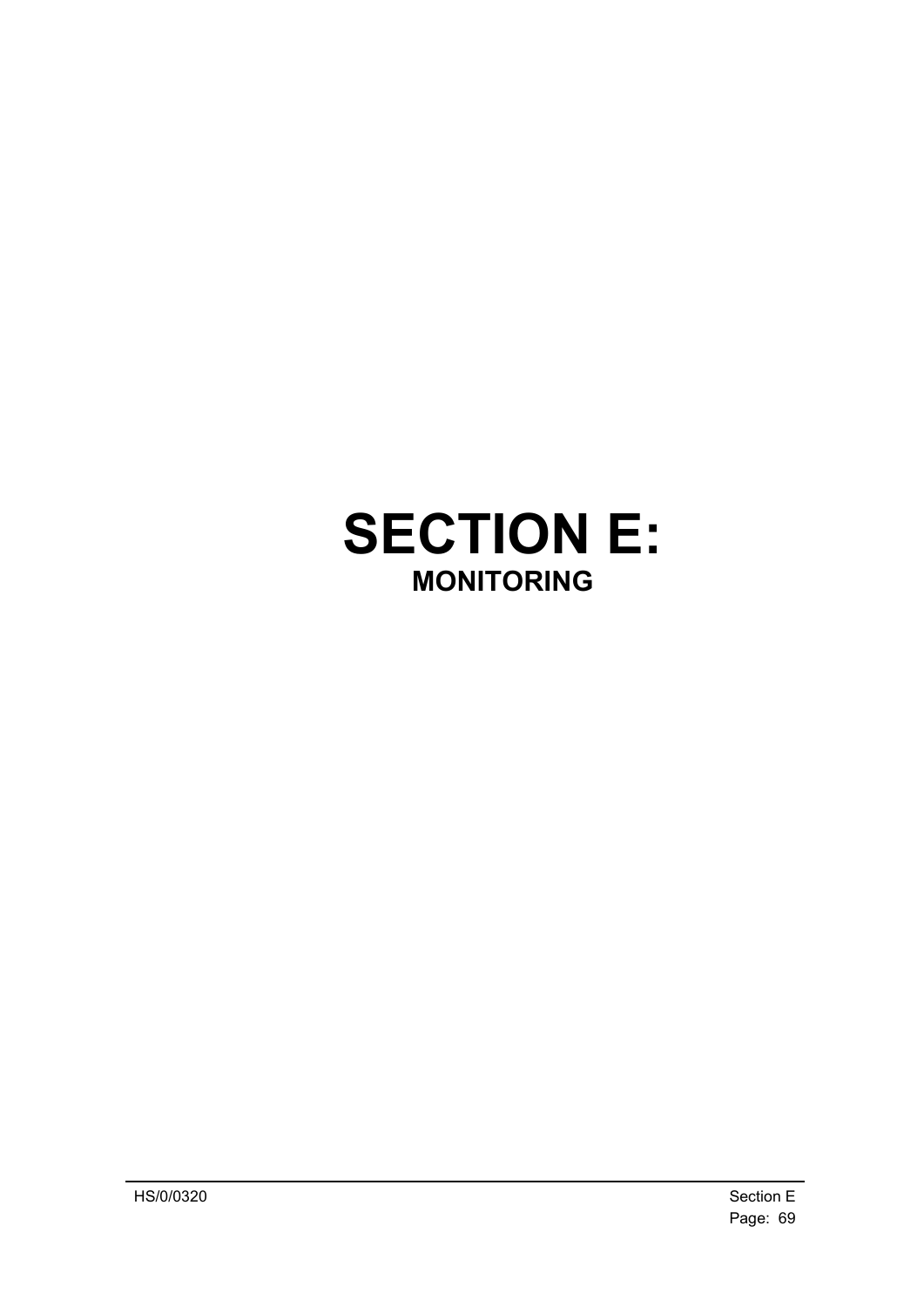# **MONITORING PROCEDURES**

We recognise the need for regular safety inspections and will ensure that these are undertaken and recorded.

The following will ensure that areas under their control are inspected at the frequency shown:

| <b>Name</b>       | <b>Area/Activity</b> | <b>Frequency</b> |
|-------------------|----------------------|------------------|
| <b>Town Clerk</b> | Policy/ Insurances   | Annually         |
| Line Managers     | Training             | Annually         |
| Line Managers     | Office               | Annually         |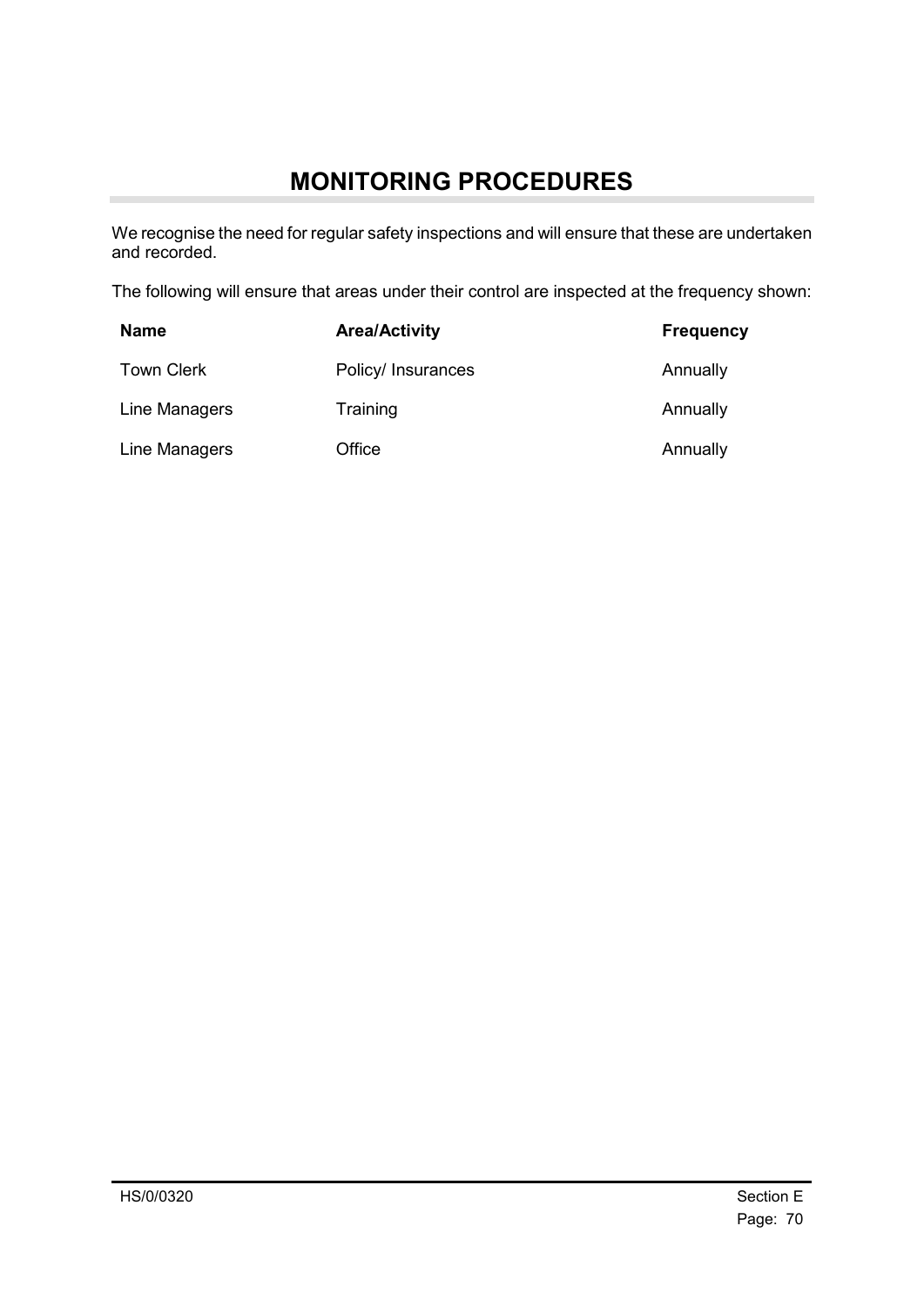### **MONITORING CHECKLIST**

#### NAME:

÷

TITLE: Manager DATE:

|                                                                                                                     | <b>YES / NO</b> |  |
|---------------------------------------------------------------------------------------------------------------------|-----------------|--|
| <b>HEALTH AND SAFETY MANAGEMENT</b>                                                                                 |                 |  |
| Has the Health and Safety Policy been reviewed in the last 12 months?<br>$\mathbf{1}$ .                             |                 |  |
| 2.<br>Are all liabilities insured adequately?                                                                       |                 |  |
| 3.<br>Are sufficient funds available for health and safety purposes?                                                |                 |  |
| 4.<br>Has the enforcing authority visited in the last 12 months?                                                    |                 |  |
| 5.<br>If yes to 4, have all requirements made by the enforcing authority been<br>complied with?                     |                 |  |
| 6.<br>Are there any proposed changes to the business that have implications for<br>health and safety?               |                 |  |
| 7.<br>Have there been any changes in personnel that require health and safety<br>responsibilities to be reassigned? |                 |  |
| 8.<br>Are you satisfied with our performance with regard to health and safety?                                      |                 |  |
| 9.<br>Are all risk assessments current?                                                                             |                 |  |
| 10.<br>Has adequate and enough training been undertaken for employees and/or                                        |                 |  |
| reviewed or as per risk assessments?                                                                                |                 |  |
|                                                                                                                     |                 |  |
| <b>RISK ASSESSMENTS</b>                                                                                             |                 |  |
| $\mathbf{1}$ .<br>Are there any risks that are not controlled?                                                      |                 |  |
| 2.<br>Have risk assessments been completed for all activities?                                                      |                 |  |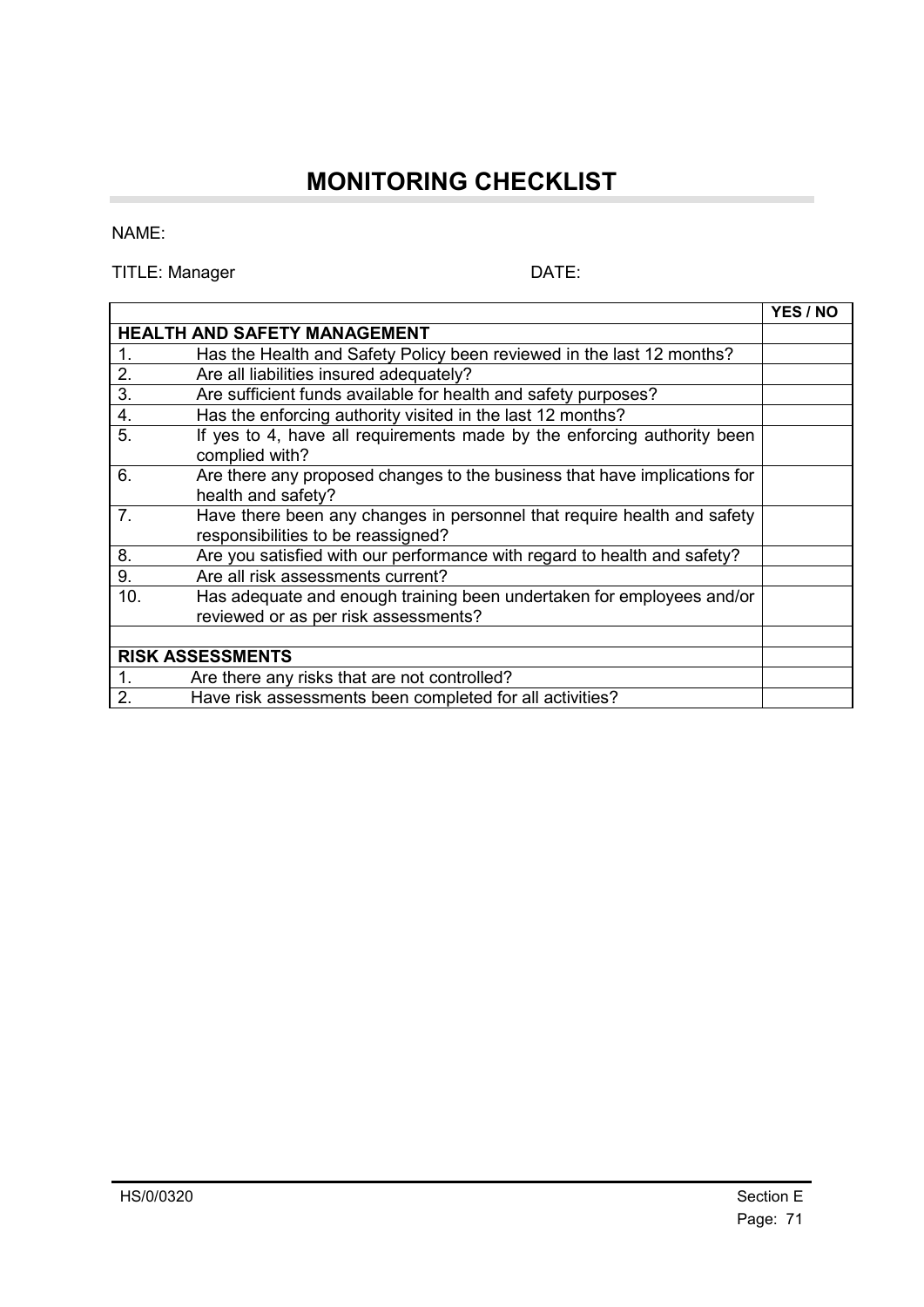| <b>OBSERVATION</b> | <b>ACTION</b><br><b>REQUIRED</b> | <b>DATE</b><br><b>CLOSED</b> | <b>SIGNED</b> |
|--------------------|----------------------------------|------------------------------|---------------|
|                    |                                  |                              |               |
|                    |                                  |                              |               |
|                    |                                  |                              |               |
|                    |                                  |                              |               |
|                    |                                  |                              |               |
|                    |                                  |                              |               |
|                    |                                  |                              |               |
|                    |                                  |                              |               |
|                    |                                  |                              |               |
|                    |                                  |                              |               |
|                    |                                  |                              |               |
|                    |                                  |                              |               |
|                    |                                  |                              |               |
|                    |                                  |                              |               |
|                    |                                  |                              |               |
|                    |                                  |                              |               |
|                    |                                  |                              |               |
|                    |                                  |                              |               |
|                    |                                  |                              |               |
|                    |                                  |                              |               |
|                    |                                  |                              |               |
|                    |                                  |                              |               |
|                    |                                  |                              |               |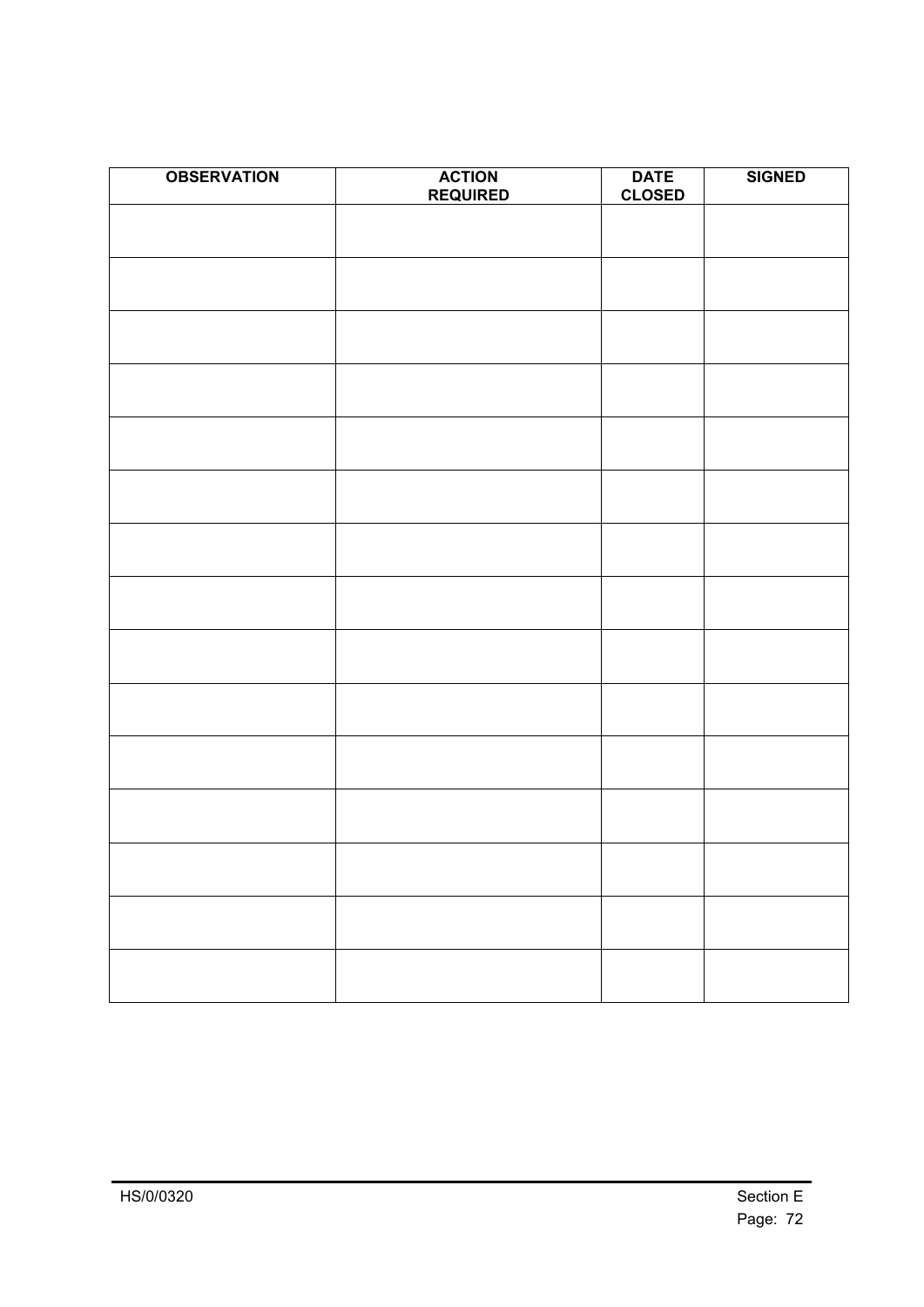## **MONITORING CHECKLIST**

#### NAME:

÷

#### TITLE: MANAGER DATE:

|                   |                  |                                                                                                                           | <b>YES / NO</b> |
|-------------------|------------------|---------------------------------------------------------------------------------------------------------------------------|-----------------|
|                   |                  | <b>RISK ASSESSMENTS</b>                                                                                                   |                 |
| 1.                |                  | Are there any risks that are not controlled?                                                                              |                 |
| $\overline{2}$ .  |                  | Have risk assessments been completed for all work activities?                                                             |                 |
| 3.                |                  | Is there an Inventory of substances used?                                                                                 |                 |
| 4.                |                  | Is the Substance Inventory up-to-date?                                                                                    |                 |
| 5.                |                  | Have Material Safety Data Sheets (MSDS) been obtained for all substances<br>on the Inventory?                             |                 |
| 6.                |                  | Have COSHH assessments been recorded for all substances?                                                                  |                 |
| 7.                |                  | Are the procedures for dealing with spillages written down?                                                               |                 |
| 8.                |                  | Have all measures and actions decided upon as being necessary to prevent<br>exposure to the risk been implemented?        |                 |
| 9.                |                  | Are employees wearing the protective equipment correctly?                                                                 |                 |
| 10.               |                  | Are there any changes, which need to be considered as part of the<br>assessments?                                         |                 |
| $\overline{11}$ . |                  | Have the risks and controls been communicated to employees and others<br>affected by the risk?                            |                 |
|                   |                  |                                                                                                                           |                 |
|                   | <b>TRAINING</b>  |                                                                                                                           |                 |
| 1.                |                  | Have all employees received suitable training covering their duties?                                                      |                 |
| $\overline{2}$ .  |                  | Have all employees been made aware of all known hazards and the                                                           |                 |
|                   |                  | precautions to be taken in connection with their work?                                                                    |                 |
| 3.                |                  | Have all employees been made aware of their legal responsibilities to:                                                    |                 |
|                   | 3.1              | Carry out their duties in a safe and proper manner?                                                                       |                 |
|                   | 3.2              | Make full and proper use of all safety equipment, devices etc. provided?                                                  |                 |
|                   | $\overline{3.3}$ | Report immediately any unsafe conditions, defective plant, equipment                                                      |                 |
|                   |                  | etc.?                                                                                                                     |                 |
|                   |                  | <b>CONTROL OF CONTRACTORS</b>                                                                                             | YES / NO        |
| 1.                |                  | Are outside contractors working in a manner that does not cause potential<br>harm to staff?                               |                 |
| 2.                |                  | Have you inspected the equipment used by the contractor and are you<br>satisfied with its condition?                      |                 |
| 3.                |                  | Is there any information that you need to provide to the contractor?                                                      |                 |
| 4.                |                  | Are arrangements operating to appoint and monitor contractors?                                                            |                 |
| 5.                |                  | Are all staff who engage contractors aware of our policy and procedures?                                                  |                 |
| 6.                |                  | Have there been any recorded accidents involving injury, ill health, or near<br>misses including contractors' activities? |                 |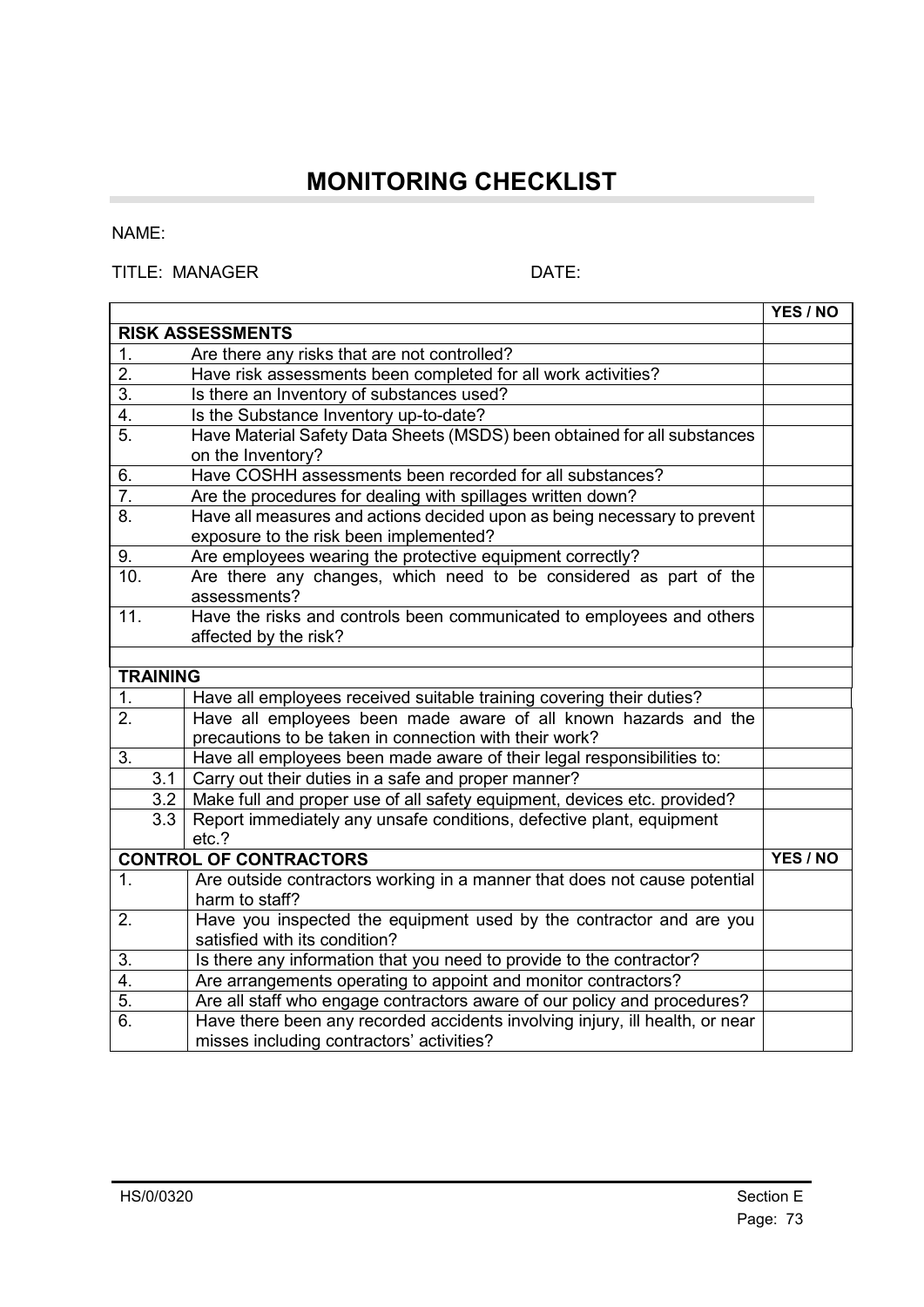| <b>OBSERVATION</b> | <b>ACTION</b><br><b>REQUIRED</b> | <b>DATE</b><br><b>CLOSED</b> | <b>SIGNED</b> |
|--------------------|----------------------------------|------------------------------|---------------|
|                    |                                  |                              |               |
|                    |                                  |                              |               |
|                    |                                  |                              |               |
|                    |                                  |                              |               |
|                    |                                  |                              |               |
|                    |                                  |                              |               |
|                    |                                  |                              |               |
|                    |                                  |                              |               |
|                    |                                  |                              |               |
|                    |                                  |                              |               |
|                    |                                  |                              |               |
|                    |                                  |                              |               |
|                    |                                  |                              |               |
|                    |                                  |                              |               |
|                    |                                  |                              |               |
|                    |                                  |                              |               |
|                    |                                  |                              |               |
|                    |                                  |                              |               |
|                    |                                  |                              |               |
|                    |                                  |                              |               |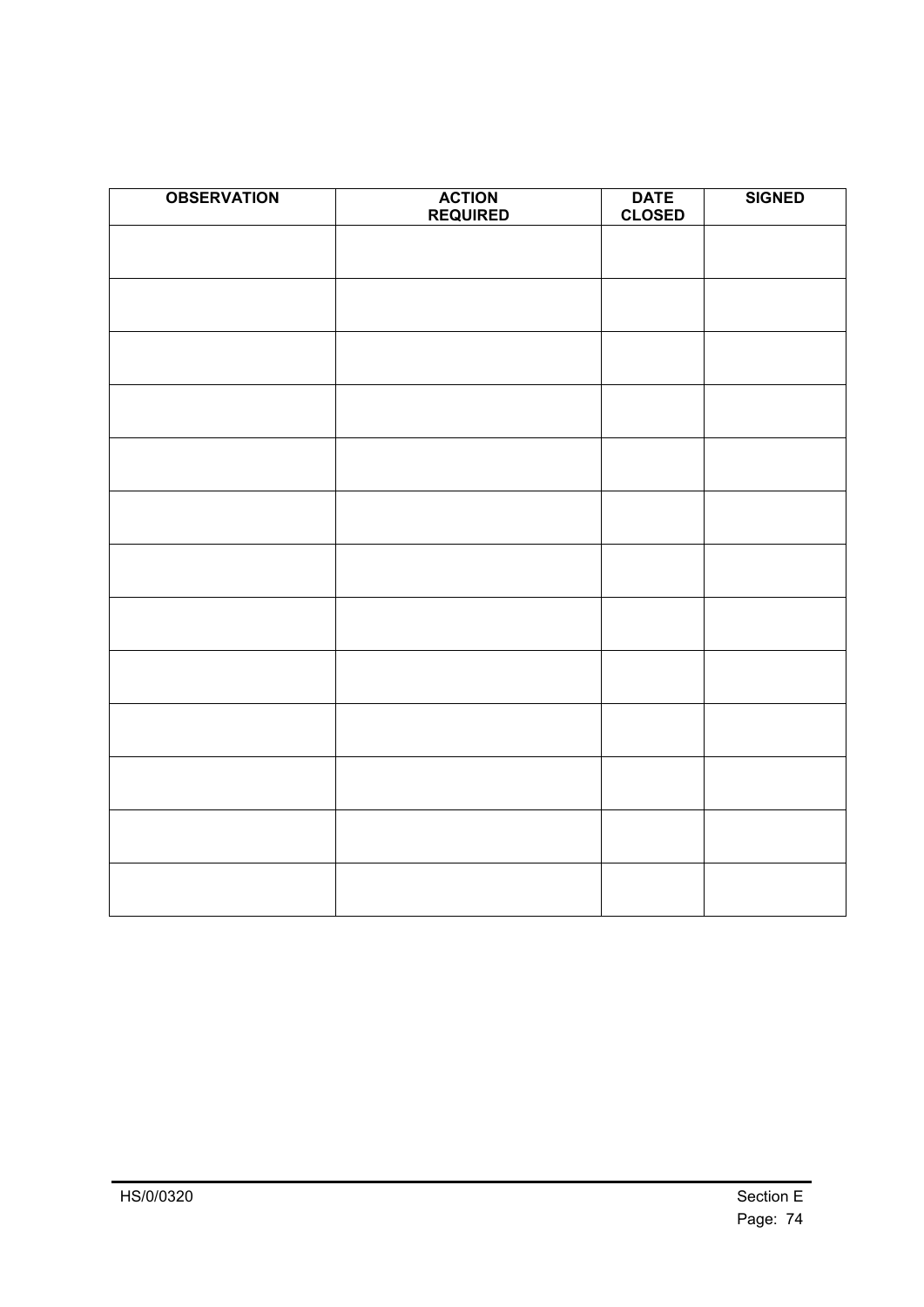## **MONITORING CHECKLIST**

NAME:

÷

TITLE: DATE:

|                   | <b>OFFICE INSPECTION</b>                                                                                    | YES / NO |
|-------------------|-------------------------------------------------------------------------------------------------------------|----------|
| 1.                | Are all fire doors free from obstruction to allow the door closers to operate?                              |          |
| 2.                | Are the emergency exits free from obstruction and kept unlocked when the<br>premises are occupied?          |          |
| 3.                | Are all fire extinguishers wall mounted and kept free from obstruction?                                     |          |
| 4.                | Have all employees been instructed and trained in fire evacuation<br>procedures?                            |          |
| 5.                | Are the first aid facilities adequate and are all the employees aware of the<br>arrangements for first aid? |          |
| 6.                | Are toilet and washing facilities regularly cleaned and kept in a tidy<br>condition?                        |          |
| 7.                | Are soap and drying facilities provided?                                                                    |          |
| 8.                | Are adequate seating facilities provided?                                                                   |          |
| 9.                | Are adequate facilities provided for employees to deposit personal clothing?                                |          |
| 10.               | Are all floors, passages and stairs free from obstruction and maintained in<br>good condition?              |          |
| 11.               | Is there adequate space between fixtures and fittings to allow employees<br>and others to pass safely?      |          |
| 12.               | Are all passageways, corridors etc. kept clear and free from obstruction?                                   |          |
| 13.               | Is there a thermometer placed in a suitable position?                                                       |          |
| 14.               | Is a reasonable working temperature achieved and maintained?                                                |          |
| 15.               | Are there any trailing cables which could cause a person to trip and fall?                                  |          |
| 16.               | Are portable electric heaters so positioned as not to be at risk?                                           |          |
| 17.               | Are all electrical leads and cables in good condition?                                                      |          |
| 18.               | Are plugs fitted securely to cables?                                                                        |          |
| 19.               | Are all portable electrical appliances regularly inspected by a competent<br>person?                        |          |
| 20.               | Are all storage racks and/or shelving secure?                                                               |          |
| 21.               | Are free standing racks, cupboards and filing cabinets secured and in a<br>stable condition?                |          |
| 22.               | Are all items of stock stored correctly?                                                                    |          |
| $\overline{23}$ . | Is there adequate means provided to gain access to the racking?                                             |          |
| 24.               | Are there adequate facilities provided for the storage and disposal of waste?                               |          |
| 25.               | Have all employees received adequate and sufficient training, instruction<br>covering their duties?         |          |
| 26.               | Have employees been made aware of any known risks or precautions?                                           |          |
| 27.               | Are employees aware of security procedures?                                                                 |          |
| 28.               | Have all employees been made aware of their legal responsibilities to:                                      |          |
| 28.1              | Carry out their duties in a safe and proper manner?                                                         |          |
| 28.2              | Report any unsafe condition or defective equipment?                                                         |          |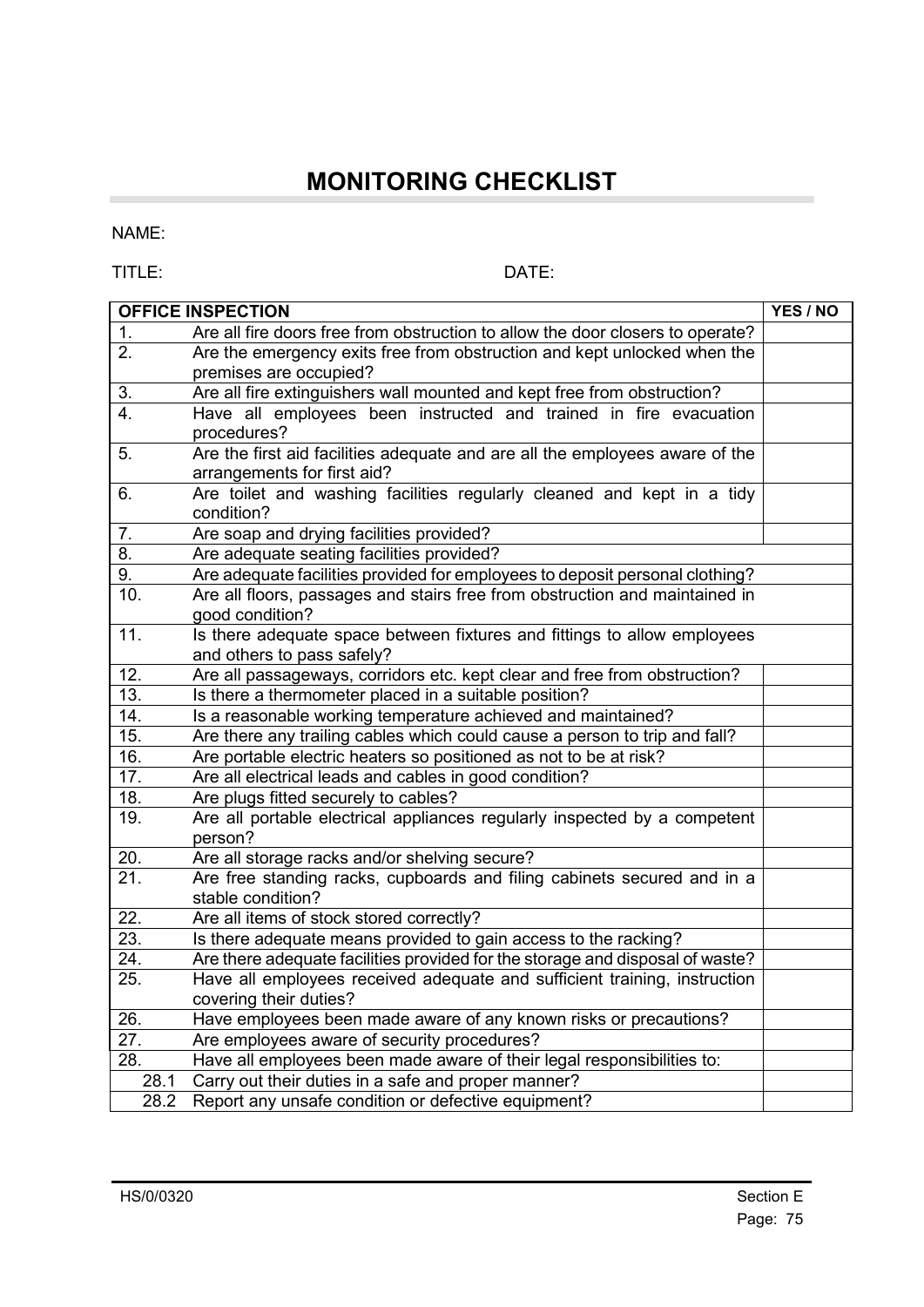| <b>OBSERVATION</b> | <b>ACTION</b><br><b>REQUIRED</b> | <b>DATE</b><br><b>CLOSED</b> | <b>SIGNED</b> |
|--------------------|----------------------------------|------------------------------|---------------|
|                    |                                  |                              |               |
|                    |                                  |                              |               |
|                    |                                  |                              |               |
|                    |                                  |                              |               |
|                    |                                  |                              |               |
|                    |                                  |                              |               |
|                    |                                  |                              |               |
|                    |                                  |                              |               |
|                    |                                  |                              |               |
|                    |                                  |                              |               |
|                    |                                  |                              |               |
|                    |                                  |                              |               |
|                    |                                  |                              |               |
|                    |                                  |                              |               |
|                    |                                  |                              |               |
|                    |                                  |                              |               |
|                    |                                  |                              |               |
|                    |                                  |                              |               |
|                    |                                  |                              |               |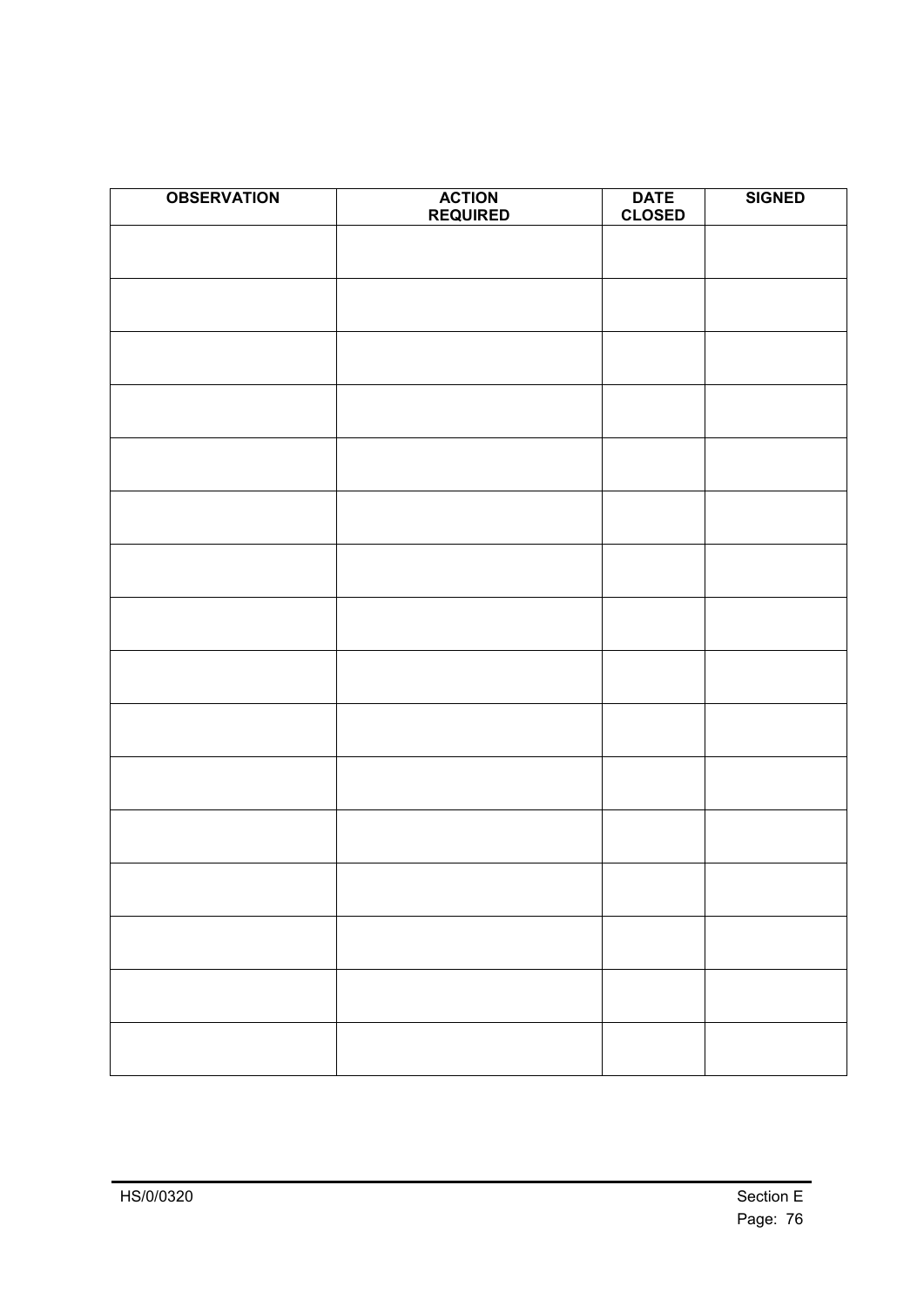## **SECTION F: RULES COVERING HEALTH AND SAFETY AT WORK**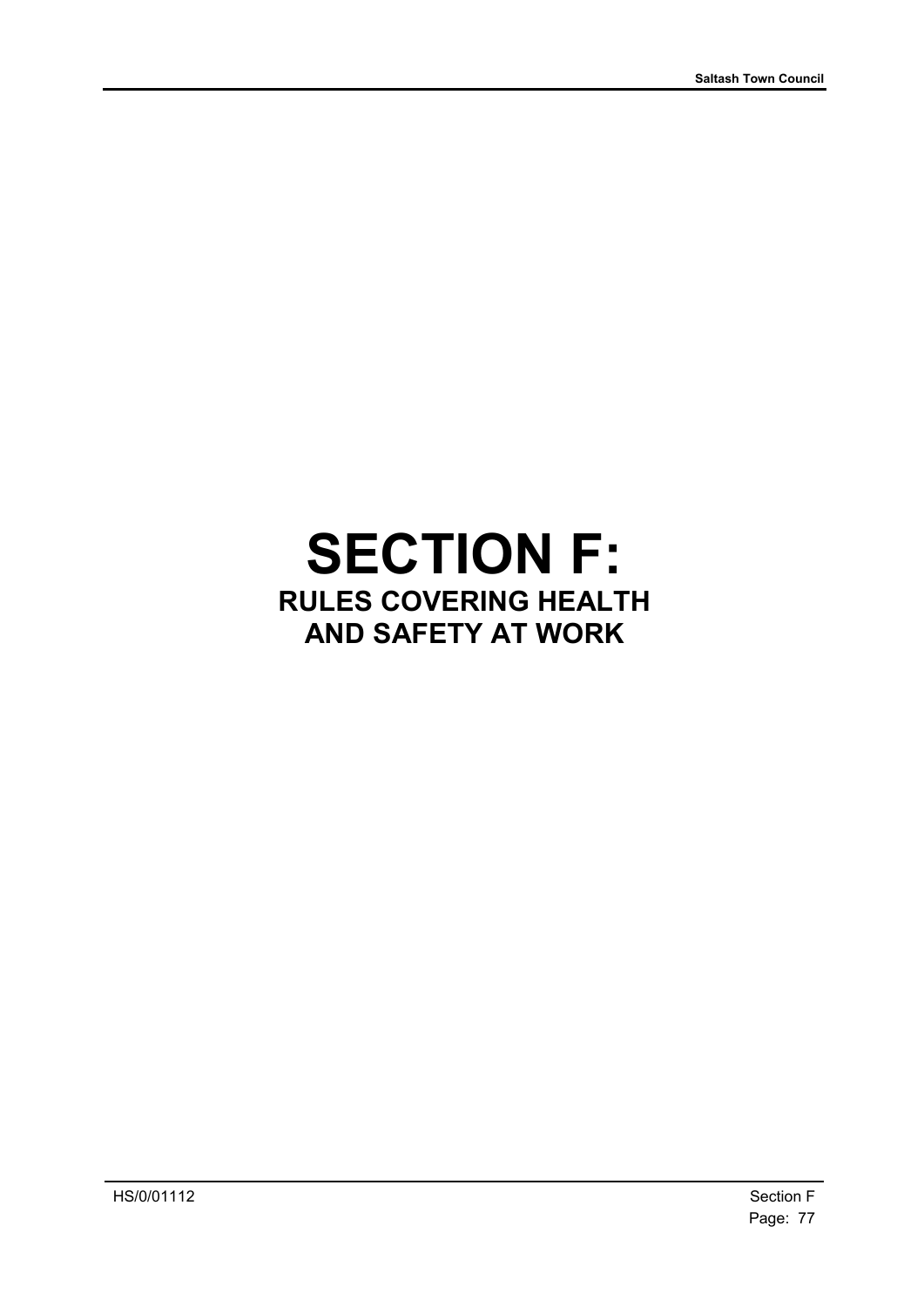## **EMPLOYEE RULES**

#### **1. WORKING PRACTICES**

Employees must: -

- report to management immediately any fault or damage to work equipment;
- use all substances, chemicals, liquids etc. in accordance with written instructions;
- dispose of all waste in the correct manner;
- return all work equipment and articles etc. to their designated safe storage area when not in use.

You must not: -

• use equipment unless you have been adequately and sufficiently trained and authorised to do so.

#### **2. WORKING CONDITIONS/ENVIRONMENT**

You must: -

- make proper use of any work equipment or facilities provided to control working conditions and environment;
- keep all areas clear and in a clean and tidy condition;
- dispose of all refuse, scrap and waste materials using the facilities provided;
- clear up any spillage of liquids immediately.

#### **3. PROTECTIVE CLOTHING AND EQUIPMENT**

You must: -

- use all items of protective clothing and/or equipment provided;
- store and maintain protective clothing and equipment in the approved manner.

You must not: -

• misuse or wilfully damage any item of protective clothing or equipment provided.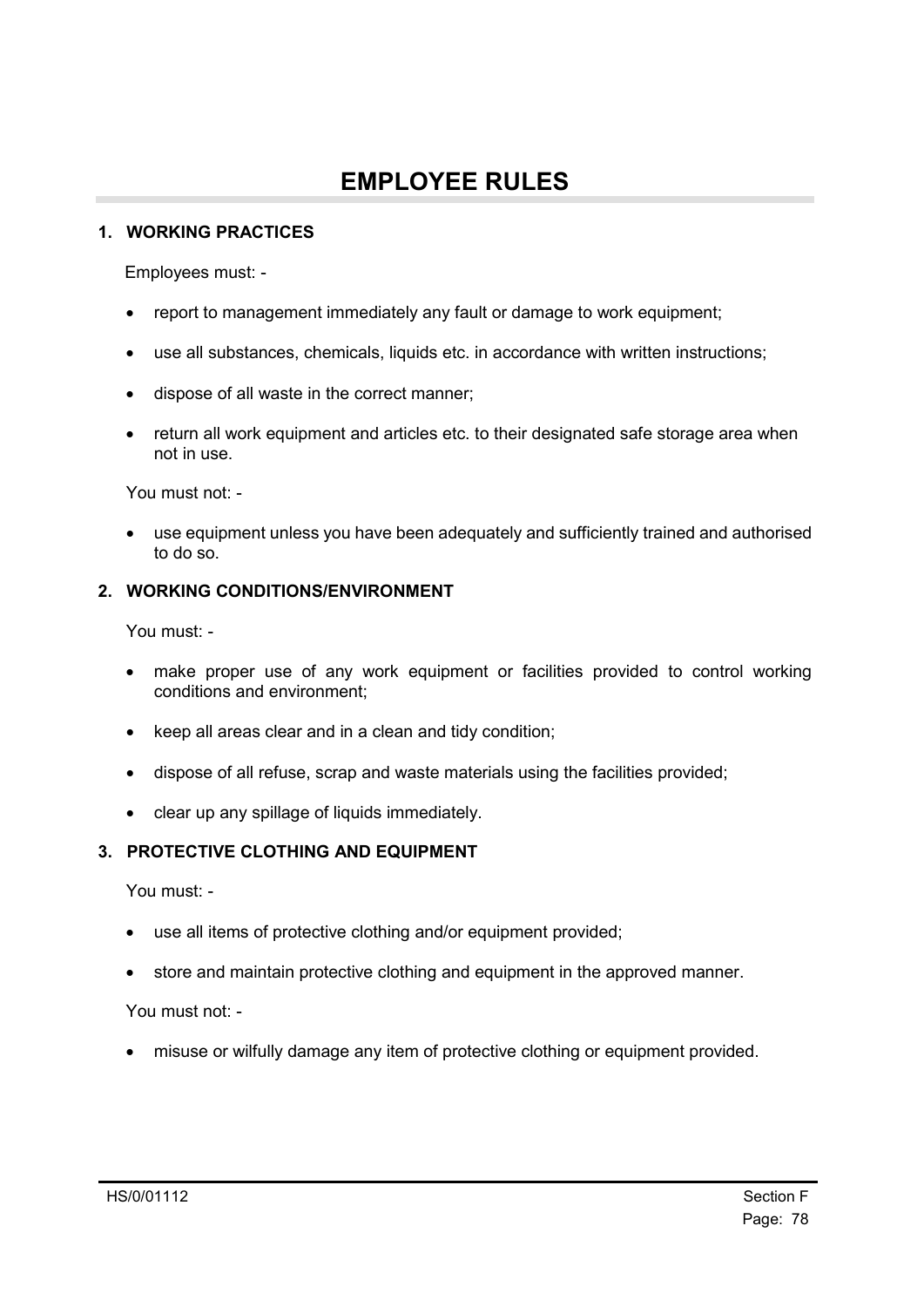#### **4. FIRE PROCEDURES**

You must: -

- comply with the emergency procedures;
- report any use of firefighting equipment.

You must not: -

- obstruct any fire escape route, firefighting equipment or fire doors;
- interfere with or misuse any fire equipment provided.

#### **5. VEHICLES**

You must not: -

- drive or operate any vehicle for which they do not hold an appropriate driving licence or permit
- if your licence has not been checked via the DVLA web site;
- carry unauthorised passengers;
- use our vehicles for unauthorised purposes;
- drive or operate vehicles whilst suffering from a medical condition or illness that may affect your driving or operating ability;
- drive or operate any vehicle whilst under the influence of alcohol, intoxicants or nonprescribed drugs;
- smoke in our vehicles.

#### **6. WORK EQUIPMENT**

You must not: -

- Use and/or operate work equipment for which you have not been trained;
- interfere with any aspects of the work equipment provided for your safety such as guards, emergency stop controls etc.;
- operate work equipment whilst under the influence of alcohol or drugs (prescribed or otherwise);
- operate work equipment that is faulty or not operating correctly;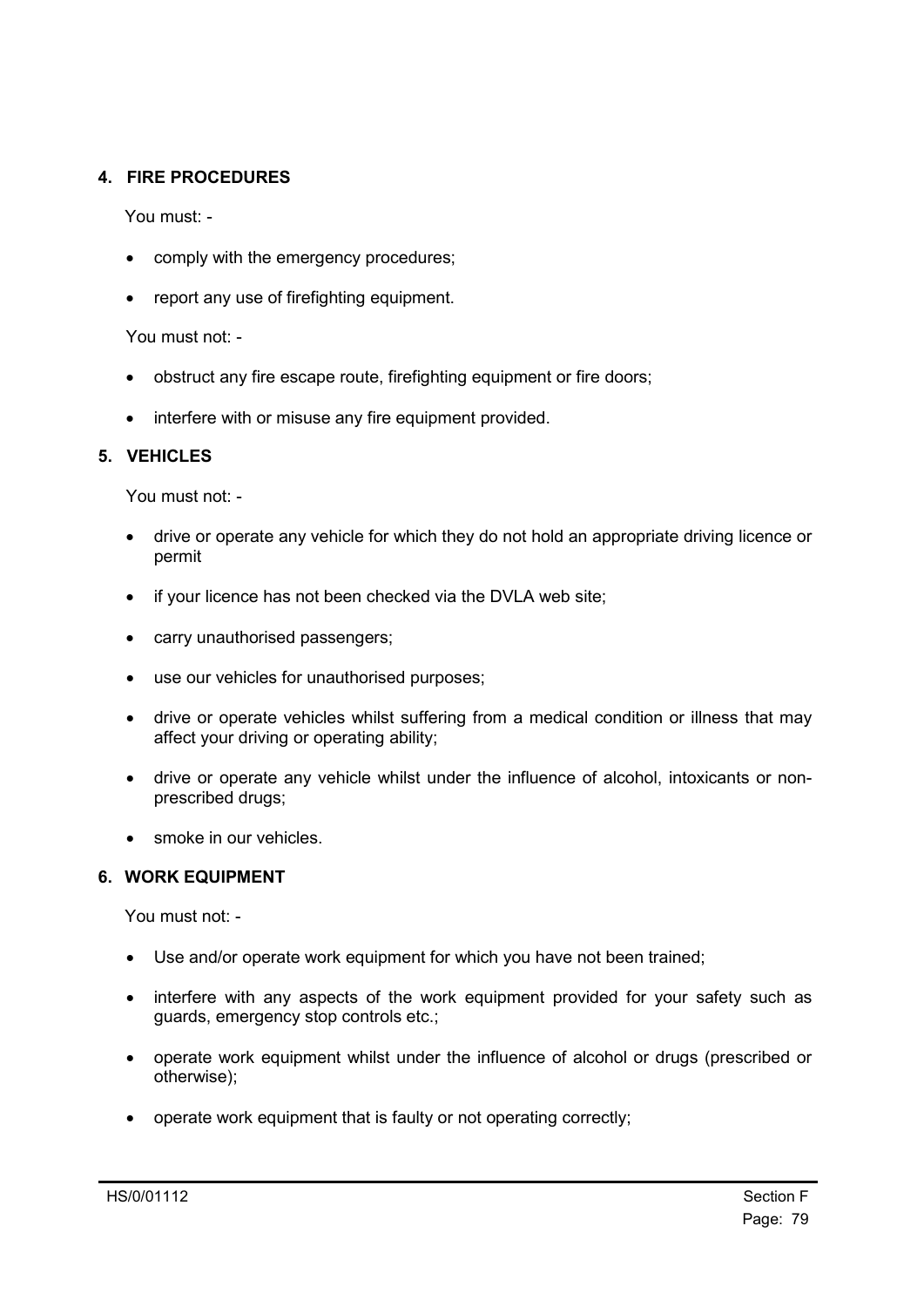You must: -

- wear any Personal Protective Equipment (PPE) that has been issued to you for use whilst using or operating the work equipment;
- inform Management immediately of any fault or damage to the work equipment;
- comply with any risk assessment or safe working procedure provided for the work equipment.

#### **7. ACCIDENTS/INCIDENTS**

You must: -

- seek medical treatment for any injury you may receive, no matter how slight. Upon returning from treatment you must report the accident;
- report all accidents/incidents as soon as it is practicable;
- notify any accident/incident in which damage is caused to property or equipment.

#### **8. PERSONAL HEALTH**

You must: -

- report any medical condition that could affect the safety of yourself or others;
- co-operate with us in the implementation of medical and occupational health provisions.

#### **9. PERSONAL HYGIENE**

Your general appearance and manner of dress must conform to our standards.

You must: -

- ensure personal hygiene by utilising the facilities provided;
- protect open wounds with the appropriate dressings;
- report any infections immediately.

#### **10. FIRST AID DRESSING**

Cover all cuts and sores with a waterproof plaster or dressing.

#### **11. SMOKING**

Smoking is not allowed inside the premises.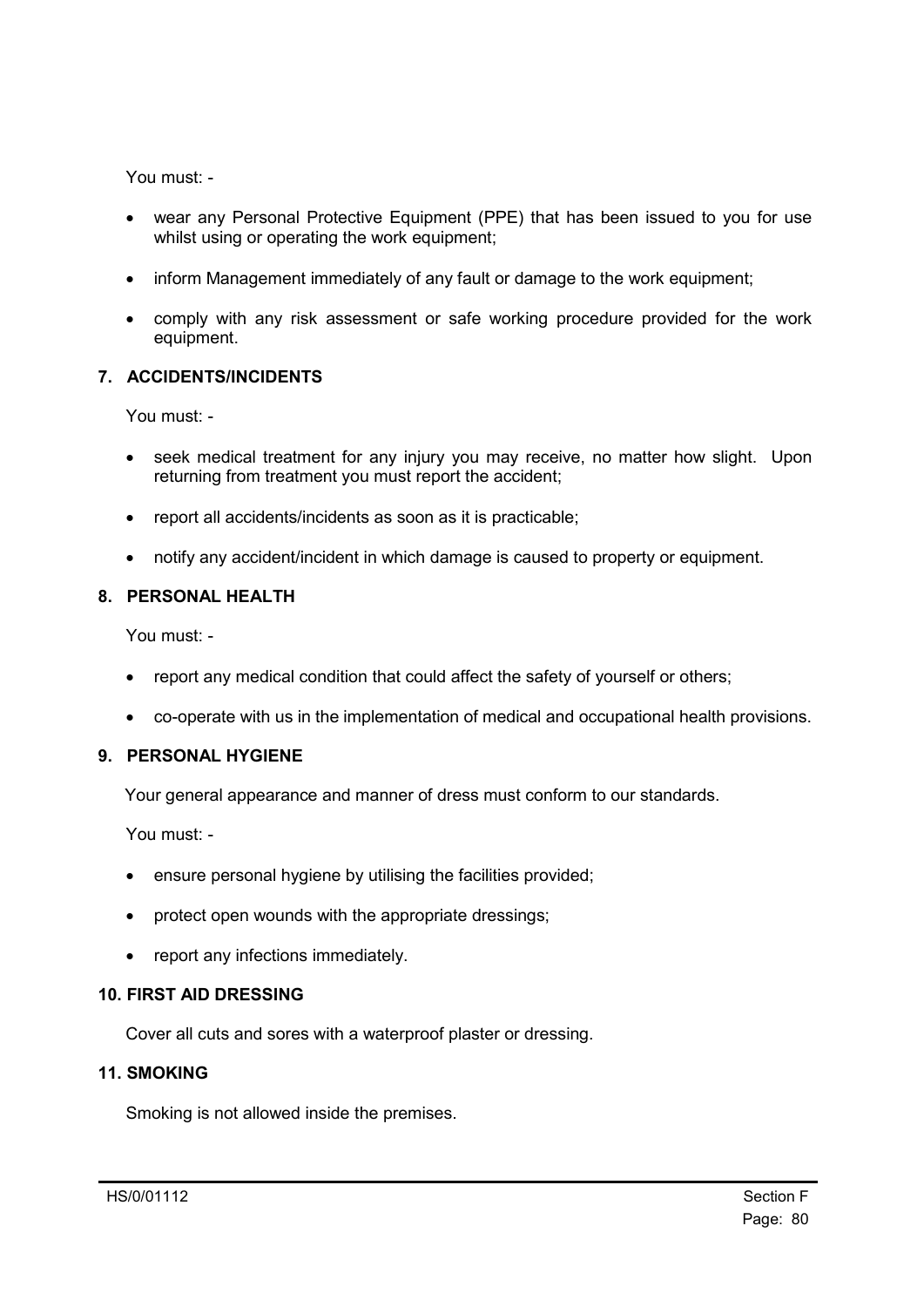#### **12. JEWELLERY**

You must not wear jewellery in areas where contact with moving parts of work equipment is possible.

#### **13. SHOES**

Wear suitable footwear that will protect your feet. These should be flat or low-heeled, slip resistant and provide adequate upper protection.

#### **14. LIFTING and CARRYING**

Do not lift if too heavy. Remember - back straight, knees bent.

Never stand on boxes, chairs or equipment to reach. Use appropriate access equipment.

#### **15. WORK AREAS**

You must: -

- keep work areas and aisles clear of obstructions likely to cause trips and falls;
- return work equipment to the correct storage area.

#### **16. RULES COVERING GROSS MISCONDUCT**

You may be liable to summary dismissal if you are found to have acted in any of the following ways: -

- a gross breach of the preceding safety rules;
- unauthorised removal of any item of first aid equipment:
- wilful damage to, misuse of, or interfere with, any item provided in the interests of health and safety or welfare at work;
- unauthorised removal or defacing of any label, sign or warning device;
- misuse of chemicals, flammable or hazardous substances or toxic materials;
- smoking in any external designated 'No Smoking' area;
- horseplay that could cause accidents;
- false statements or in any way deliberately interfering with evidence following an accident/incident or dangerous occurrence;
- seriously overloading any item of lifting equipment: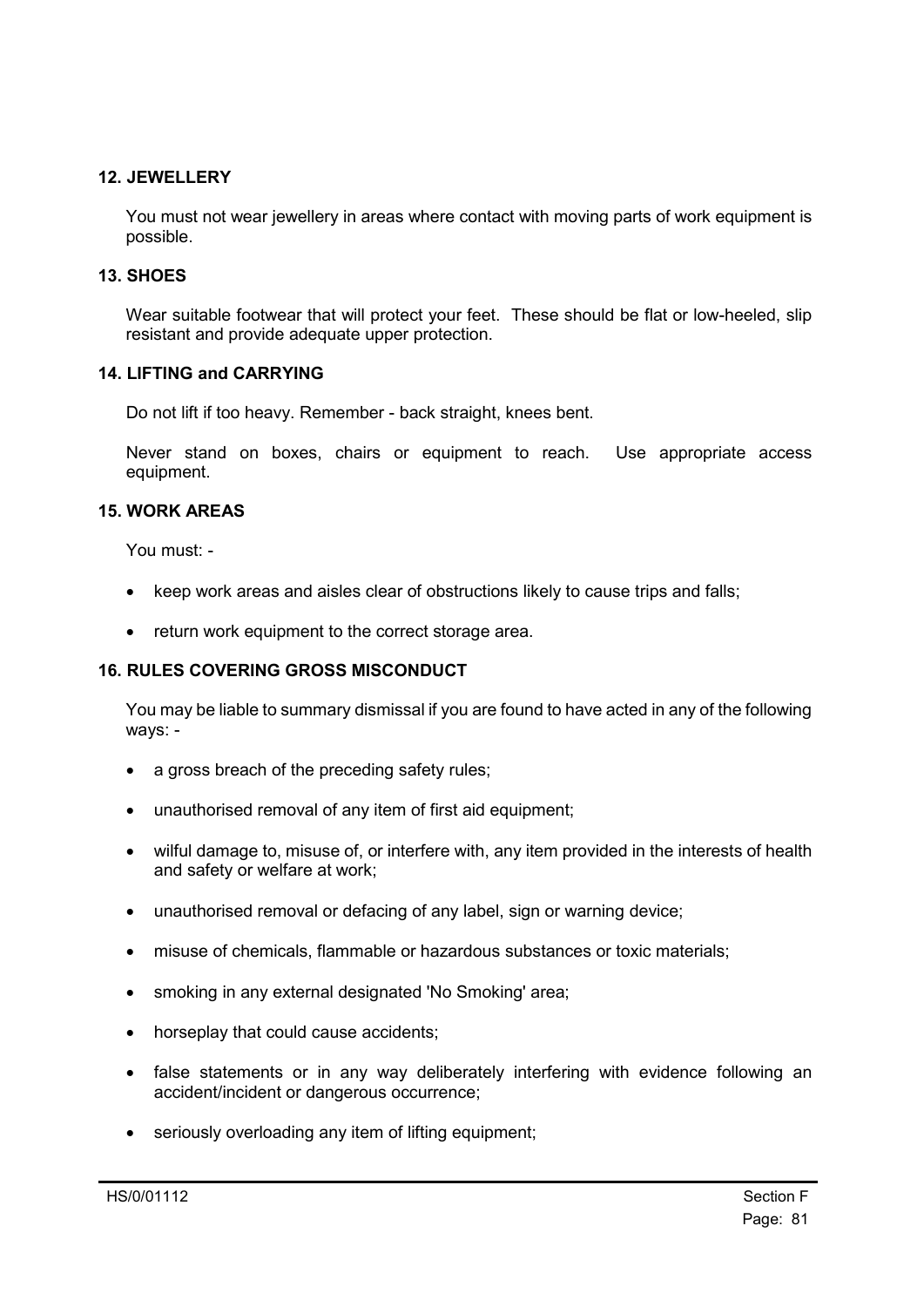- non-compliance with any controls provided in the pursuit of safety;
- failure to comply with risk assessment requirements.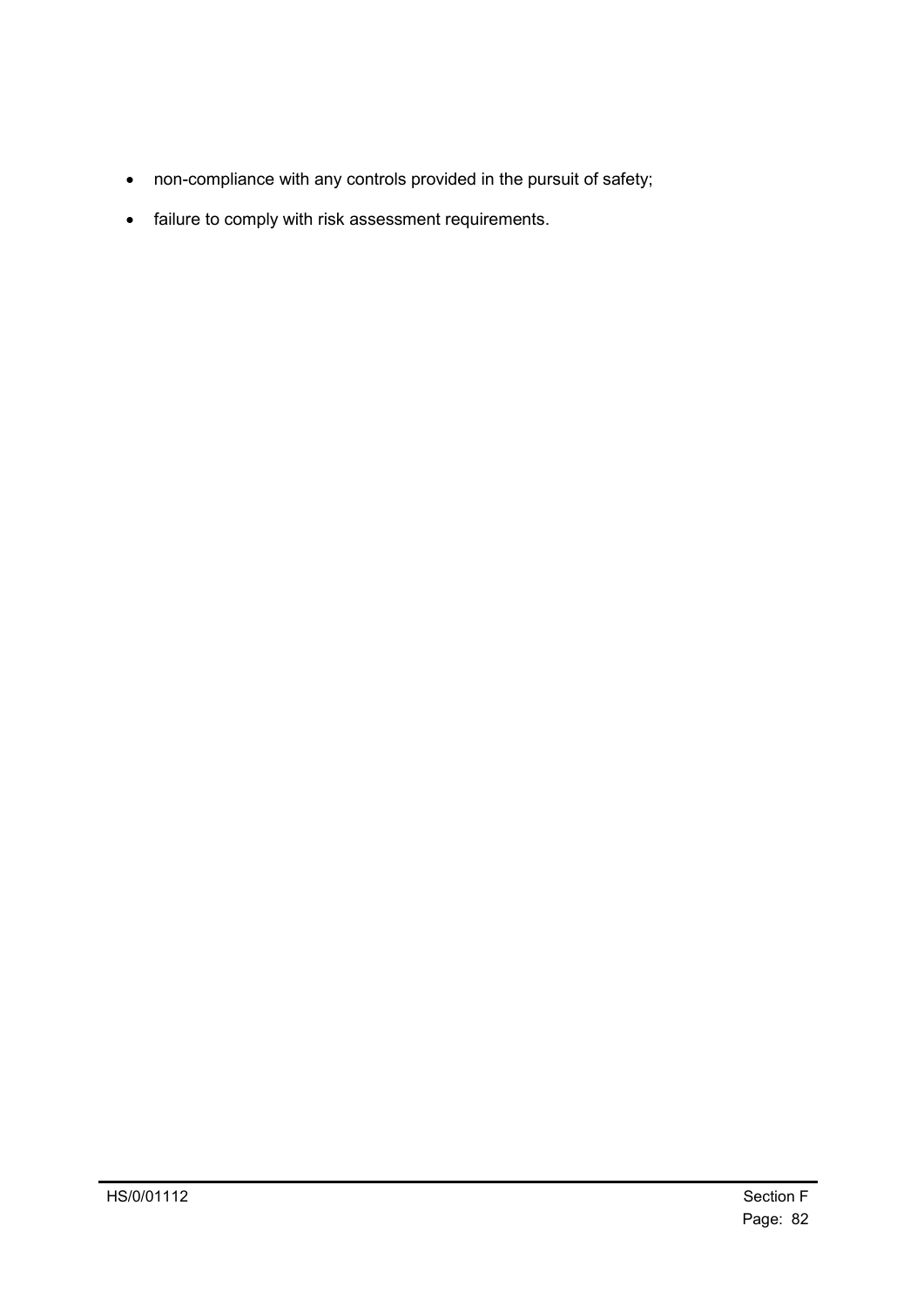# **SECTION G: EMPLOYEE RECOGNITION**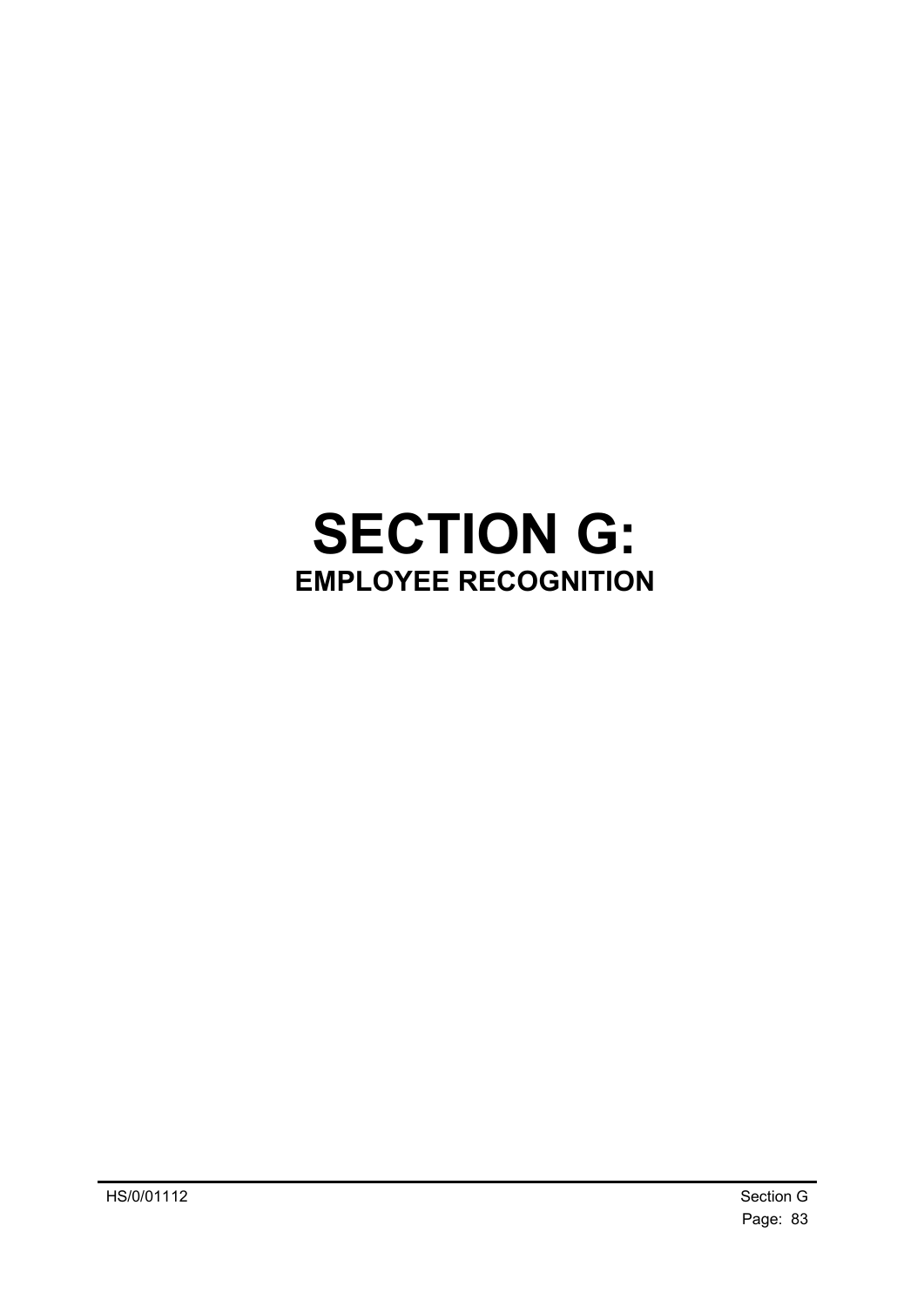### **HEALTH AND SAFETY EMPLOYEE RECOGNITION**

We accept our responsibilities to ensure your health safety and welfare. The policies and procedures that you need to follow to prevent accidents and ill health are outlined in our Health and Safety General Policy. Where more specific guidance is required, this is contained in our safe systems of work. You will receive instruction in the safe systems of work that relate to the work activities that you perform.

As an employee Saltash Town Council, I have access to the Health and Safety General Policy and understand, accept and will comply with its contents as part of my contract of employment.

I understand that this Health and Safety General Policy may be altered from time to time and that I will be kept informed of any changes therein.

Signature...................................................….

Print Name.....................................................

Date...............................................................

PLEASE RETURN COMPLETED FORMS TO YOUR LINE MANAGER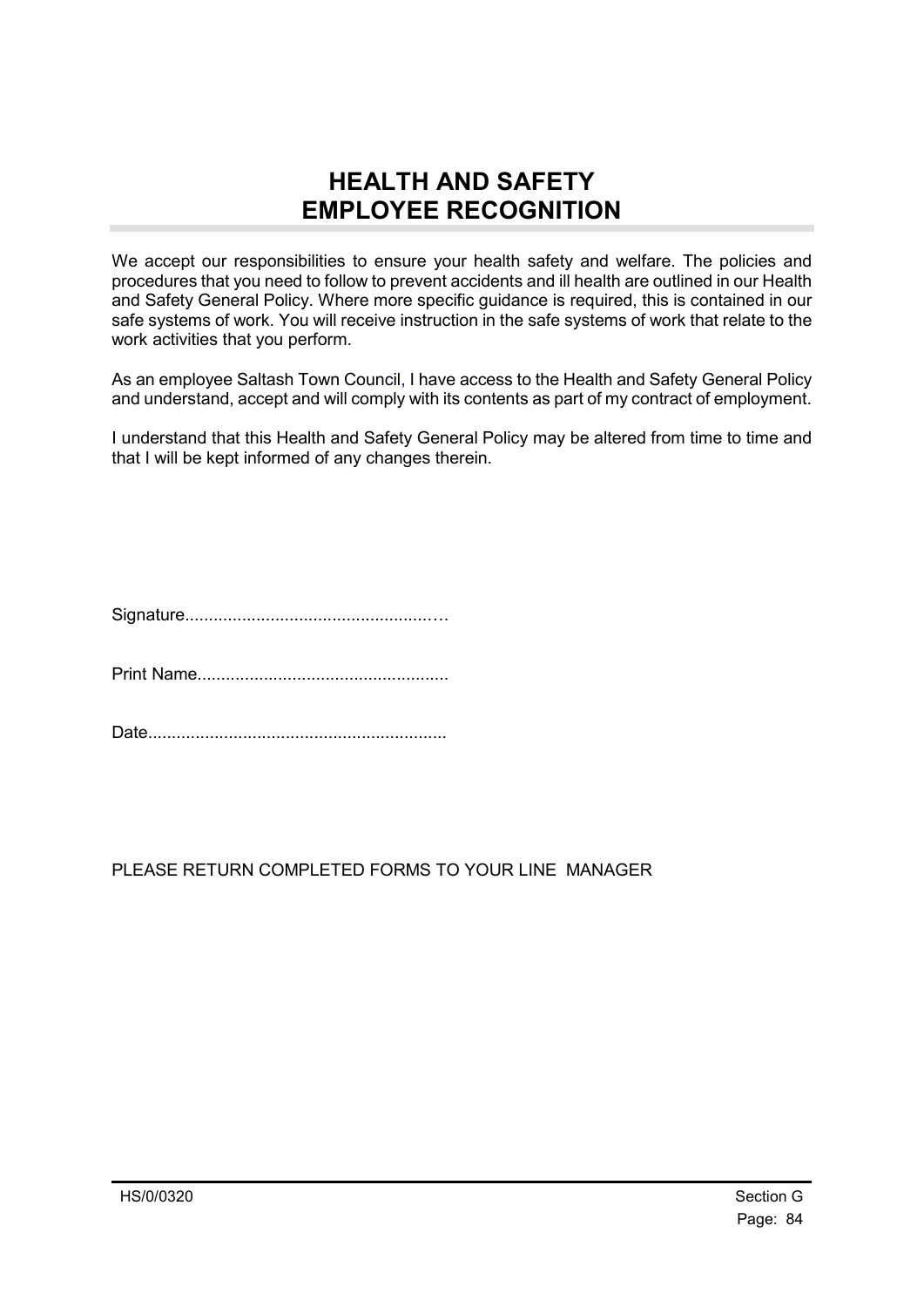## **SECTION H: FORMS**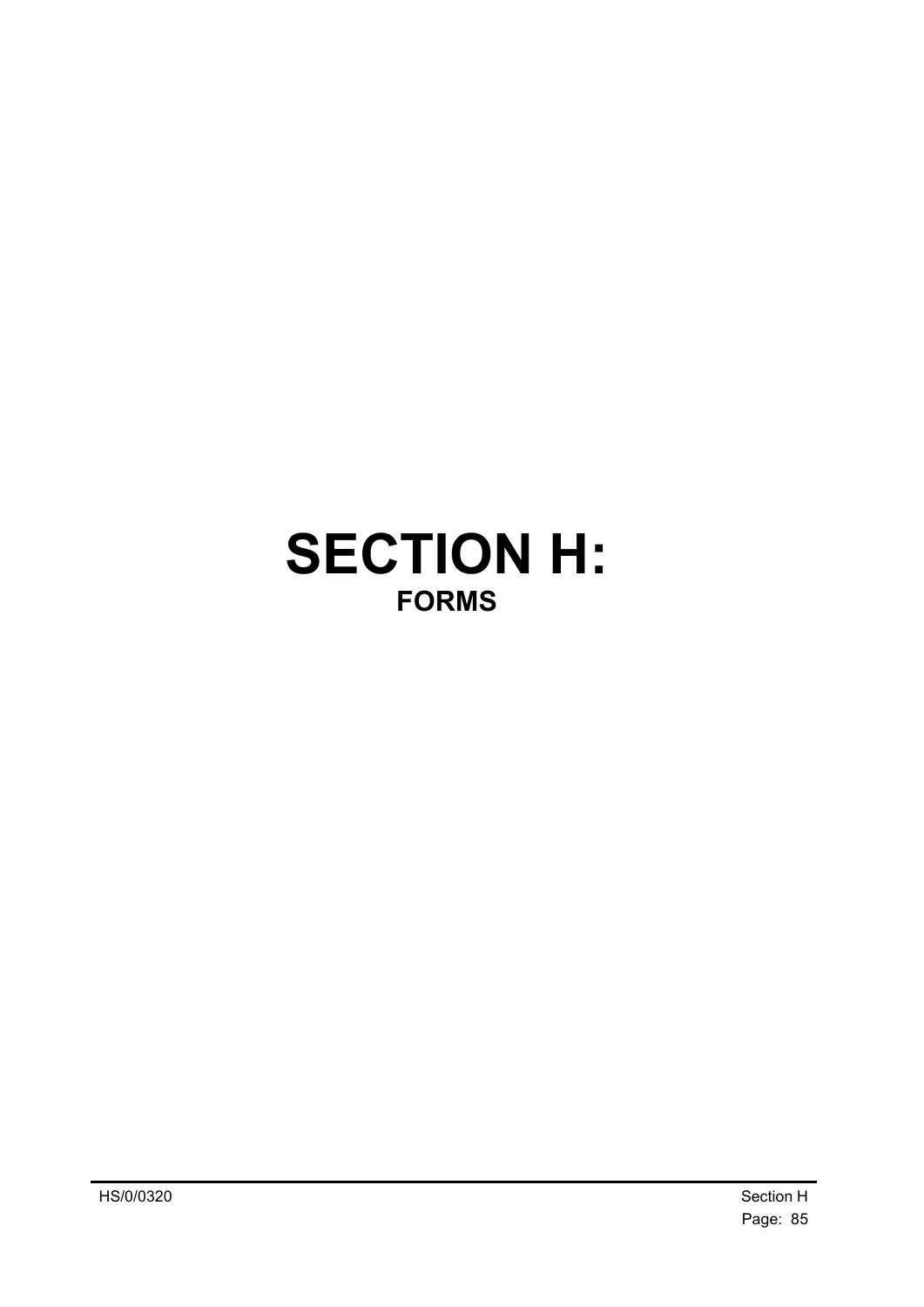## **ACCIDENT/INCIDENT REPORT**

|                  |                                                                                                                                                                                                                                                                                                      | <b>ACCIDENT/INCIDENT REPORT</b><br>Data Protection Act Compliant (when completed)                                                                                                               |           |                                        |                             |  |  |  |
|------------------|------------------------------------------------------------------------------------------------------------------------------------------------------------------------------------------------------------------------------------------------------------------------------------------------------|-------------------------------------------------------------------------------------------------------------------------------------------------------------------------------------------------|-----------|----------------------------------------|-----------------------------|--|--|--|
| 1 <sub>1</sub>   | Address/Site                                                                                                                                                                                                                                                                                         |                                                                                                                                                                                                 |           |                                        |                             |  |  |  |
| 2.               | Contact                                                                                                                                                                                                                                                                                              |                                                                                                                                                                                                 |           |                                        |                             |  |  |  |
| 3.               | Injured person's Surname:                                                                                                                                                                                                                                                                            |                                                                                                                                                                                                 |           | Forename/s                             |                             |  |  |  |
| 4.               | Injured person's<br>Address:                                                                                                                                                                                                                                                                         |                                                                                                                                                                                                 |           |                                        |                             |  |  |  |
| 5.               | Nat Ins No:                                                                                                                                                                                                                                                                                          |                                                                                                                                                                                                 | Age       | <b>No</b>                              | Employee                    |  |  |  |
| 6.               | Position/Role:                                                                                                                                                                                                                                                                                       |                                                                                                                                                                                                 |           |                                        |                             |  |  |  |
| $\overline{7}$ . | Role at time of accident                                                                                                                                                                                                                                                                             |                                                                                                                                                                                                 |           |                                        |                             |  |  |  |
| 8.               | Exact location of accident:                                                                                                                                                                                                                                                                          |                                                                                                                                                                                                 |           |                                        |                             |  |  |  |
| 9.               | Date and time of accident                                                                                                                                                                                                                                                                            |                                                                                                                                                                                                 | Date:     |                                        | Time:                       |  |  |  |
| 10.              | Date and time of ceasing work due to                                                                                                                                                                                                                                                                 |                                                                                                                                                                                                 | Date:     |                                        | Time:                       |  |  |  |
|                  | injury.                                                                                                                                                                                                                                                                                              |                                                                                                                                                                                                 |           |                                        |                             |  |  |  |
| 11.              | State precise nature of injury:<br>(If eye or limb state left or right)<br><b>HEAD</b><br><b>EYES</b><br><b>NOSE</b><br>JAW<br><b>CHIN</b><br><b>NECK</b><br><b>SHOULDER</b><br><b>UPPER ARM</b><br><b>ELBOW</b><br><b>LOWER ARM</b><br><b>WRIST</b><br><b>HAND</b><br><b>FINGER</b><br><b>THUMB</b> | <b>CHEST</b><br><b>BACK</b><br><b>STOMACH</b><br><b>HIP</b><br>RECTUM<br><b>THIGH</b><br>KNEE<br><b>SHIN</b><br><b>ANKLE</b><br><b>FOOT</b><br><b>TOE</b><br>SIDE<br><b>MIDDLE</b><br>LEFT SIDE | a a<br>(Y | PLEASE MARK THE PART OF THE BODY<br>PA | $\mathbb{R}$<br><b>REAR</b> |  |  |  |
| 12.              | Accident reported to:                                                                                                                                                                                                                                                                                |                                                                                                                                                                                                 | Date:     |                                        | Time:                       |  |  |  |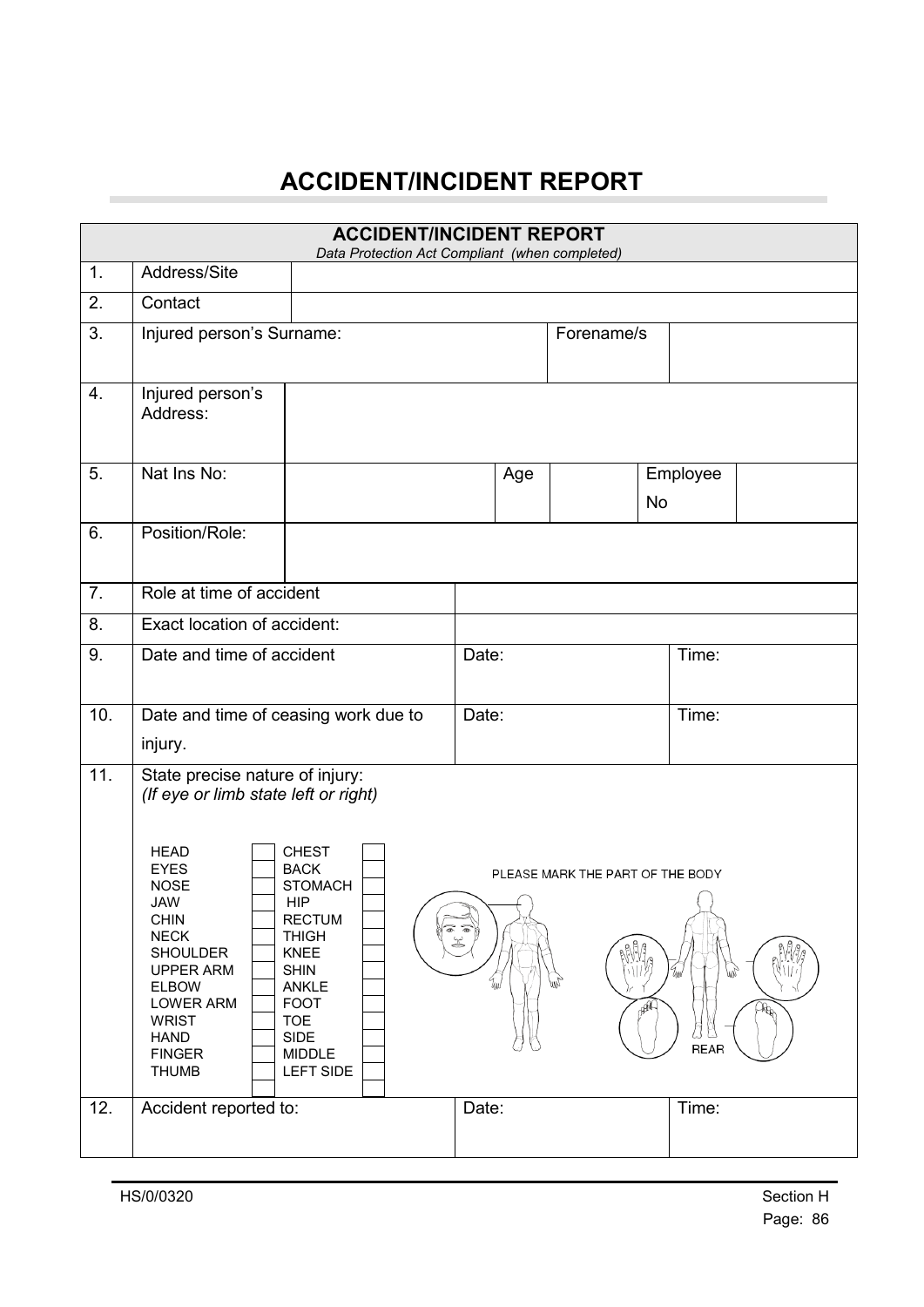|     | <b>ACCIDENT/INCIDENT REPORT</b><br>Data Protection Act Compliant (when completed)                                             |  |                                                                             |  |  |  |  |
|-----|-------------------------------------------------------------------------------------------------------------------------------|--|-----------------------------------------------------------------------------|--|--|--|--|
| 13  | Entry made in Accident Book BI 510?                                                                                           |  | <b>RIDDOR Reportable?</b>                                                   |  |  |  |  |
| 14  | <b>Enforcing Authority informed by</b><br>telephone?(Major Injury/Fatality ONLY)                                              |  | RIDDOR Reported on?                                                         |  |  |  |  |
| 15  | Was first aid given on site?<br>$($ If so, what? $)$                                                                          |  | Did IP attend Hospital?<br>(which Hospital)<br>Overnight stay<br>necessary? |  |  |  |  |
| 16. | Was the injured person authorised to be at the place of the accident for the purpose<br>of his/her work:                      |  |                                                                             |  |  |  |  |
| 17. | State what the injured person was doing at the time:                                                                          |  |                                                                             |  |  |  |  |
| 18. | How was the accident caused?<br>(Give a full description of what happened including circumstances leading up to the accident) |  |                                                                             |  |  |  |  |
| 19. | What action has been taken to prevent recurrence?                                                                             |  |                                                                             |  |  |  |  |
| 20. | What machinery was involved (if any)?                                                                                         |  |                                                                             |  |  |  |  |
| 21. | Are machinery/equipment maintenance records available and where?                                                              |  |                                                                             |  |  |  |  |
| 22. | What PPE was being worn at the time of the accident:                                                                          |  |                                                                             |  |  |  |  |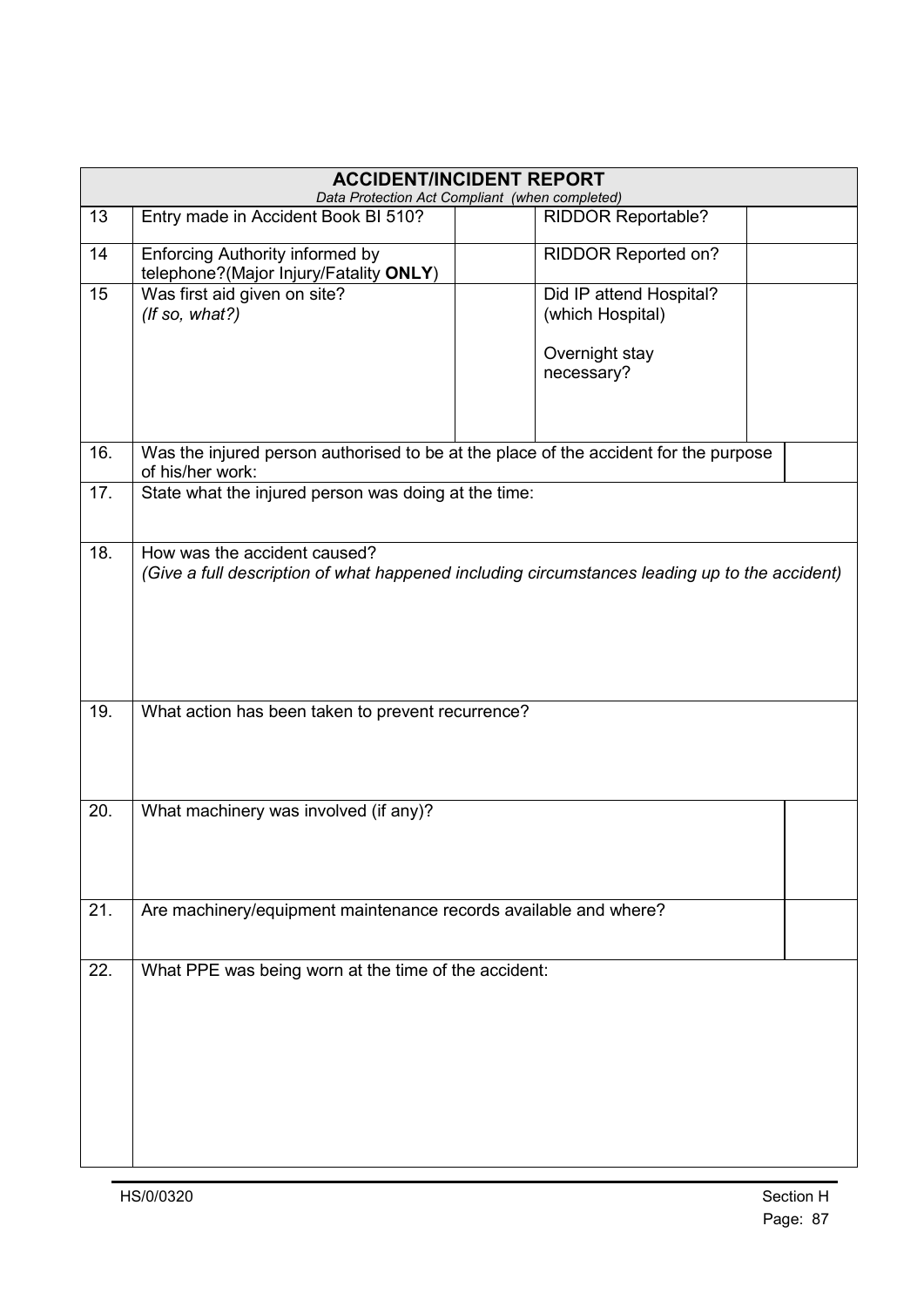| <b>ACCIDENT/INCIDENT REPORT</b><br>Data Protection Act Compliant (when completed)                                       |                                                                                                             |                  |             |    |  |  |  |
|-------------------------------------------------------------------------------------------------------------------------|-------------------------------------------------------------------------------------------------------------|------------------|-------------|----|--|--|--|
| 23.                                                                                                                     | Names and addresses of witnesses to the accident. (Complete statement form by each witness<br>as required). |                  |             |    |  |  |  |
|                                                                                                                         | Witness 1:                                                                                                  | Address:         | Contact No: |    |  |  |  |
|                                                                                                                         | Name:                                                                                                       |                  |             |    |  |  |  |
|                                                                                                                         |                                                                                                             |                  |             |    |  |  |  |
|                                                                                                                         | Witness 2:                                                                                                  | Address:         | Contact No: |    |  |  |  |
|                                                                                                                         | Name:                                                                                                       |                  |             |    |  |  |  |
|                                                                                                                         | Witness 3:                                                                                                  | Address:         | Contact No: |    |  |  |  |
|                                                                                                                         | Name:                                                                                                       |                  |             |    |  |  |  |
| 24.                                                                                                                     | <b>Witness Statement from:</b>                                                                              | Name:            | Sheet No:   | of |  |  |  |
| <b>Witness Account:</b>                                                                                                 |                                                                                                             |                  |             |    |  |  |  |
| I confirm that this is a true and accurate account to the best of my knowledge of the information<br>recorded as above. |                                                                                                             |                  |             |    |  |  |  |
| Date:                                                                                                                   | Signed:                                                                                                     | Name (CAPITALS): |             |    |  |  |  |
| See the reverse of this form for a sketch (if required)<br>Tick if completed                                            |                                                                                                             |                  |             |    |  |  |  |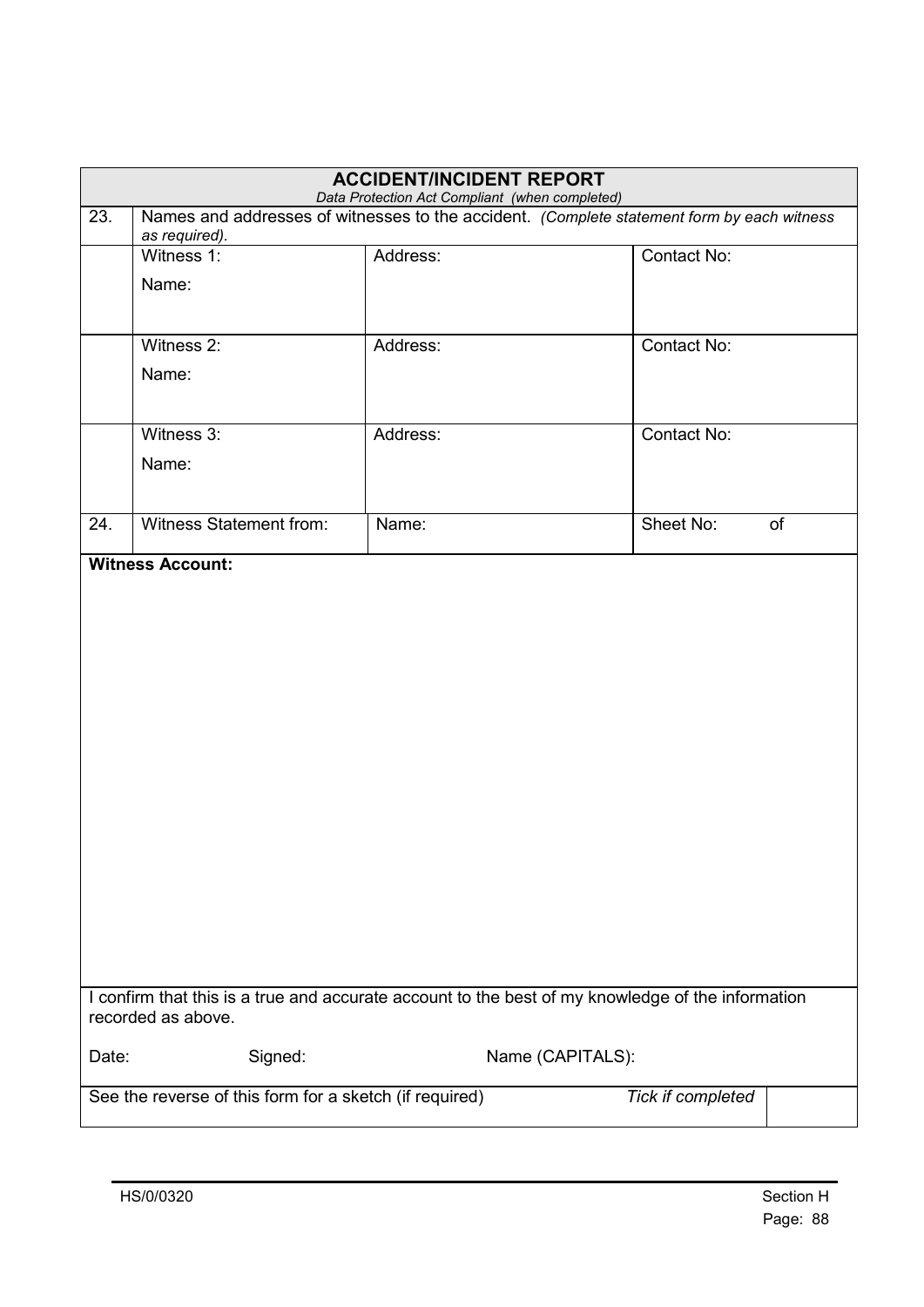## **COMPANY VEHICLE CHECKLIST**

| Date:     | Driver:           |
|-----------|-------------------|
| Make:     | Model:            |
| Reg. No.: | Odometer reading: |

|                       | Record any defects, faults or damage or state satisfactory |
|-----------------------|------------------------------------------------------------|
| <b>Fuel/Oil Leaks</b> |                                                            |
| <b>Brakes</b>         |                                                            |
| <b>Tyres</b>          |                                                            |
| Wheels                |                                                            |
| Steering              |                                                            |
| Lights                |                                                            |
| Indicators            |                                                            |
| Wipers                |                                                            |
| Washers               |                                                            |
| Horn                  |                                                            |
| <b>Mirrors</b>        |                                                            |
| Bodywork              |                                                            |

| Oil Level             |  |
|-----------------------|--|
| <b>Coolant Level</b>  |  |
| Screen Wash Level     |  |
| <b>Tyre Pressures</b> |  |
| First aid kit         |  |
| Hi Vis vest           |  |
| Hazard warning        |  |
| triangle              |  |

| If No Defects Found (please tick) | Driver's Signature: |
|-----------------------------------|---------------------|
|                                   |                     |

| Action To Be Taken:       |  |
|---------------------------|--|
| Line Manager's Signature: |  |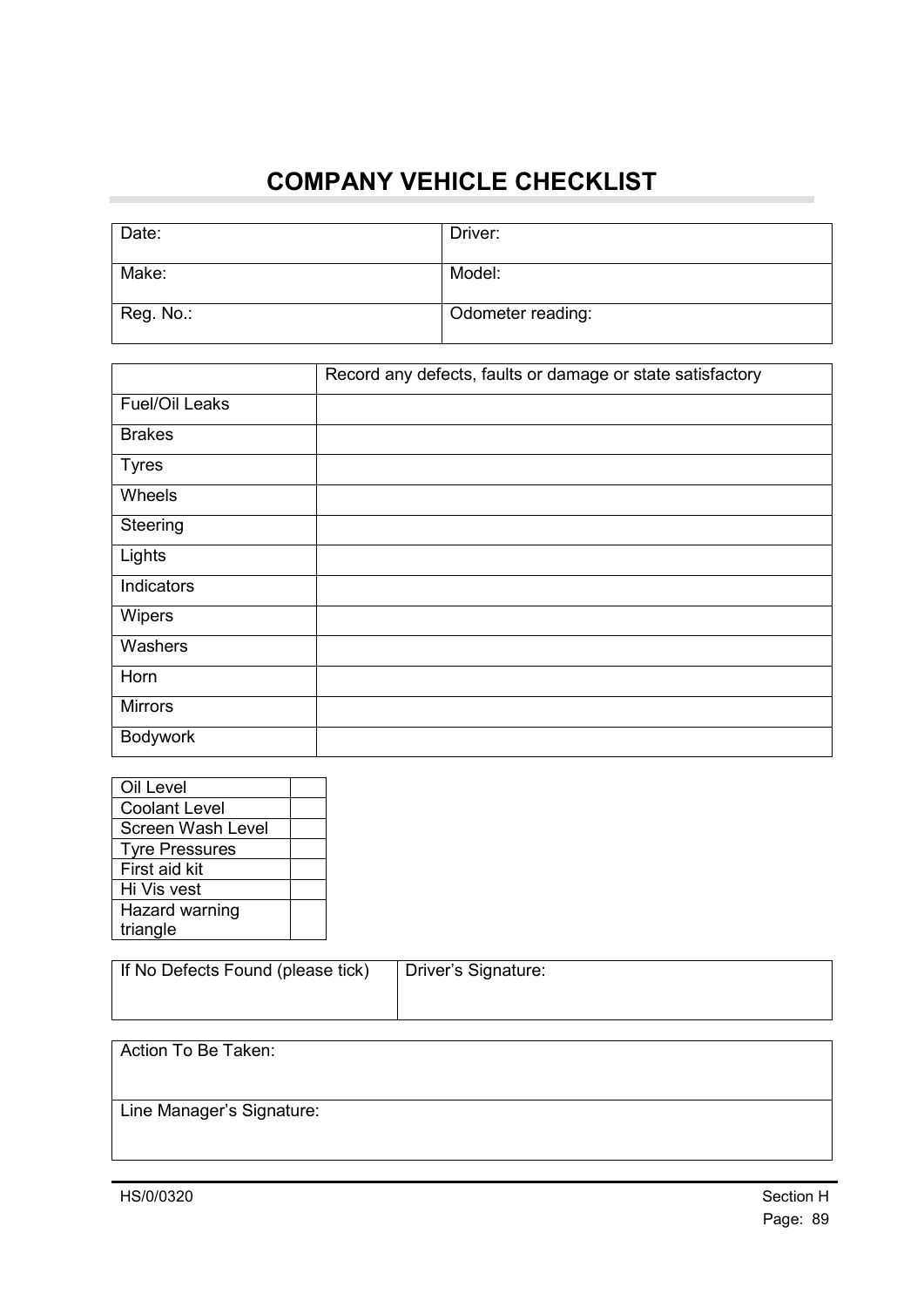### **CONTROL OF SUBSTANCES HAZARDOUS TO HEALTH REGULATIONS SUBSTANCE INVENTORY**

| <b>Name of Substance</b> | Form | <b>Pack Size</b> | <b>Use</b> | <b>Supplier</b> | <b>Data Sheet</b><br>on file? | <b>Assessment</b><br>Complete | <b>Date</b> |
|--------------------------|------|------------------|------------|-----------------|-------------------------------|-------------------------------|-------------|
|                          |      |                  |            |                 |                               |                               |             |
|                          |      |                  |            |                 |                               |                               |             |
|                          |      |                  |            |                 |                               |                               |             |
|                          |      |                  |            |                 |                               |                               |             |
|                          |      |                  |            |                 |                               |                               |             |
|                          |      |                  |            |                 |                               |                               |             |
|                          |      |                  |            |                 |                               |                               |             |
|                          |      |                  |            |                 |                               |                               |             |
|                          |      |                  |            |                 |                               |                               |             |
|                          |      |                  |            |                 |                               |                               |             |
|                          |      |                  |            |                 |                               |                               |             |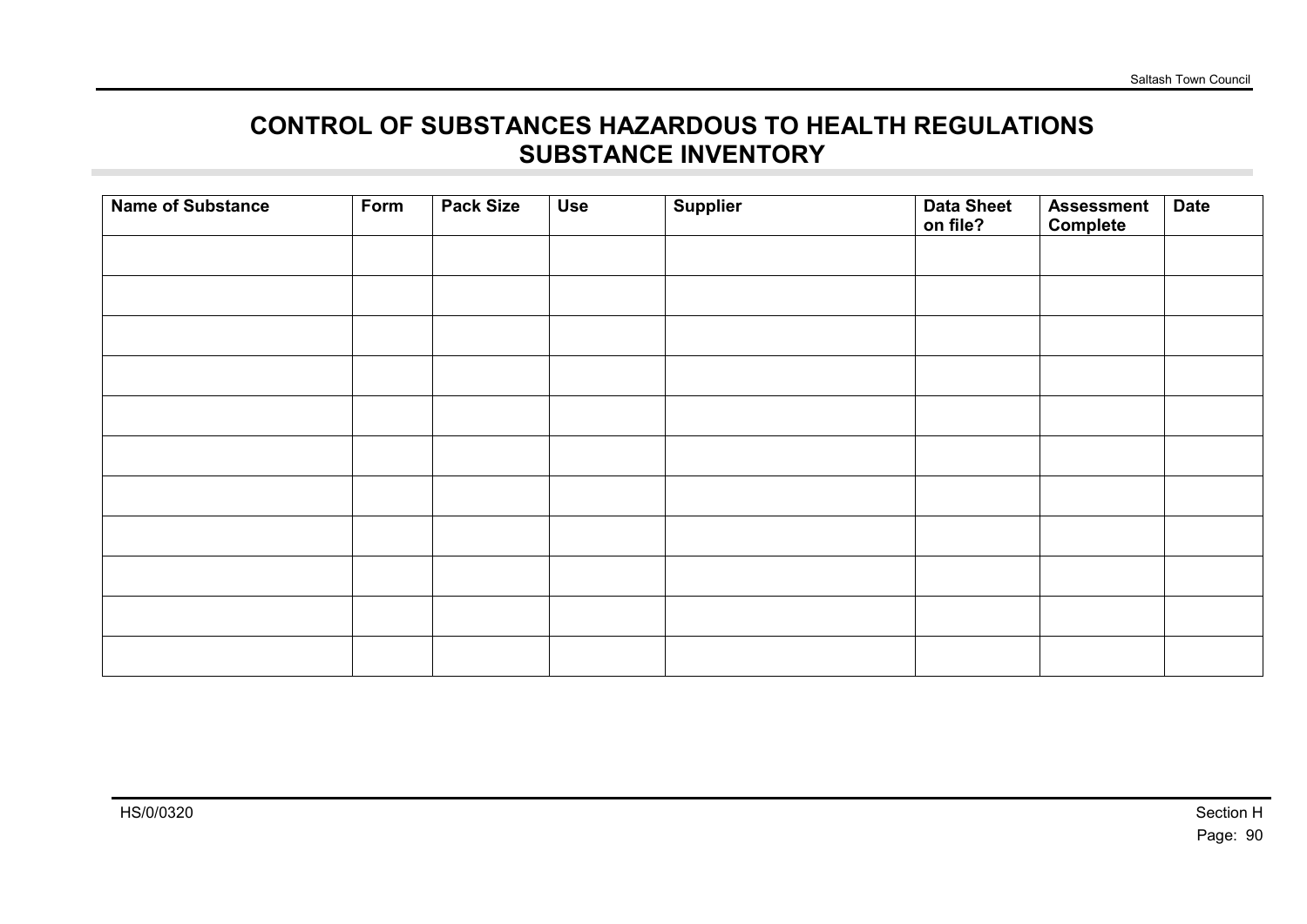## **EMPLOYEE TRAINING RECORD**

| <b>Work Equipment</b><br><b>Process/Activities</b> | <b>Training given</b><br>(describe) | <b>Training</b><br><b>Started</b> | Date deemed<br><b>Competent</b> | <b>Trainers</b><br>signature | Employee's<br>signature | <b>Date</b> |
|----------------------------------------------------|-------------------------------------|-----------------------------------|---------------------------------|------------------------------|-------------------------|-------------|
|                                                    |                                     |                                   |                                 |                              |                         |             |
|                                                    |                                     |                                   |                                 |                              |                         |             |
|                                                    |                                     |                                   |                                 |                              |                         |             |
|                                                    |                                     |                                   |                                 |                              |                         |             |
|                                                    |                                     |                                   |                                 |                              |                         |             |
|                                                    |                                     |                                   |                                 |                              |                         |             |
|                                                    |                                     |                                   |                                 |                              |                         |             |
|                                                    |                                     |                                   |                                 |                              |                         |             |
|                                                    |                                     |                                   |                                 |                              |                         |             |
|                                                    |                                     |                                   |                                 |                              |                         |             |
|                                                    |                                     |                                   |                                 |                              |                         |             |
|                                                    |                                     |                                   |                                 |                              |                         |             |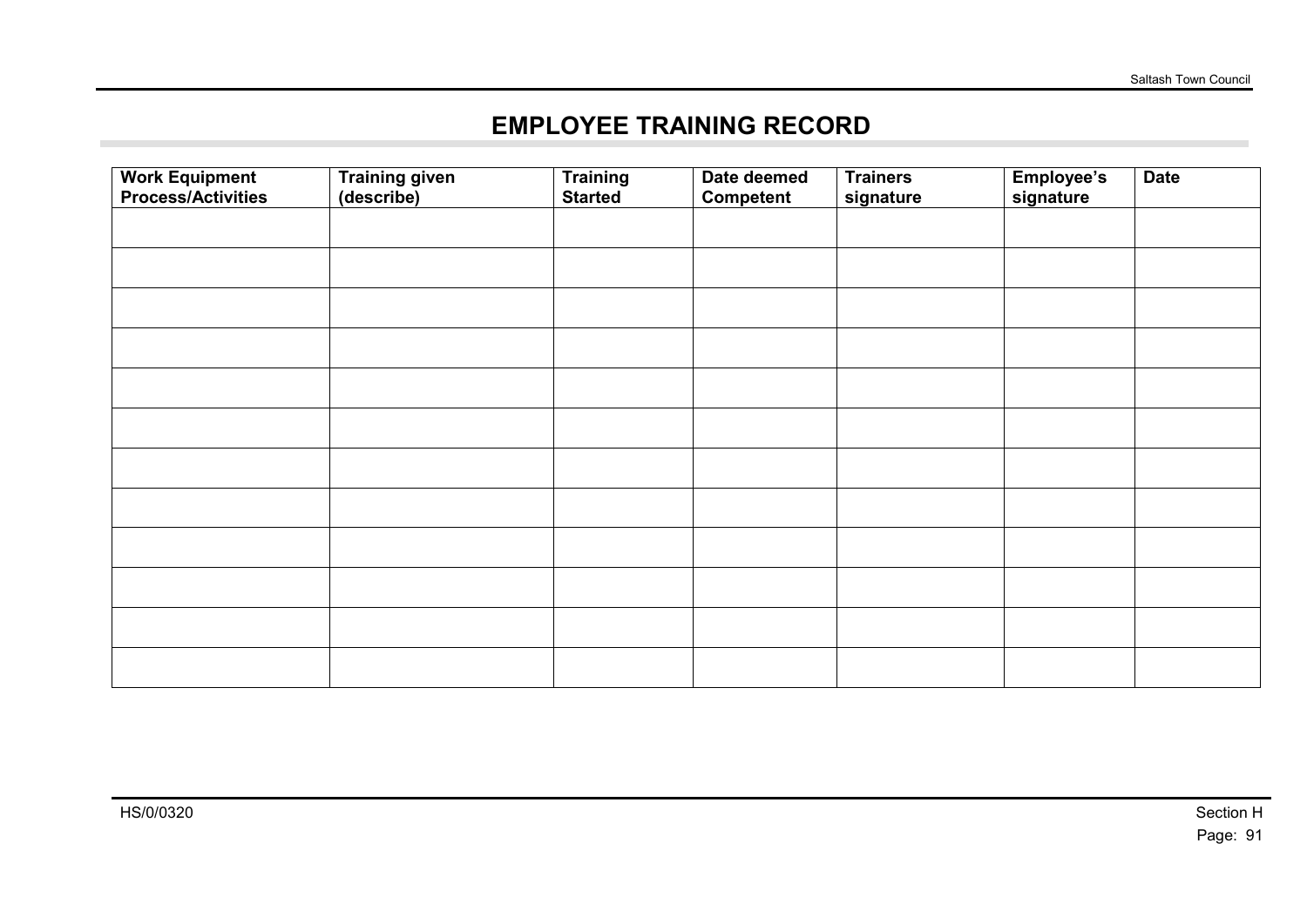## **FIRE LOG**

| <b>FIRE ALARM TESTS</b> |                                    |                 |                     | <b>FIRE ALARM TESTS</b> |                                    |                 | <b>SERVICING OF FIRE APPLIANCES</b> |             |                             |
|-------------------------|------------------------------------|-----------------|---------------------|-------------------------|------------------------------------|-----------------|-------------------------------------|-------------|-----------------------------|
| <b>Date</b>             | <b>Call Point (No)</b><br>Location | In Order<br>Y/N | <b>Action Taken</b> | <b>Date</b>             | <b>Call Point (No)</b><br>Location | In Order<br>Y/N | <b>Action Taken</b>                 | <b>Date</b> | <b>Signature of Company</b> |
|                         |                                    |                 |                     |                         |                                    |                 |                                     |             |                             |
|                         |                                    |                 |                     |                         |                                    |                 |                                     |             |                             |
|                         |                                    |                 |                     |                         |                                    |                 |                                     |             |                             |
|                         |                                    |                 |                     |                         |                                    |                 |                                     |             |                             |
|                         |                                    |                 |                     |                         |                                    |                 |                                     |             |                             |
|                         |                                    |                 |                     |                         |                                    |                 |                                     |             |                             |
|                         |                                    |                 |                     |                         |                                    |                 |                                     |             |                             |
|                         |                                    |                 |                     |                         |                                    |                 |                                     |             |                             |
|                         |                                    |                 |                     |                         |                                    |                 |                                     |             |                             |
|                         |                                    |                 |                     |                         |                                    |                 |                                     |             |                             |
|                         |                                    |                 |                     |                         |                                    |                 |                                     |             |                             |
|                         |                                    |                 |                     |                         | <b>EMERGENCY</b>                   | <b>LIGHTING</b> | <b>TESTS</b>                        | <b>FIRE</b> | <b>DRILLS</b>               |
|                         |                                    |                 |                     |                         |                                    |                 |                                     | <b>Date</b> | <b>Evacuation Time</b>      |
|                         |                                    |                 |                     |                         |                                    |                 |                                     |             |                             |
|                         |                                    |                 |                     |                         |                                    |                 |                                     |             |                             |
|                         |                                    |                 |                     |                         |                                    |                 |                                     |             |                             |
|                         |                                    |                 |                     |                         |                                    |                 |                                     |             |                             |

**College**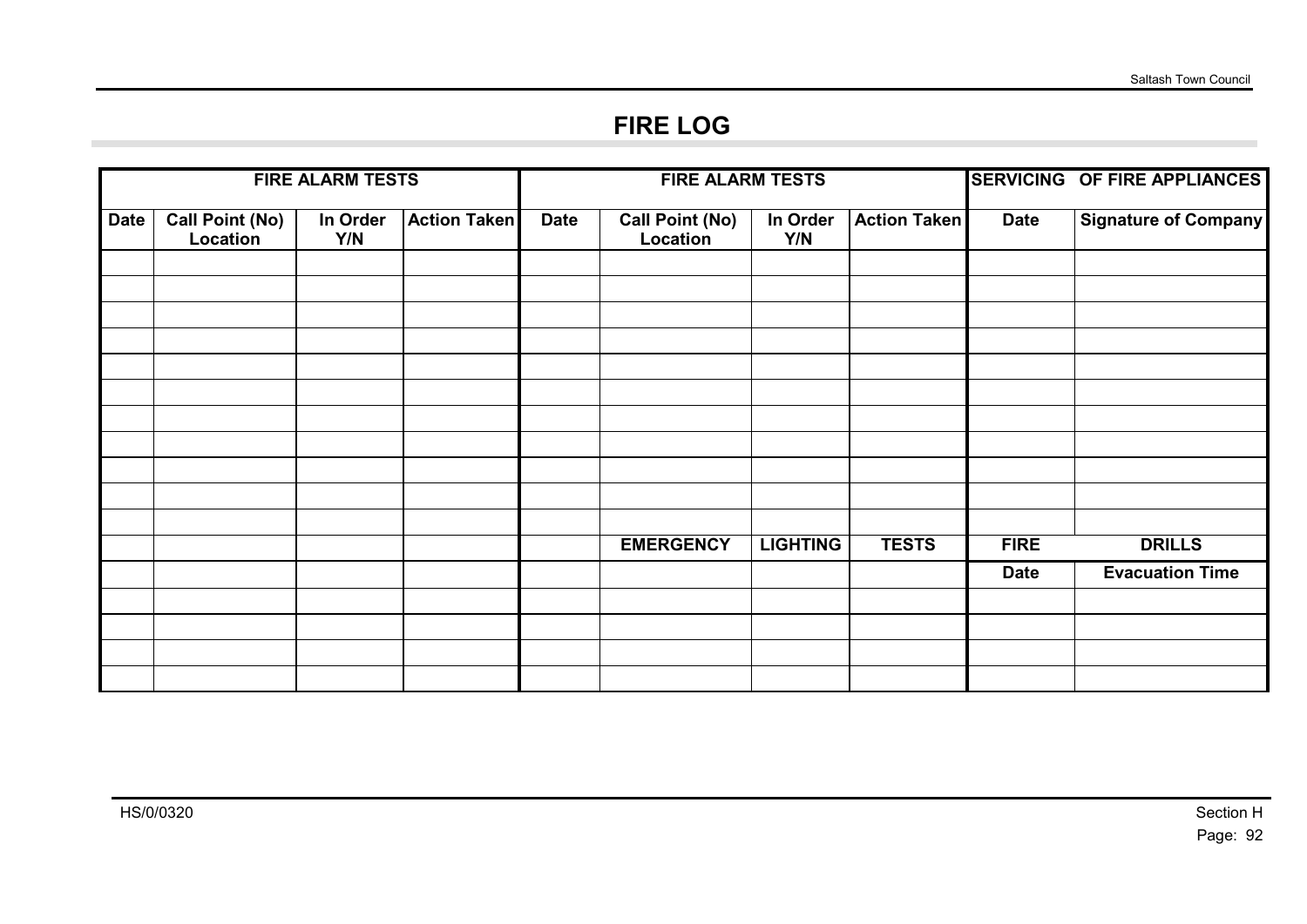## **PERSONAL PROTECTIVE EQUIPMENT ISSUE RECORD**

Name: \_\_\_\_\_\_\_\_\_\_\_\_\_\_\_\_\_\_\_\_\_\_\_\_\_\_\_\_\_\_\_\_\_\_\_\_\_\_\_\_\_\_\_\_\_\_\_\_\_\_\_\_\_\_\_

I hereby take receipt of the following:

| Description | Quantity<br>Issued | Date<br>Issued | Issued<br><b>By</b> | Signature |
|-------------|--------------------|----------------|---------------------|-----------|
|             |                    |                |                     |           |
|             |                    |                |                     |           |
|             |                    |                |                     |           |
|             |                    |                |                     |           |
|             |                    |                |                     |           |
|             |                    |                |                     |           |
|             |                    |                |                     |           |
|             |                    |                |                     |           |
|             |                    |                |                     |           |
|             |                    |                |                     |           |
|             |                    |                |                     |           |
|             |                    |                |                     |           |
|             |                    |                |                     |           |
|             |                    |                |                     |           |
|             |                    |                |                     |           |
|             |                    |                |                     |           |
|             |                    |                |                     |           |
|             |                    |                |                     |           |
|             |                    |                |                     |           |
|             |                    |                |                     |           |
|             |                    |                |                     |           |
|             |                    |                |                     |           |
|             |                    |                |                     |           |
|             |                    |                |                     |           |
|             |                    |                |                     |           |

I acknowledge that I have received training in the use and maintenance of the above PPE and have been told how I can obtain replacements. I agree to use the PPE in those areas designated and wherever instructed. I also accept responsibility for any loss or damage to the equipment and for reporting any defects.

Name: …………………………………

Signed: .................................................

Date:.....................................................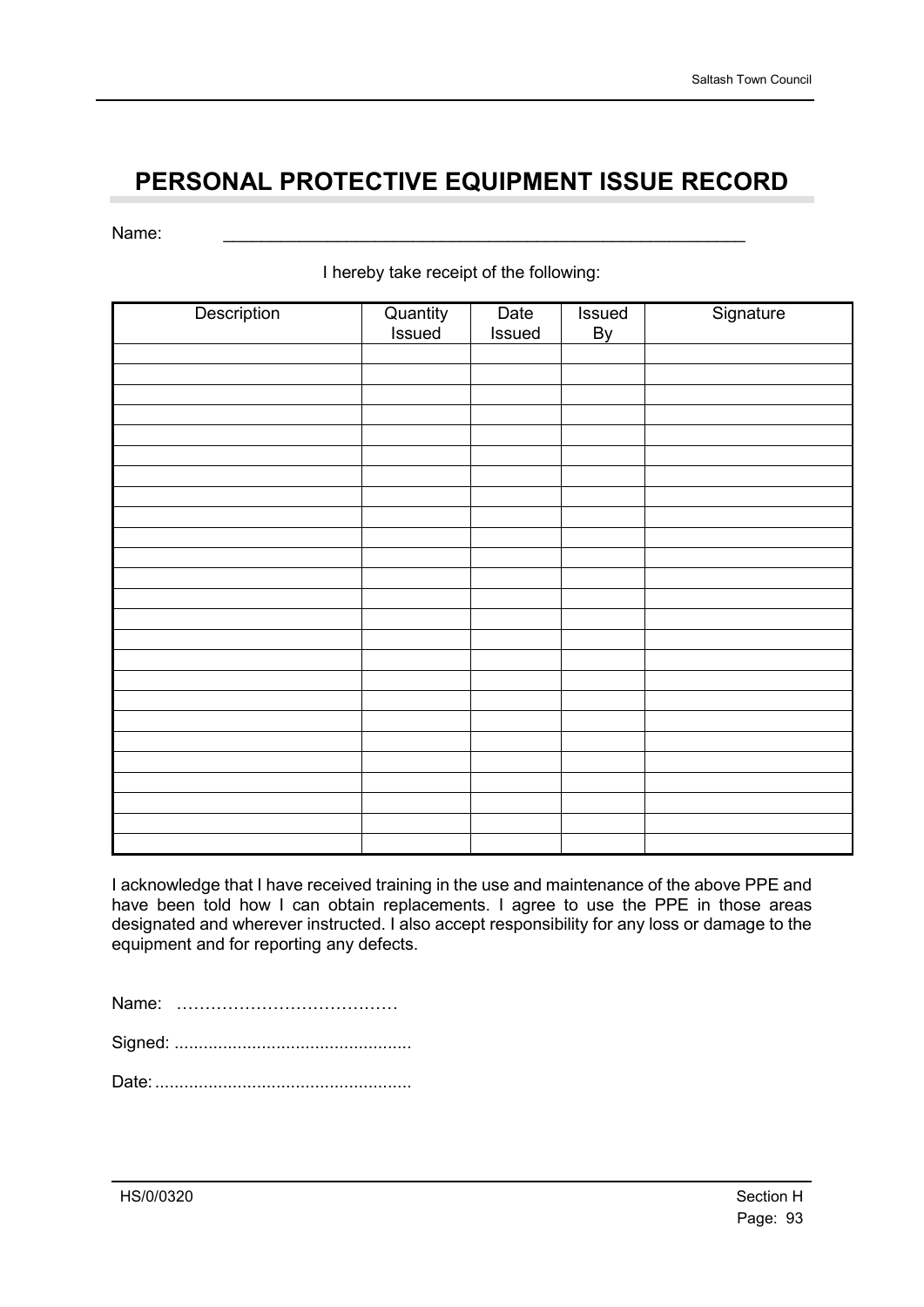## **VIOLENT INCIDENT REPORT FORM**

| Date of incident                                                                           | Location                                                    | <b>Time</b> |  |  |  |  |  |
|--------------------------------------------------------------------------------------------|-------------------------------------------------------------|-------------|--|--|--|--|--|
| <b>Name</b>                                                                                | <b>Address</b>                                              |             |  |  |  |  |  |
| <b>Position</b>                                                                            |                                                             |             |  |  |  |  |  |
| What were you doing at the time of the incident?                                           |                                                             |             |  |  |  |  |  |
| <b>DETAILS OF ASSAILANT(S)</b><br>(IF KNOWN)                                               |                                                             |             |  |  |  |  |  |
| Name(s)                                                                                    | Name(s)                                                     |             |  |  |  |  |  |
| Address(es)                                                                                | Address(es)                                                 |             |  |  |  |  |  |
| Age                                                                                        | Age                                                         |             |  |  |  |  |  |
| <b>Male/Female</b>                                                                         | <b>Male/Female</b>                                          |             |  |  |  |  |  |
| <b>Other Details</b>                                                                       | <b>Other Details</b>                                        |             |  |  |  |  |  |
| <b>WHAT HAPPENED?</b>                                                                      | (Give an account of the incident, including relevant events |             |  |  |  |  |  |
| leading to incident)                                                                       |                                                             |             |  |  |  |  |  |
|                                                                                            |                                                             |             |  |  |  |  |  |
|                                                                                            |                                                             |             |  |  |  |  |  |
|                                                                                            |                                                             |             |  |  |  |  |  |
| <b>SKETCH</b>                                                                              |                                                             |             |  |  |  |  |  |
|                                                                                            |                                                             |             |  |  |  |  |  |
|                                                                                            |                                                             |             |  |  |  |  |  |
|                                                                                            |                                                             |             |  |  |  |  |  |
|                                                                                            |                                                             |             |  |  |  |  |  |
| OUTCOME (Injury? Verbal Abuse? Anti-Social behaviour? Damage to person/other<br>property?) |                                                             |             |  |  |  |  |  |
|                                                                                            | <b>Time lost</b>                                            |             |  |  |  |  |  |
|                                                                                            |                                                             |             |  |  |  |  |  |
|                                                                                            | <b>Legal Action</b>                                         |             |  |  |  |  |  |
|                                                                                            | <b>Police Informed?</b>                                     |             |  |  |  |  |  |
|                                                                                            | DATE                                                        |             |  |  |  |  |  |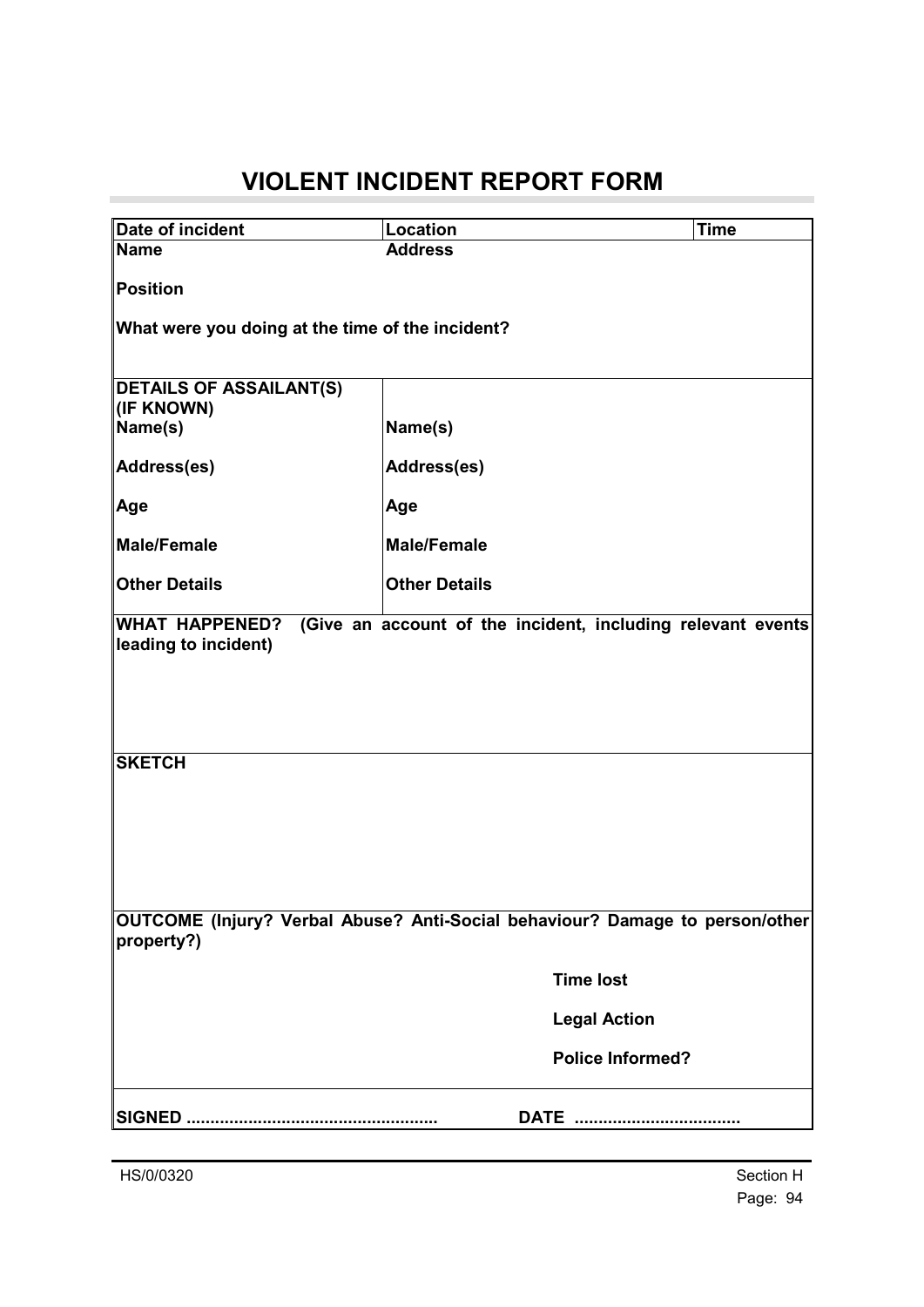## **VISITORS' RECORDS**

| <b>Date</b> | <b>Arrival</b><br><b>Time</b> | <b>Name</b> | Vehicle Reg.<br>No. | <b>Badge</b><br>No. | <b>Visiting</b> | <b>Signature Confirming<br/>Reading of Visitors'<br/>Rules</b> | <b>Departure</b><br>Time |
|-------------|-------------------------------|-------------|---------------------|---------------------|-----------------|----------------------------------------------------------------|--------------------------|
|             |                               |             |                     |                     |                 |                                                                |                          |
|             |                               |             |                     |                     |                 |                                                                |                          |
|             |                               |             |                     |                     |                 |                                                                |                          |
|             |                               |             |                     |                     |                 |                                                                |                          |
|             |                               |             |                     |                     |                 |                                                                |                          |
|             |                               |             |                     |                     |                 |                                                                |                          |
|             |                               |             |                     |                     |                 |                                                                |                          |
|             |                               |             |                     |                     |                 |                                                                |                          |
|             |                               |             |                     |                     |                 |                                                                |                          |
|             |                               |             |                     |                     |                 |                                                                |                          |
|             |                               |             |                     |                     |                 |                                                                |                          |
|             |                               |             |                     |                     |                 |                                                                |                          |
|             |                               |             |                     |                     |                 |                                                                |                          |
|             |                               |             |                     |                     |                 |                                                                |                          |
|             |                               |             |                     |                     |                 |                                                                |                          |
|             |                               |             |                     |                     |                 |                                                                |                          |
|             |                               |             |                     |                     |                 |                                                                |                          |
|             |                               |             |                     |                     |                 |                                                                |                          |
|             |                               |             |                     |                     |                 |                                                                |                          |
|             |                               |             |                     |                     |                 |                                                                |                          |